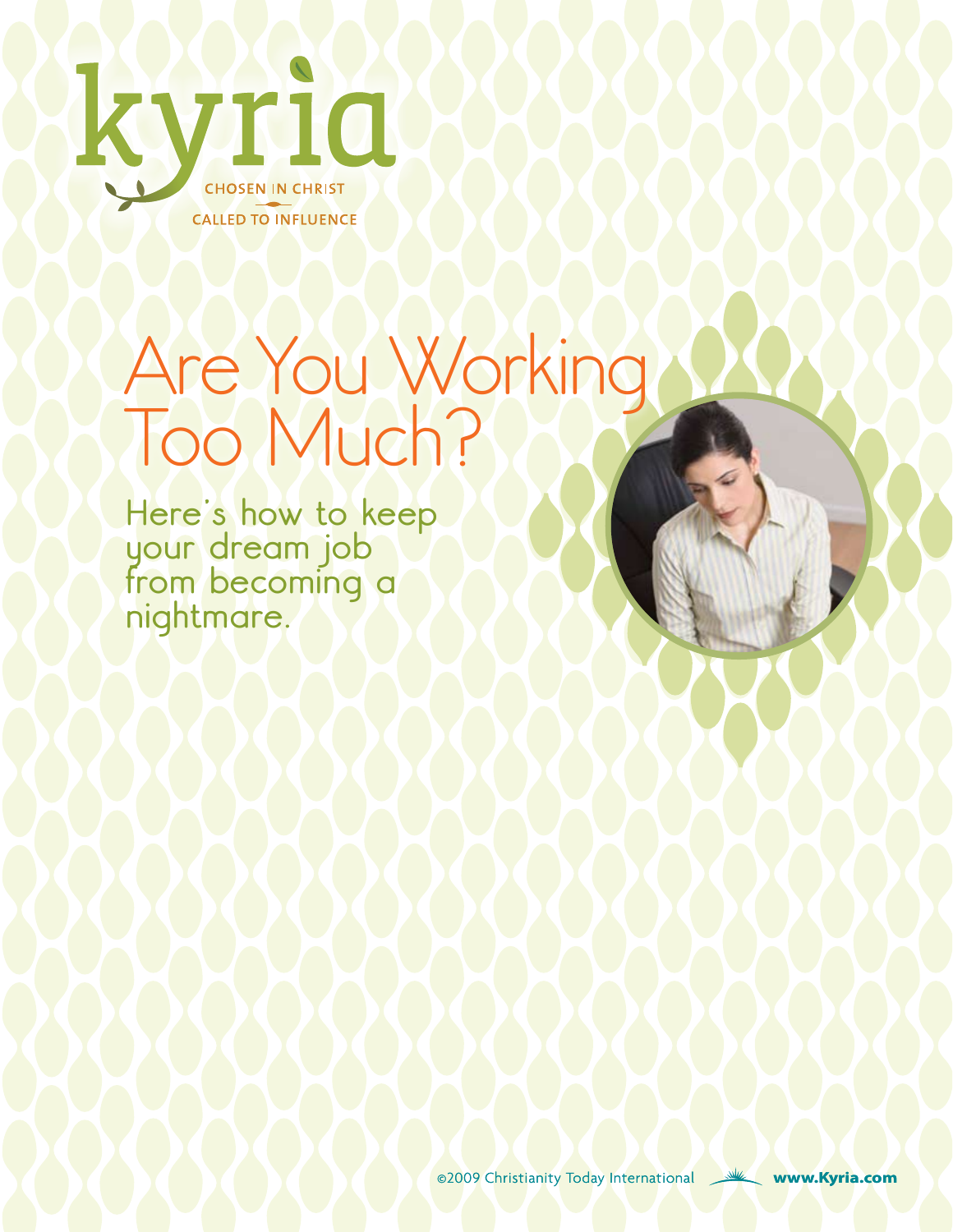## Are You **Working** Too Much?

TIC

**Here's how to keep your dream job from becoming a nightmare.** 

**Click on an article you'd like to read:**

- **3** [Introduction](#page-2-0)  [The Gift of Work](#page-2-0)  [By Janine Petry](#page-2-0)
- **6** [Leader's Guide](#page-5-0) How to use this resource for a group study.

#### **7** [Married to the Job](#page-6-0)  [What to do when work](#page-6-0)  [becomes "mistress."](#page-6-0)  [By](#page-6-0) Camerin Courtney

#### **12** [Life in the Fast Lane](#page-11-0)  [How to keep from running](#page-11-0)  [yourself ragged.](#page-11-0)  [By](#page-11-0) T. Suzanne Eller

**21**[The Gift of Rest](#page-20-0)  [How to embrace the](#page-20-0)  [blessings of the Sabbath.](#page-20-0)  [By](#page-20-0) Lynne M. Baab

#### **27**[Too Tired to Pray](#page-26-0)

[If you're in need of energy,](#page-26-0)  [try a deeper conversation](#page-26-0)  [with God.](#page-26-0) 

[By](#page-26-0) Ben Patterson

#### **38** [No Place Like Home](#page-37-0)

Why a powerful Washington, [D.C., woman gave up the](#page-37-0)  limelight and moved home [to Texas.](#page-37-0)  By Corrie Cutrer

#### **44 RUNNING YOURSELF** RAGGED?

[Here are five good](#page-43-0)  [reasons to get your](#page-43-0)  [schedule under control.](#page-43-0)  By Jeanne Zornes

**51** [additional resources](#page-50-0)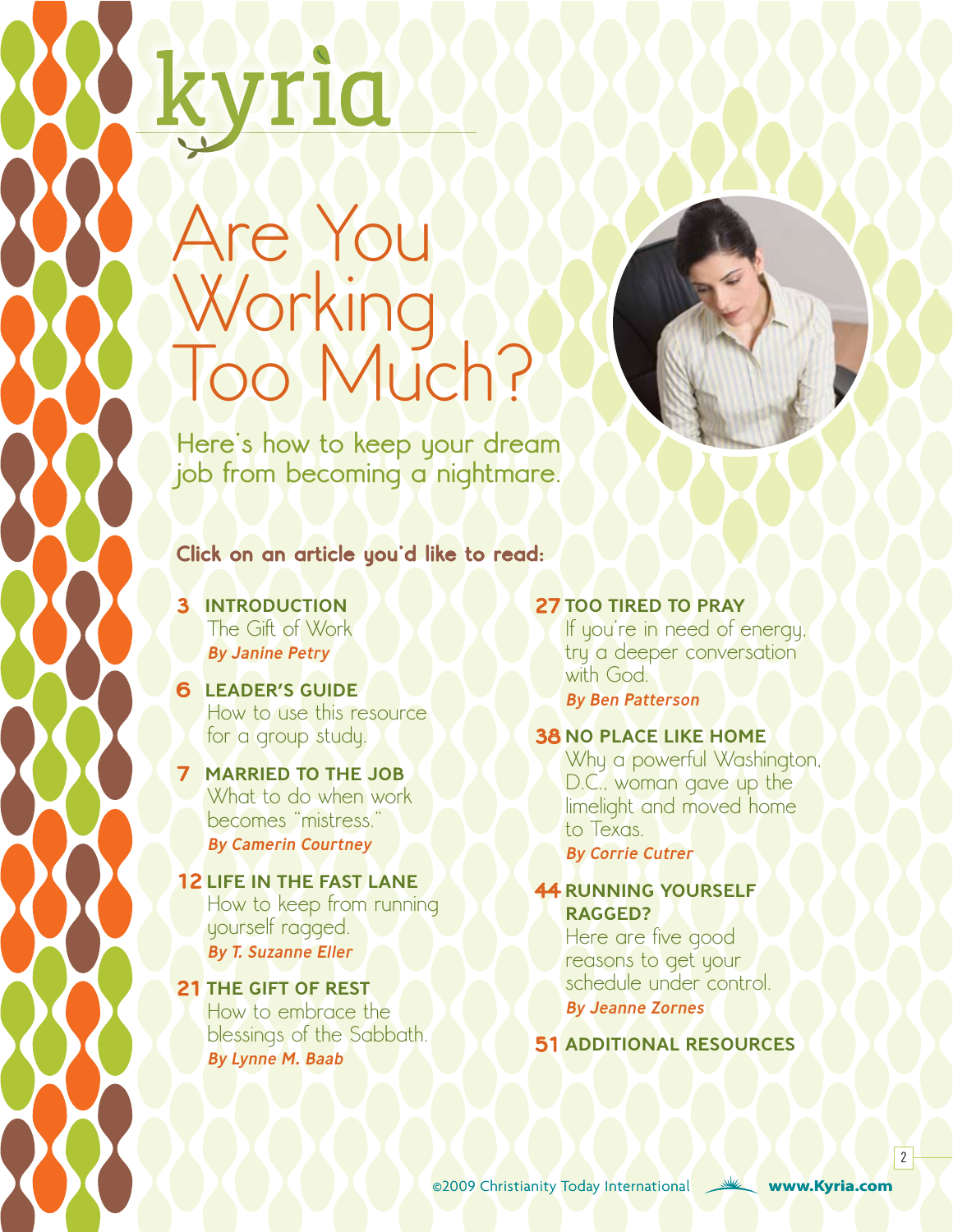<span id="page-2-0"></span>**Introduction**

By Janine Petry

he Gift

Work

**I**t's getting really late, and I still can't think of something to write for the introduction to this download. But no matter; I'll just sit here till it's done. Like I did last night. And the night before. You see, I'm fully committed to my work, no matter when the kids, husband, or sun rises.

After all, it's a dream job. And I love it. Why wouldn't I do my best, work my hardest, and prove my ability? And just because my husband claims I see more of the computer than I do of him, well, he's just exaggerating. At least…I *think* he is. Come to think of it, I'm not always sure where the line is between healthy work and overwork. It's something I have to constantly be on the lookout for.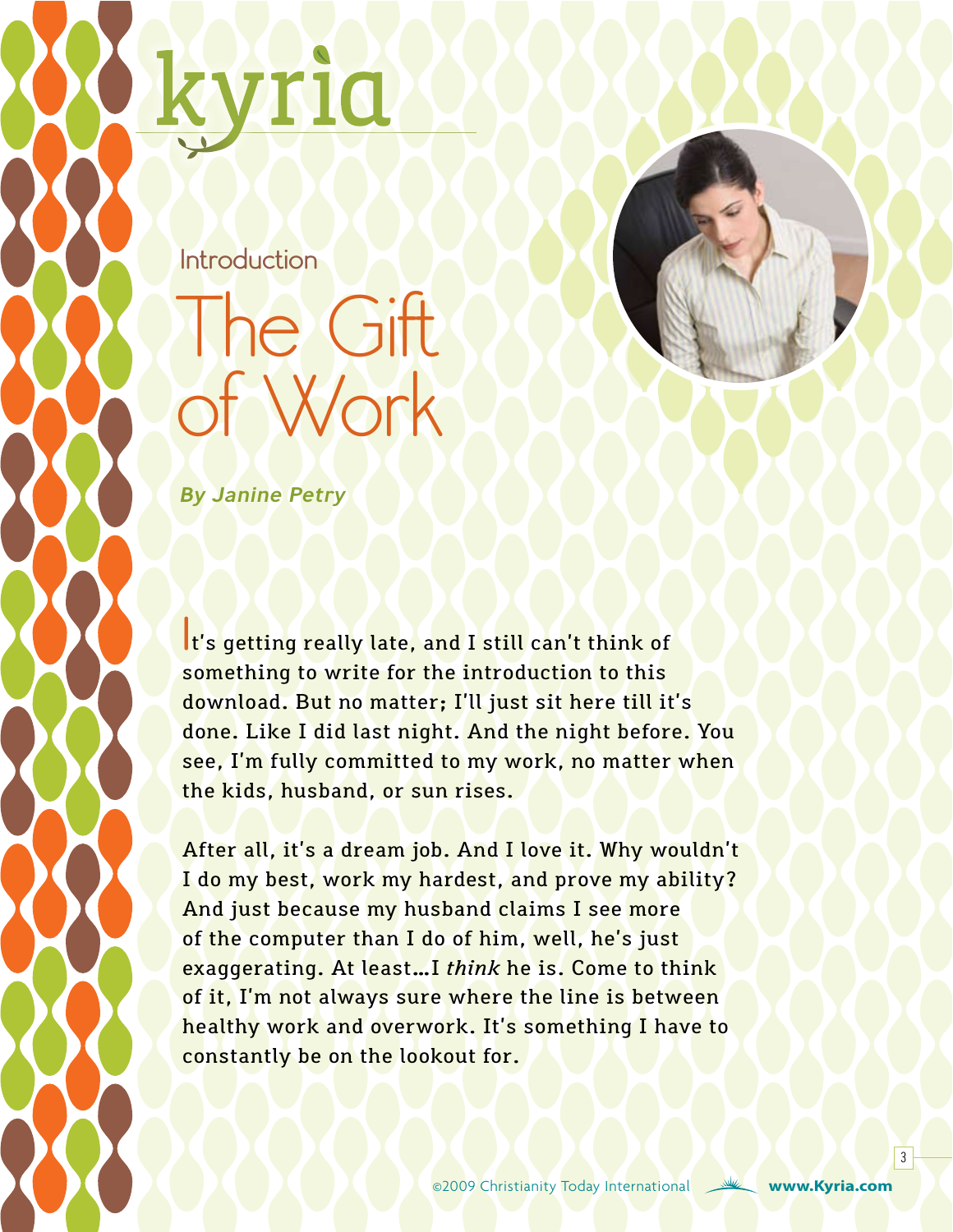

Can you relate? Do you wonder where the line is between work and the rest of your life? Have you ever watched a "dream job" turn into a nightmare? Do you struggle to find relief from your work life responsibilities? Well, you're not alone. Many people, myself included, can relate.

You know, I remember a pastor pointing out that work existed *before* the fall. It's not a punishment for sin. In fact, it's something God himself does. In John 5:17, Jesus says this: "'My Father is always at his work to this very day, and I, too, am working.'" And we were to join God in purposeful activity from the very beginning. Genesis 2:15 tells us: "The LORD God took the man and put him in the Garden of Eden to work it and take care of it." Strange as it may seem, work is a fruitful gift that yields meaning, value, and purpose.

But I have the uncanny ability to turn my work into a false god by "bending over backward" for it, and revolving my life around the gift rather than the Giver. When I let work control my every minute, and I start sacrificing precious things to it—like family, relationships, and rest—then I know I'm in trouble. That's when I start feeling like work is a punishment I have to deal with, instead of a gift I can enjoy.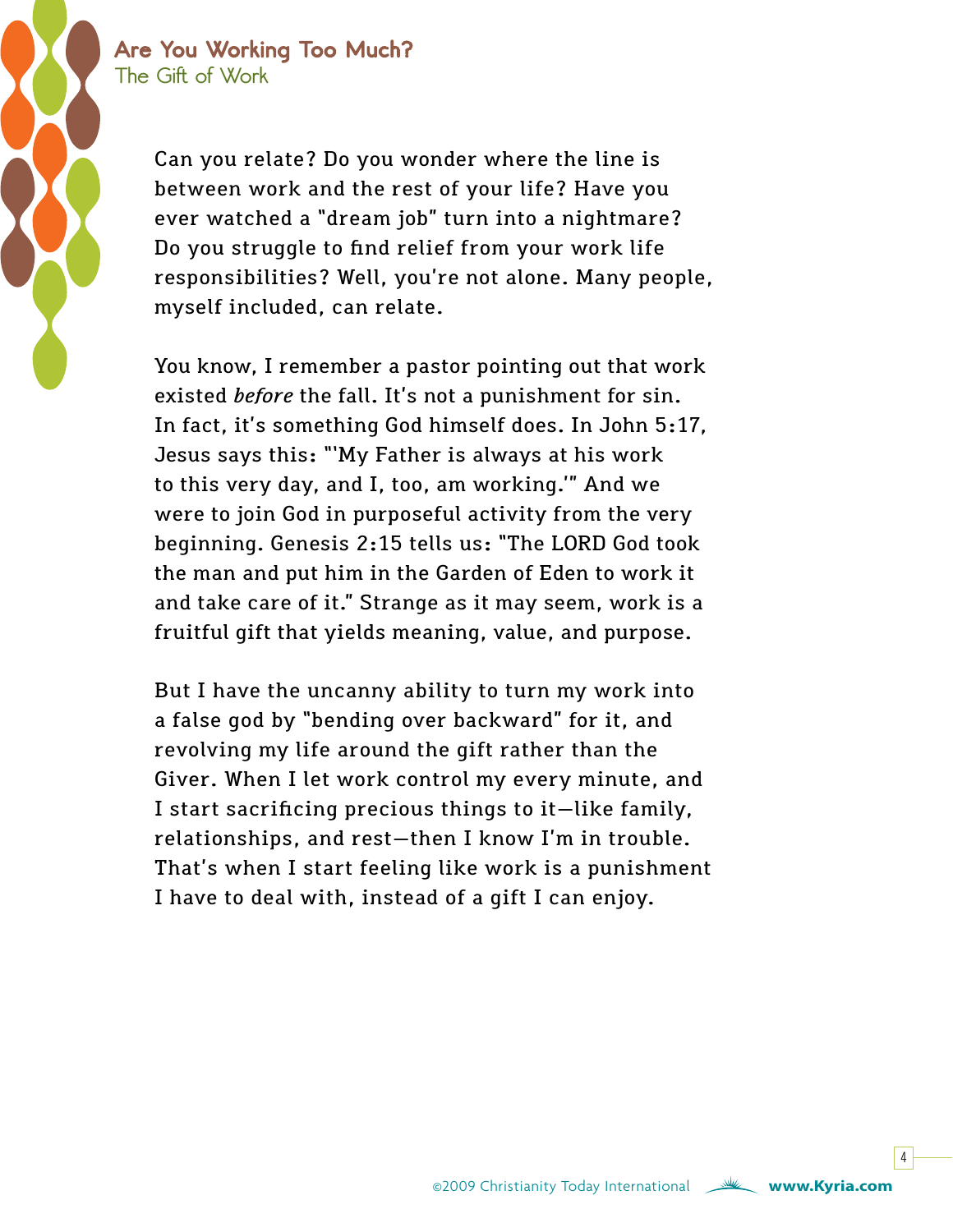

Fortunately, there are practical ways that driven individuals like you and me can get a better handle on our work lives and protect what we care about most from the pitfalls of overworking. And this collection of articles will encourage you to take those steps toward freedom. As you read through these articles, you'll learn to create healthy boundaries that will enable you to experience work as the gift it was meant to be.

Blessings,

*Janine Petry* Contributing Editor, Kyria downloads, Christianity Today International

 $5<sup>1</sup>$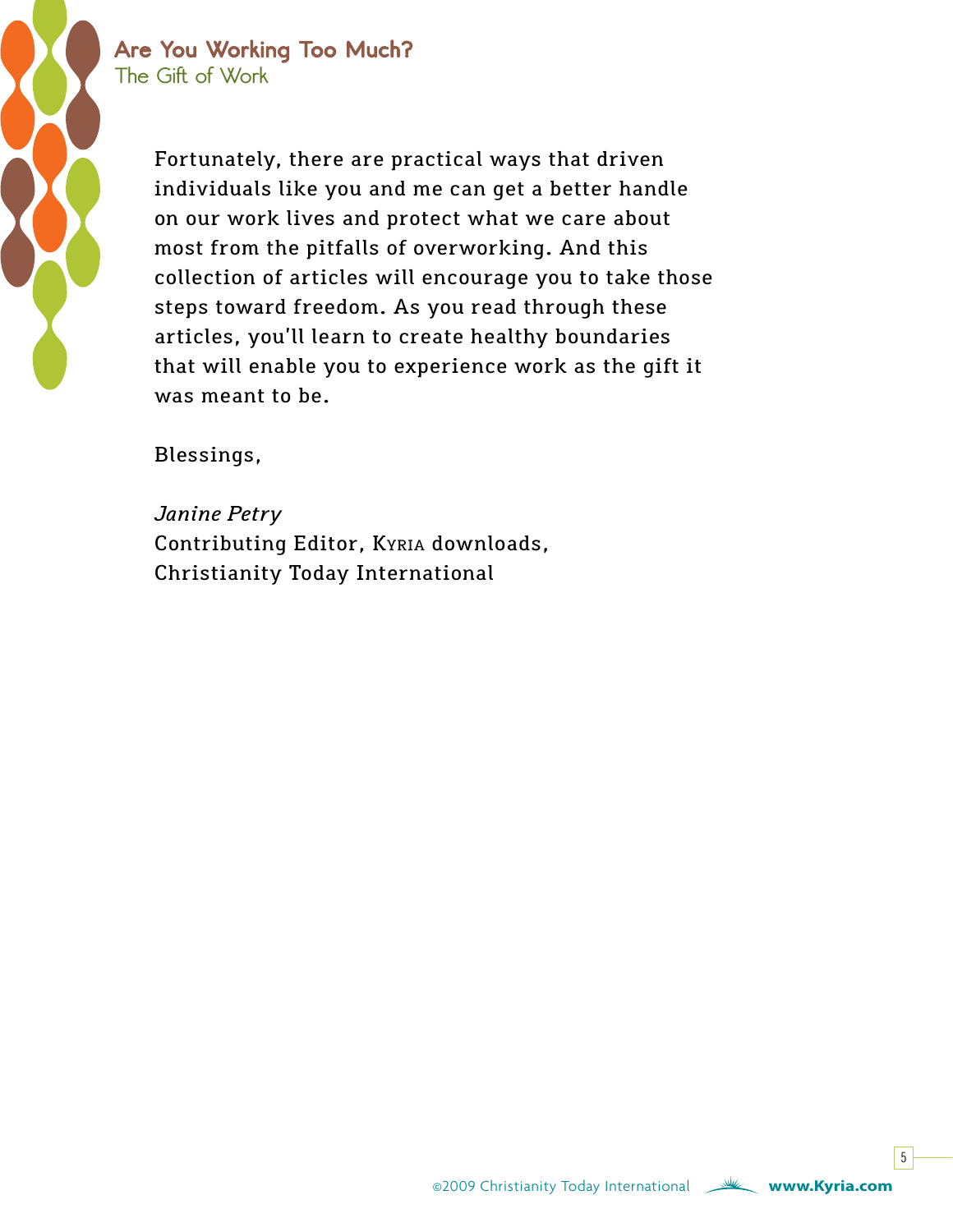<span id="page-5-0"></span>



**Leader's Guide**

How to use "Are You Working Too Much?" for group study.

**"A**re You Working Too Much?" can be used for individual or group study, but if you intend to lead a group study on this, some simple suggestions follow.

- **1. Make enough copies for everyone in the group to have her own guide.**
- **2. Depending on the time you have dedicated to the study, you might consider distributing the guides before your group meets so everyone has a chance to read the material. Some articles are quite long and could take a while to get through.**
- **3. Alternately, you might consider reading the articles together as a group—out loud—and plan on meeting multiple times.**
- **4. Make sure your group agrees to complete confidentiality. This is essential to getting women to open up.**
- **5. When working through the "Thought Provokers," be willing to make yourself vulnerable. It's important for women to know that others share their experiences. Make honesty and openness a priority in your group.**

**6. End the session in prayer.**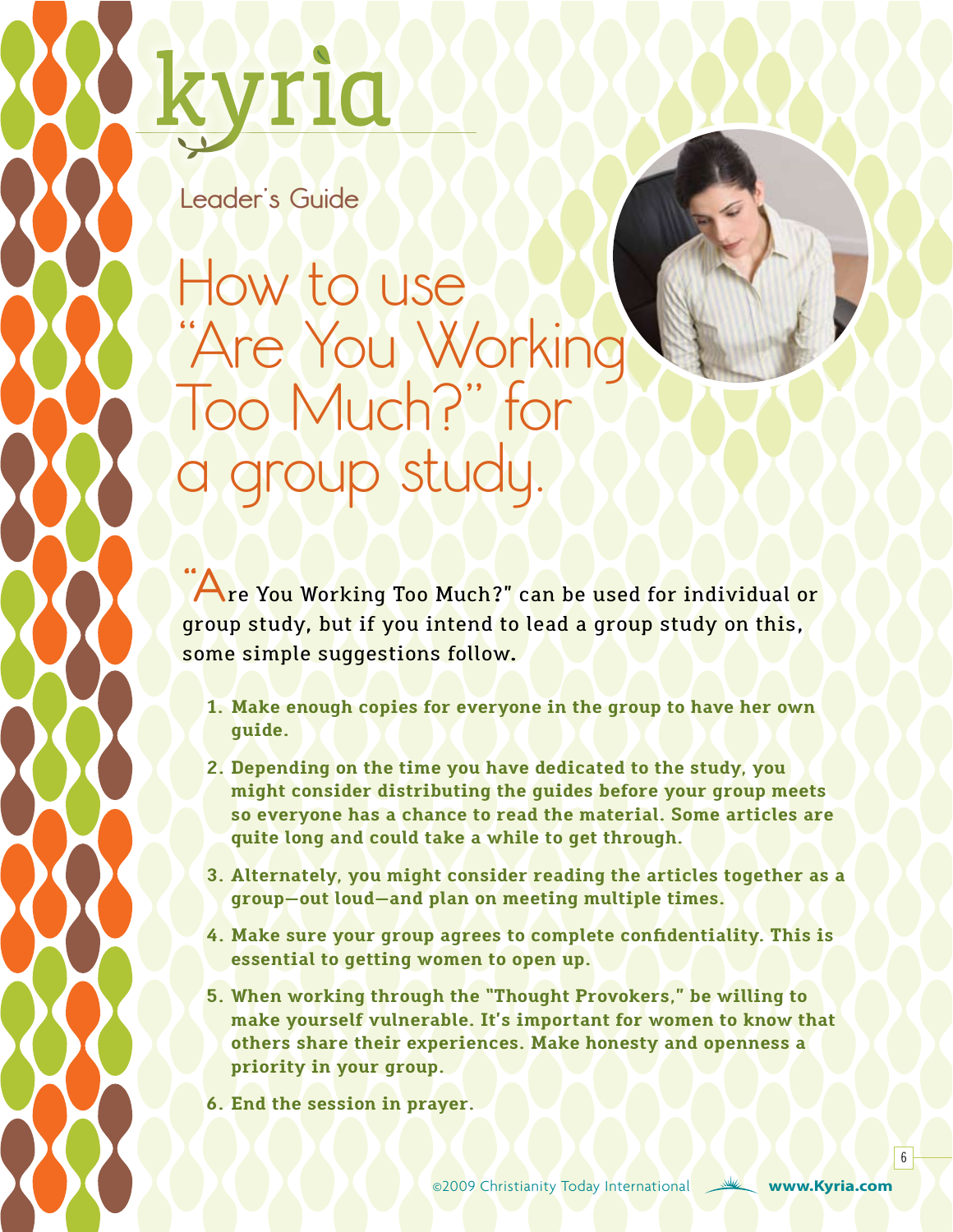## <span id="page-6-0"></span>Married to the Job

**What to do when work**  becomes "mistress. By Camerin Courtney

**I**'m having an affair with Jean-Luc. No, not some beret-wearing, cheese-loving French guy (I wish!). No, I'm talking about Jean-Luc, my laptop computer.

I realize this as I'm sitting here writing this column on said paramour while a perfectly fabulous day waits just feet outside the coffee shop window beside me. I also realized this when Jean-Luc and I walked through the door and the barista behind the counter started preparing my drink before I even had a chance to utter my high maintenance halfcaf, skim, no-whip hazelnut baccio. Obviously our presence here is nothing new.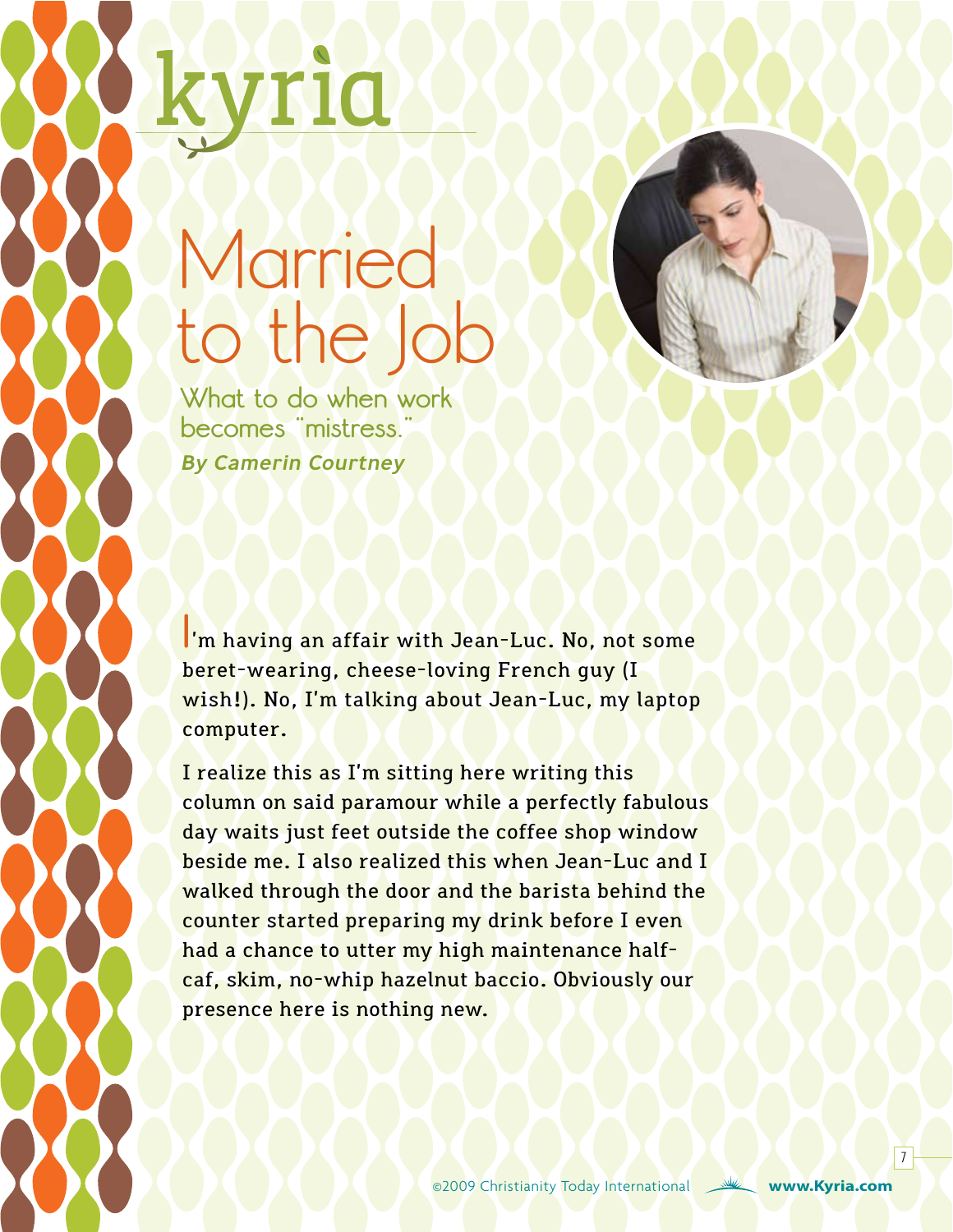

The people at the quaint little bistro tables around me are chatting happily, as normal people do on weekend days. A woman just entered with a library book to read. Then there's me, working away. Again. Still.

I can argue that I have a column to write and other freelance projects to complete, that writing is in some ways "home" to me. But when I'm really honest, I admit I've been spending way too much time with Jean-Luc of late. And way too much time at work. I'm usually there until 6:30 p.m., and closing time's 4:30 p.m. I'm becoming a bit of a workaholic.

This is nothing new in our overworked, prove-yourworth-by-how-busy-you-are culture. But when I recently recognized the relationship between my singleness and my workaholism, I knew something needed to change.

I walked out of work around 7 p.m. and realized the only other two cars in the parking lot belonged to fellow single people. Telling, no?

Sure, we have more flexibility to stay late and get things done. And yes, I sometimes get my second wind about ten minutes before quitting time. But, again, when I'm honest, I also admit that sometimes I don't go home as early as I should not because there's so much work to do, but because no one's waiting there for me.

At work I have community and roles to fill; someone notices when I complete a task (or don't!). In contrast, at home I have solitude and purely self-motivation for projects that must be completed. No one notices when I pay the bills or clean my bathroom. My pet parakeet doesn't even chirp his appreciation.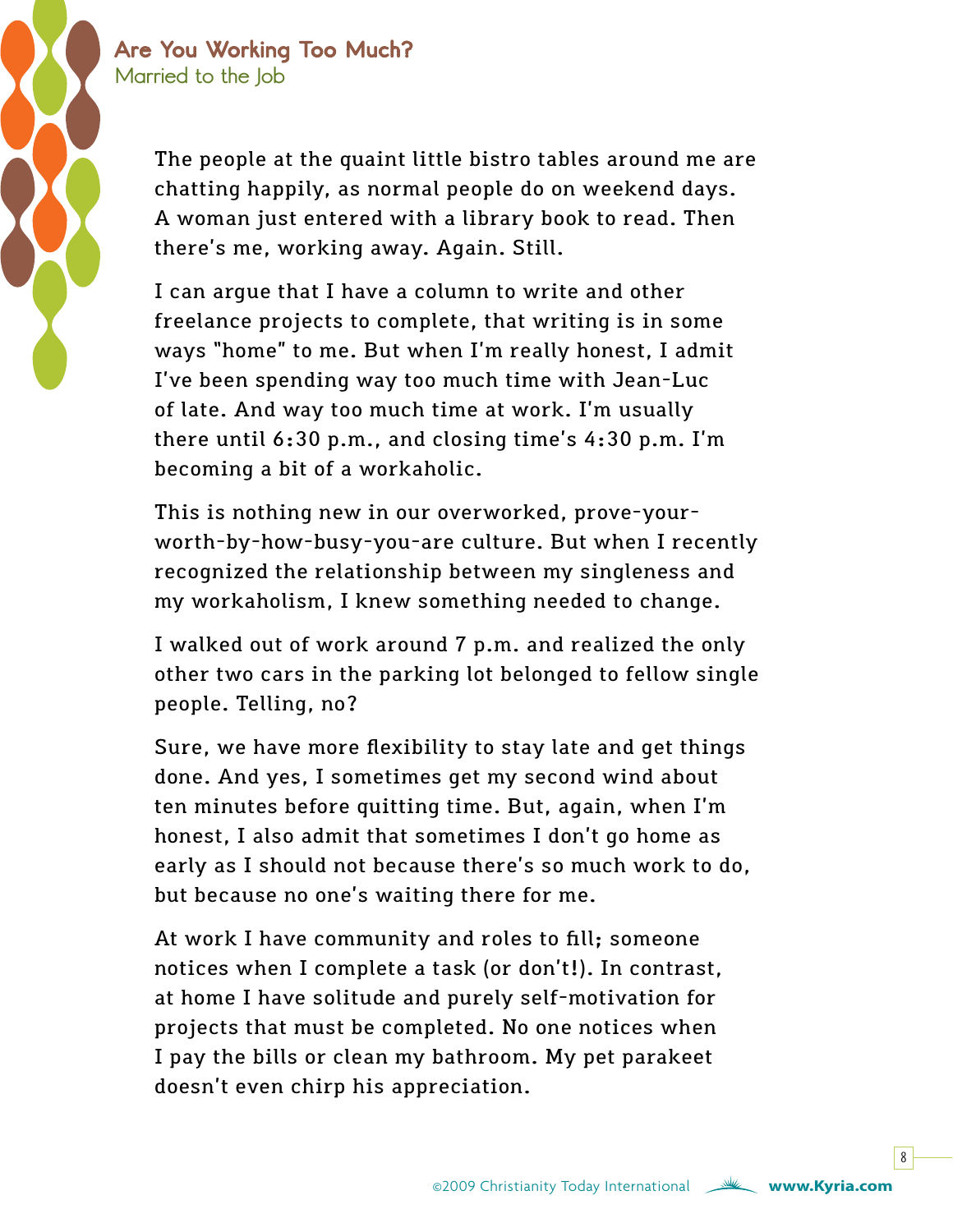> And sometimes, needed downtime in the evenings simply seems lonely. Since I live alone, there's no builtin community when I go home. Company can be hard to come by as everyone else is just as crazy-busy. And in reality, sometimes I don't even want much interaction, just someone else's presence. Even just a friend sitting across the room while we each read our respective novels, or a romantic interest whose lap I can rest my feet in while we silently watch TV together.

> Regardless of how much interaction we want with others, or how we want to enjoy or fill our time off, it takes something I often forget: intentionality. Ironically, I was reminded of this recently when I was reeling from a breakup. I was brokenhearted and having a hard time being alone, so I called up just about everyone I know to schedule lunches, dinners, evening coffee runs. Though we were talking through tough emotions part of the time, part of me simply enjoyed the constant community. I had a different sense of peace and connectedness that week.

> This wasn't necessarily a new concept, just a wake-up call that I'd gotten lazy of late and had allowed work to become a key part of my community. My mistress, if you will. (Is there a male version of mistress? Perhaps "pool boy"?)

> I know I'm not alone in this singleness workaholism struggle. Just the other day, a single friend told me he realized he'd been working too much of late and was trying to strike a new, healthier balance between work and play. And when I went in search of stats about singles and workaholism, I stumbled on this quote from author Richard Gosse: "Workaholism is a frequent problem among single people. Work enables you to escape the fear, loneliness, and boredom that often plague singles." Ouch!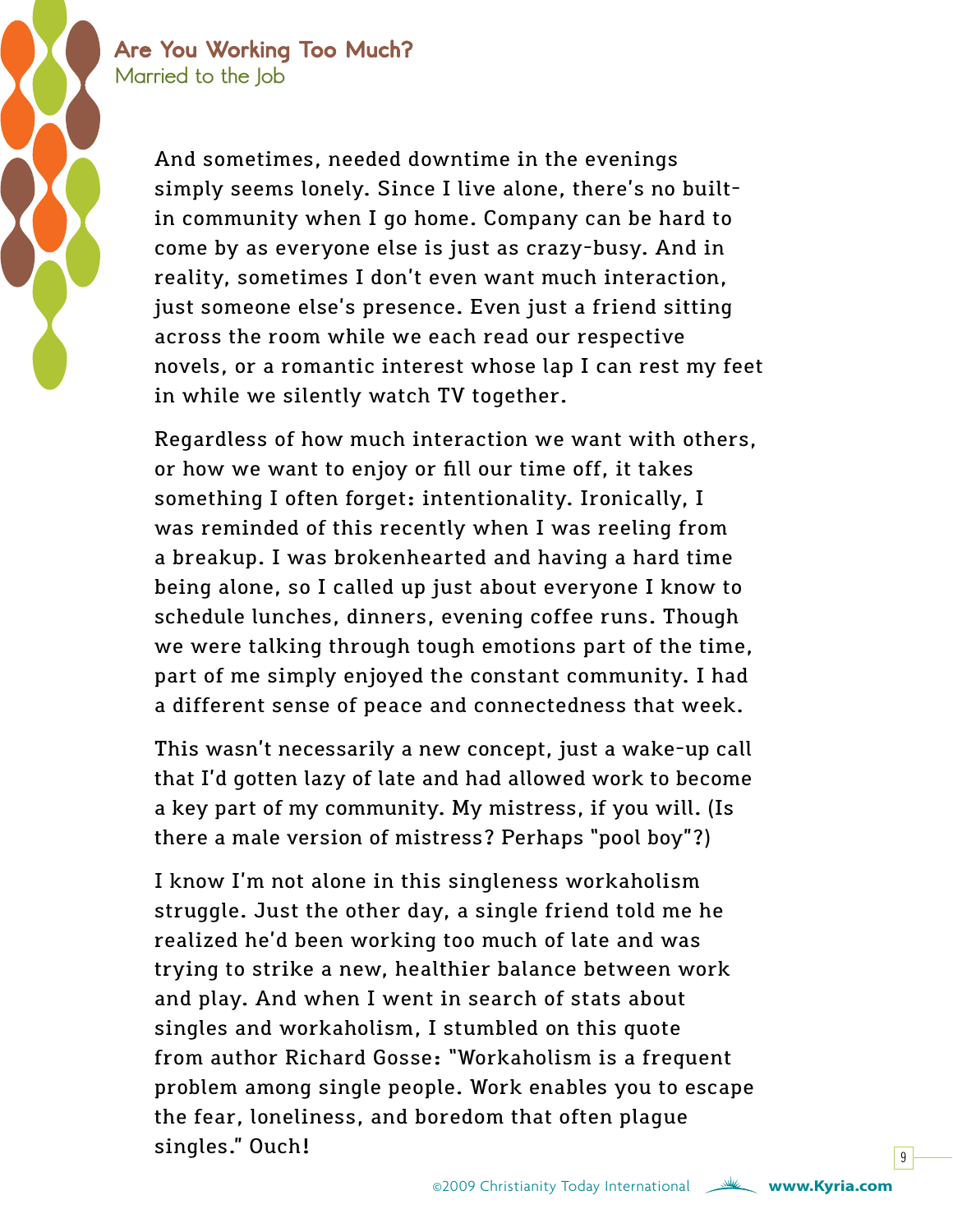When I look at my work patterns of late, I realize this is exactly what I've been doing—escaping some evening loneliness and boredom by staying at work later and later. Sure, the pattern started when our staff experienced a recent crunch time. But, I have to admit, it's partly continued out of laziness and escapism. And sure, there are much worse things to fill our downtime with than too much work. But I wonder if sometimes God wants to meet us in those silent moments we're often quick to fill with work, or any other number of distractions. Or maybe that awkward evening time is just the motivation we need to seek out a new ministry pursuit, friendship, or extended prayer time.

The funny thing is, I fell into this overwork pattern so subtly, and since no one sees and holds me accountable for my daily comings and goings, I didn't even realize what I was doing. That is, until it recently dawned on me that I'm now on a firstname basis with our company's nighttime janitor.

But here I am working again—and on a beautiful weekend day. A family just drove up on their bicycles and have wandered in for some gelato. A mother and daughter just walked by on a leisurely stroll.

That does it! I'm packing up Jean-Luc, retrieving from my car one of the novels I've been reading lately, and heading to the park down the street. And later, I think I'll call a friend and see if she wants to go for a walk.

Jean-Luc might get a little miffed that I'm standing him up for non-electronic friends. But I think he always knew I'd eventually pull the plug on our relationship.

*This first appeared in the August 25, 2004 ChristianSinglesToday.com newsletter.*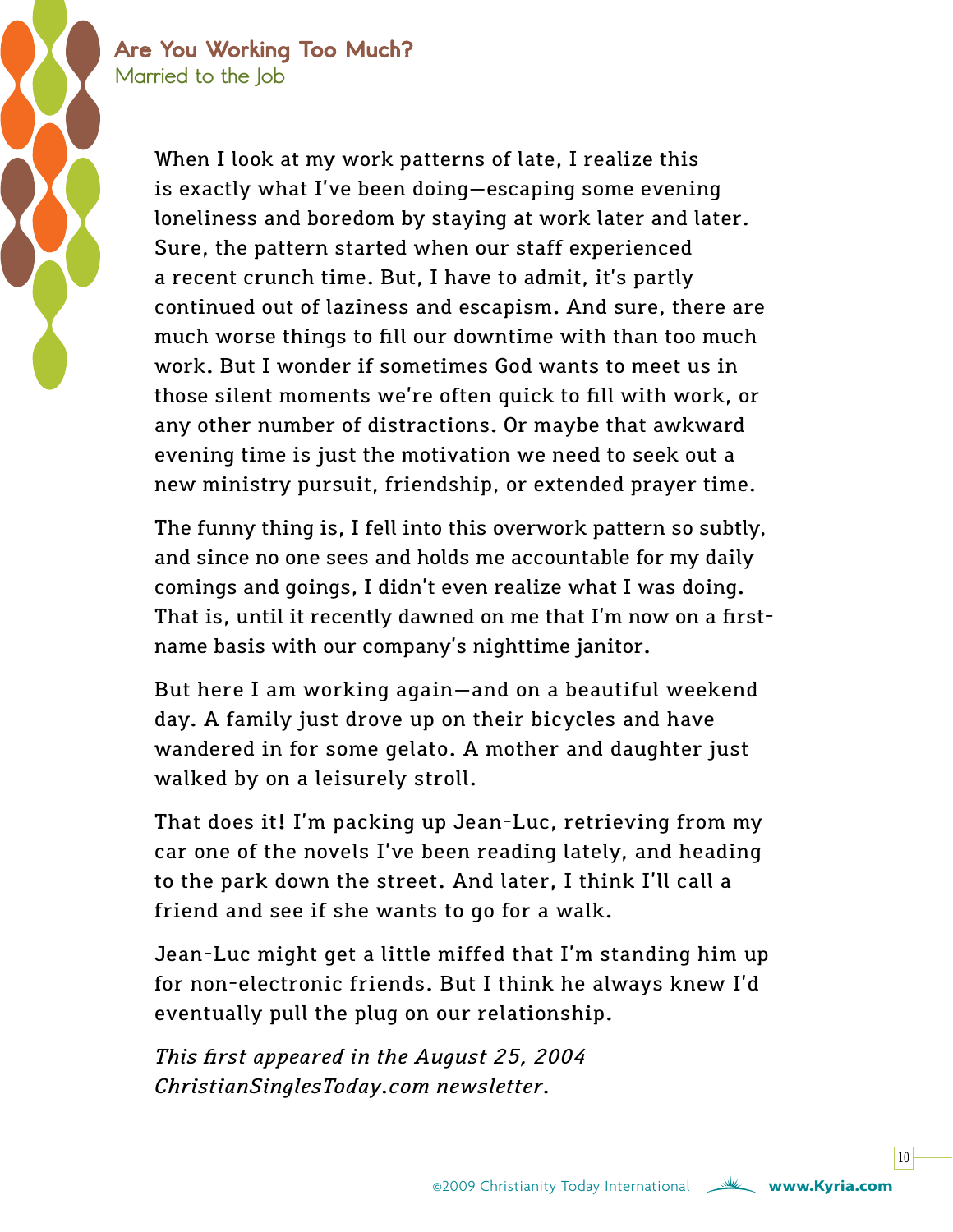

### **Reflect**

£ *How would you define a "workaholic"? In what way do you identify with your definition?* 

£ *In what ways does our culture reinforce workaholism? How does our culture place value on work and business?* 

£ *What do you believe your work "gives" to you that you feel you don't get elsewhere (for example: approval, community, quiet, solitude)? How might it be harmful for you to look to your work for these things, instead of elsewhere?*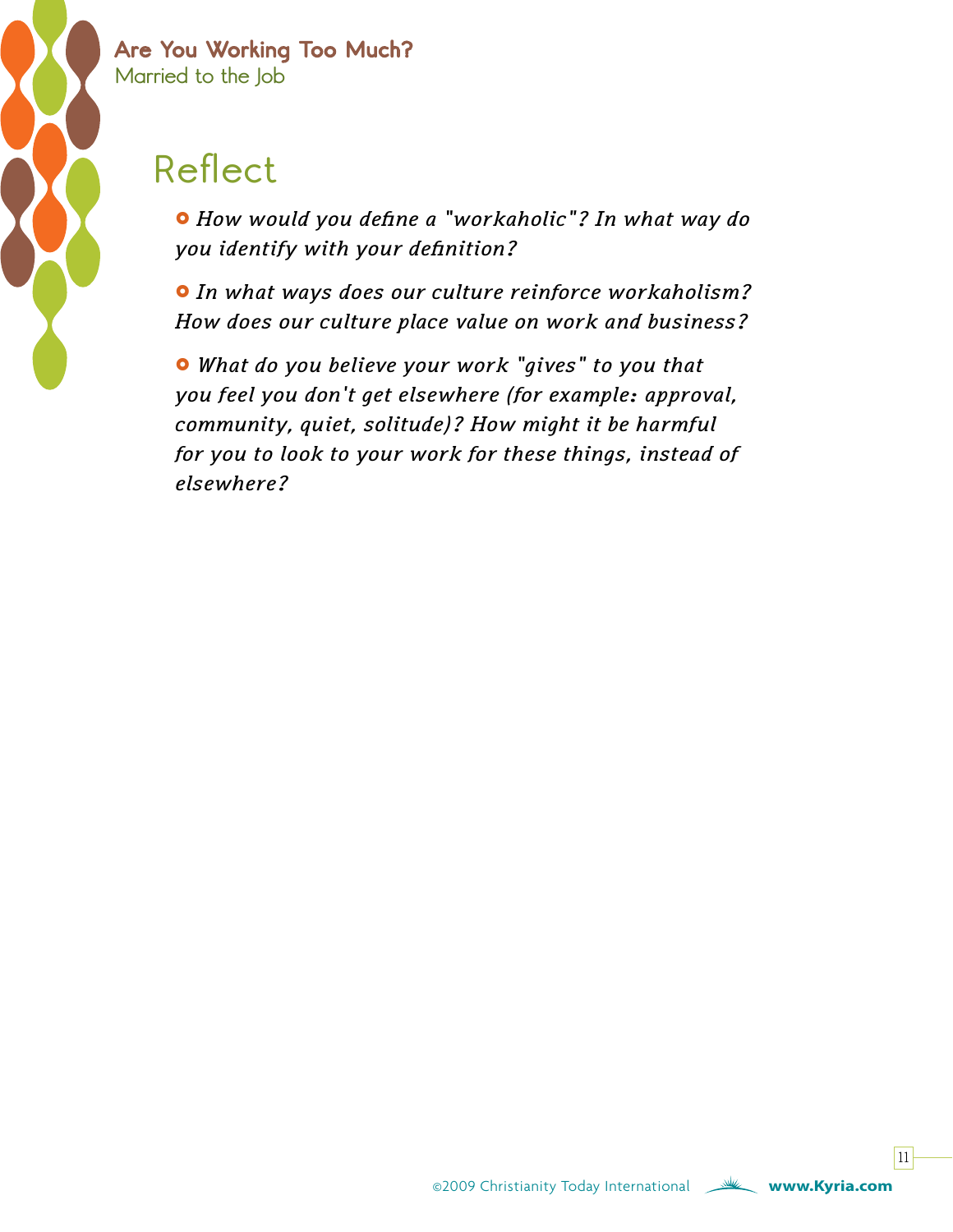## <span id="page-11-0"></span>Life in the Fast Lane

**How to keep from running yourself ragged.** By T. Suzanne Eller

**I**t probably comes as no surprise that more than 40 percent of women who work outside the home are mothers of children under age 18. And 83 percent of new mothers return to work within six months after giving birth to a child!

This balancing act can take its toll. A recent study by the American Heart Association concluded that women are more likely than men to suffer from chest pain during psychological stress. The physical effects of stress for women can include high blood pressure, susceptibility to disease and infections, and depression.

I know—from firsthand experience.

 $12<sup>1</sup>$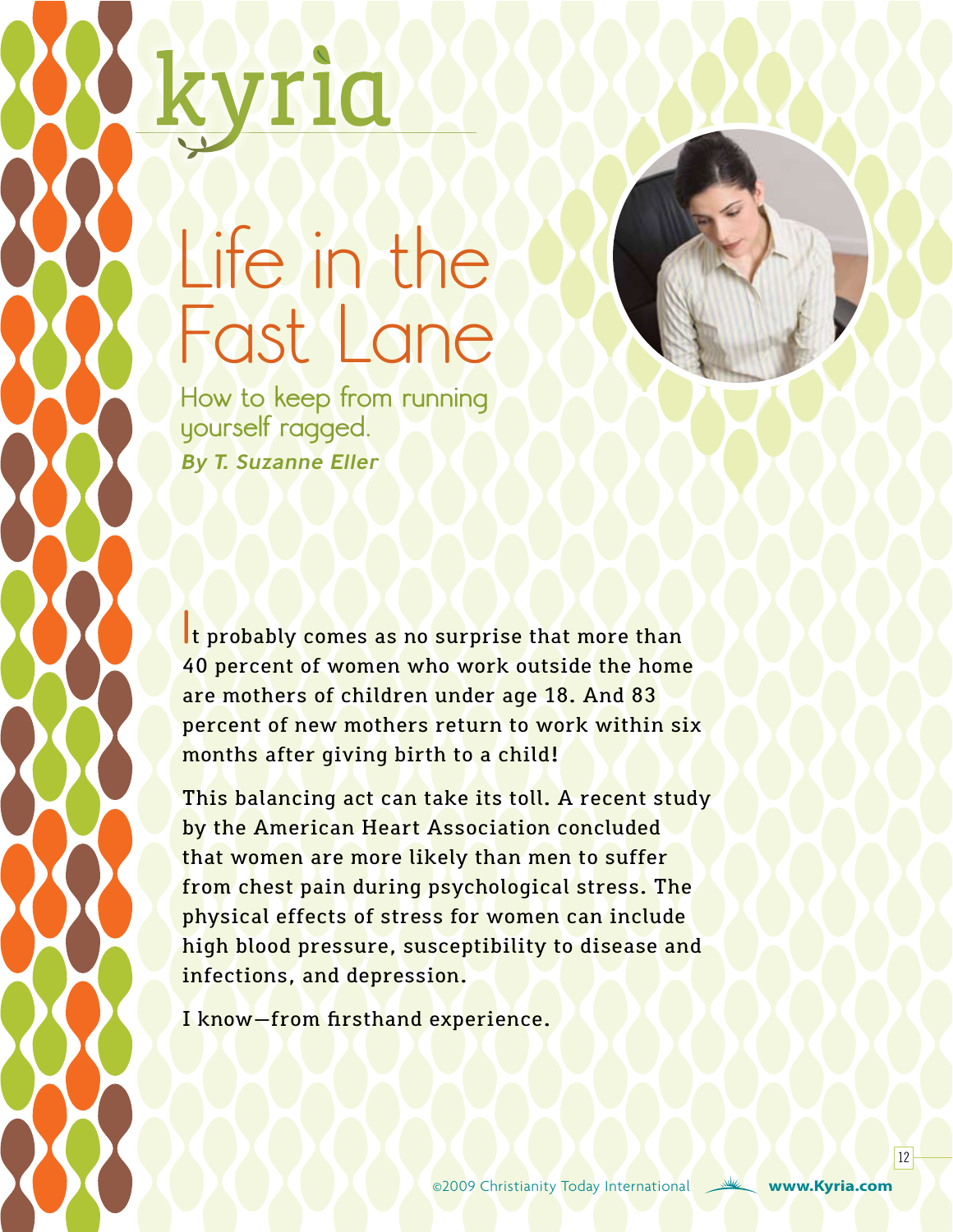> A few years ago, I was a whirl of competence. I attended night school to earn a degree in English, had a two-hour commute to my full-time job as a marketing coordinator for an engineering firm, and was a Sunday school teacher. I cooked, prayed, exercised, cleaned, and ran kids to soccer practice and games. At night I studied, both for my Sunday school class and college courses.

My twin daughter and son were 13, and my oldest daughter, 14. Once they'd entered kindergarten, I'd entered the workforce—and had been juggling the responsibilities of motherhood and career ever since. As time went on, my life became even more complex.

I moved up the ladder at work. My husband and I started a ministry to college-age singles. As I advanced in my job, I felt the pull to finish my education. Because my children were so close in age, their activities often overlapped. I'd run one child to soccer practice on the east side of town, then speed to the west side to watch another play soccer.

Even after a brush with a serious illness, I didn't slow down. While I knew stress could affect my health, I simply didn't have enough hours in the day to complete the tasks before me. *This is just my life, I told myself.*

Fatigue was so familiar, I thought it was normal. If I sat down, I succumbed to my weariness, so I learned not to stop. I'd drop my shoes at the door and keep going. Important matters, such as a phone call from a college student asking for advice or a shoulder to cry on, became bothersome. I wanted to care, but I simply didn't have the time.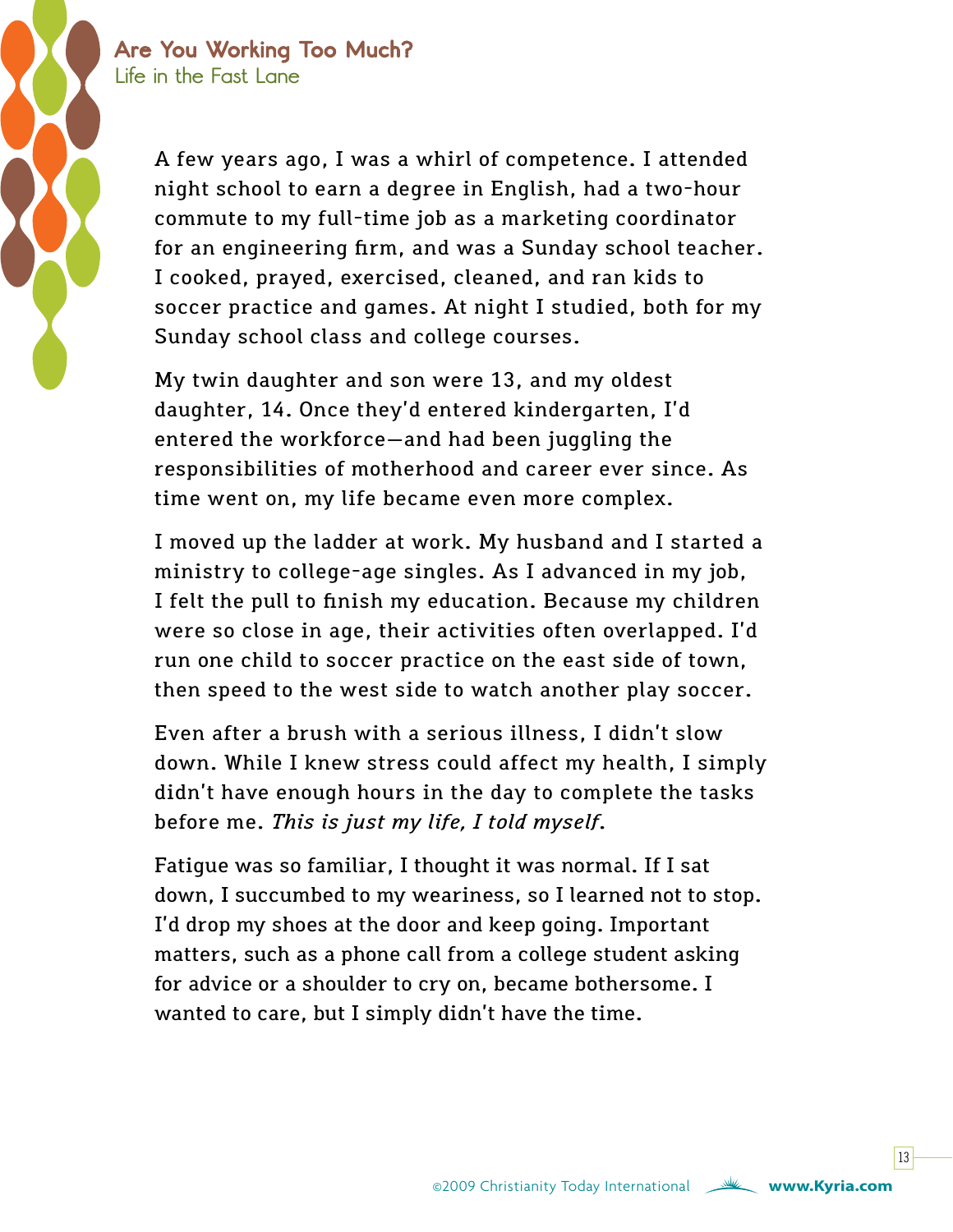

Then one day, as I rushed through the mall, I caught a glimpse of myself in a mirror. It literally stopped me in my tracks. *Who is that woman with those dark shadows under her eyes?* I wondered. Suddenly, I was hit full-force by the fatigue that had seeped into my very bones. As I stared into the eyes of this weary stranger, I knew my life had to change.

Today, the woman who greets me in the mirror each morning is free from shadows and lines. Sure, I still have my same mussed-up brown hair and crooked smile, but the fatigue I wore like a second skin is gone.

To get there, I had to make some hard choices. We had a major family powwow to talk about what could be changed, discarded, or postponed in our lives. Together, we listed our priorities: God, family, health, ministry, work. We then measured the true level of priority by taking an honest look at each category. It was a painful time of realization. I'd sandwiched God into my commute, praying as I traveled the busy highway. And while I studied the Bible every day, it was to teach it, not to spend time with God. Family was second, and health, dead last.

After much prayer and planning, I gave up my job and commute. It wasn't an easy decision, and it was a six-month process. Most families simply don't have the resources to kiss a job good-bye—and we were no exception. We trimmed our finances to the lowest dollar, sold our car, and bought an older model. We aggressively paid off a credit card. I scouted our city for leads on work I could do from home, made contacts with the school system, and contracted to create a monthly newsletter for an elementary school. I still wanted to use the skills I'd developed in my career, but in a different context.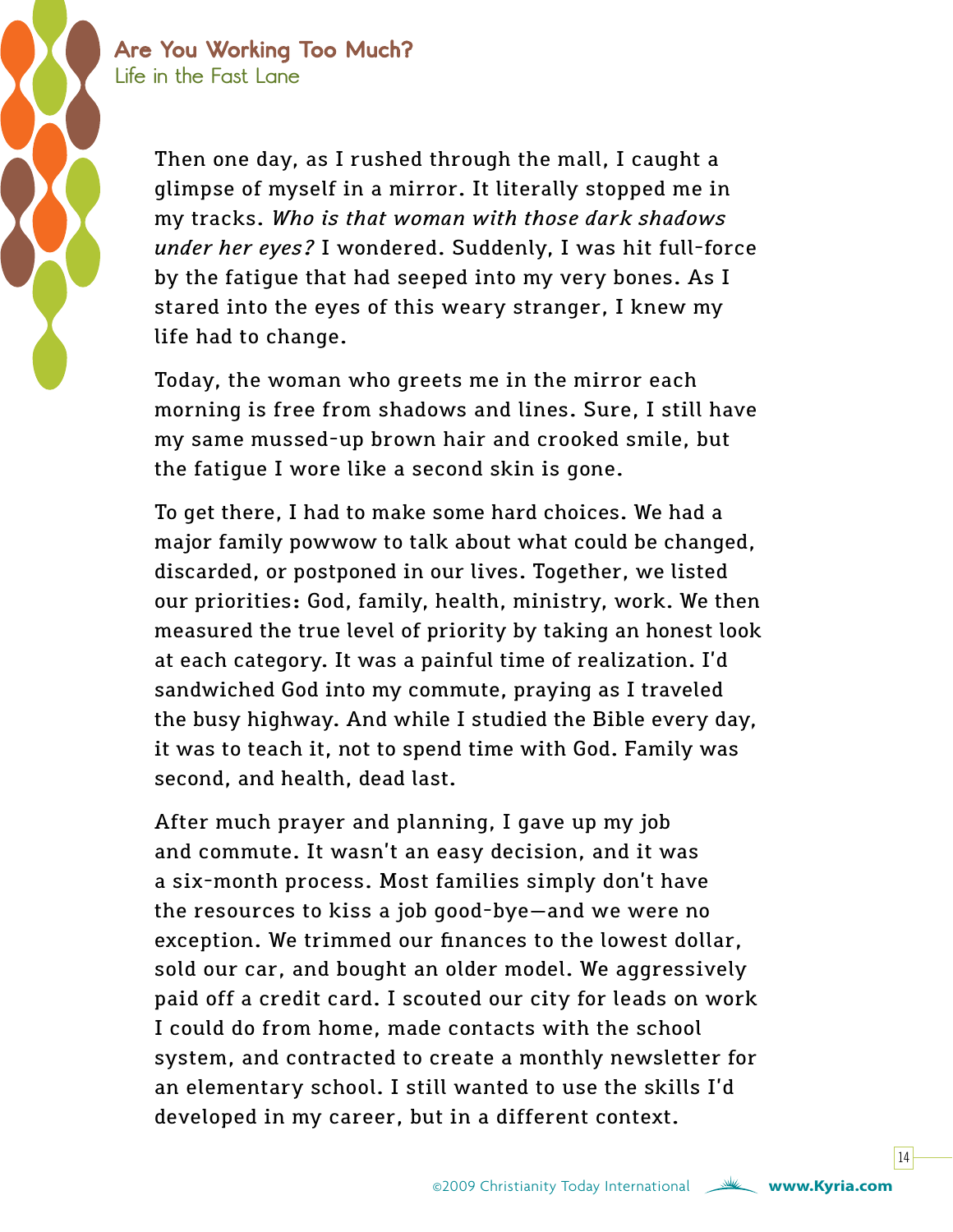> My first month home, I didn't know how to relax. I was a drill sergeant who almost drove my family crazy. My poor kids were used to snacking and watching cartoons after school; I was used to deadlines and commutes. *They*  became my new deadlines as I ushered them through chores, making them clean their rooms, feeding the dog and cat, and helping me with dinner preparation the minute they walked through the door. It wasn't that they didn't want to help—they simply wanted a break.

I hadn't realized how difficult it would be for me to walk away from so much of what I used to do. I worried about the promotions I'd never get. I wondered about fulfillment. I missed my paycheck.

I'm glad to say I eventually chilled out. I had to—or my family was going to send me back. I realized I not only needed to pace myself, but to find an outlet for the energy I once poured into my work. So I began an early-morning exercise program, and soon discovered there's nothing like running five miles to sap the drill sergeant right out of you!

I also readjusted my definition of success. I hadn't realized how much I'd defined myself by the words and rewards that came with a career. Now I asked myself, *What is lasting? Where does God want me? Where will I make the most significant impact?*

After a few months, I willingly absconded more duties, such as my Sunday school class. I prayed the new teacher would love my class the way I had for 15 years, and soon realized the class would go on and even prosper without me. For the first time, I was a student in a Sunday school class—and I loved it!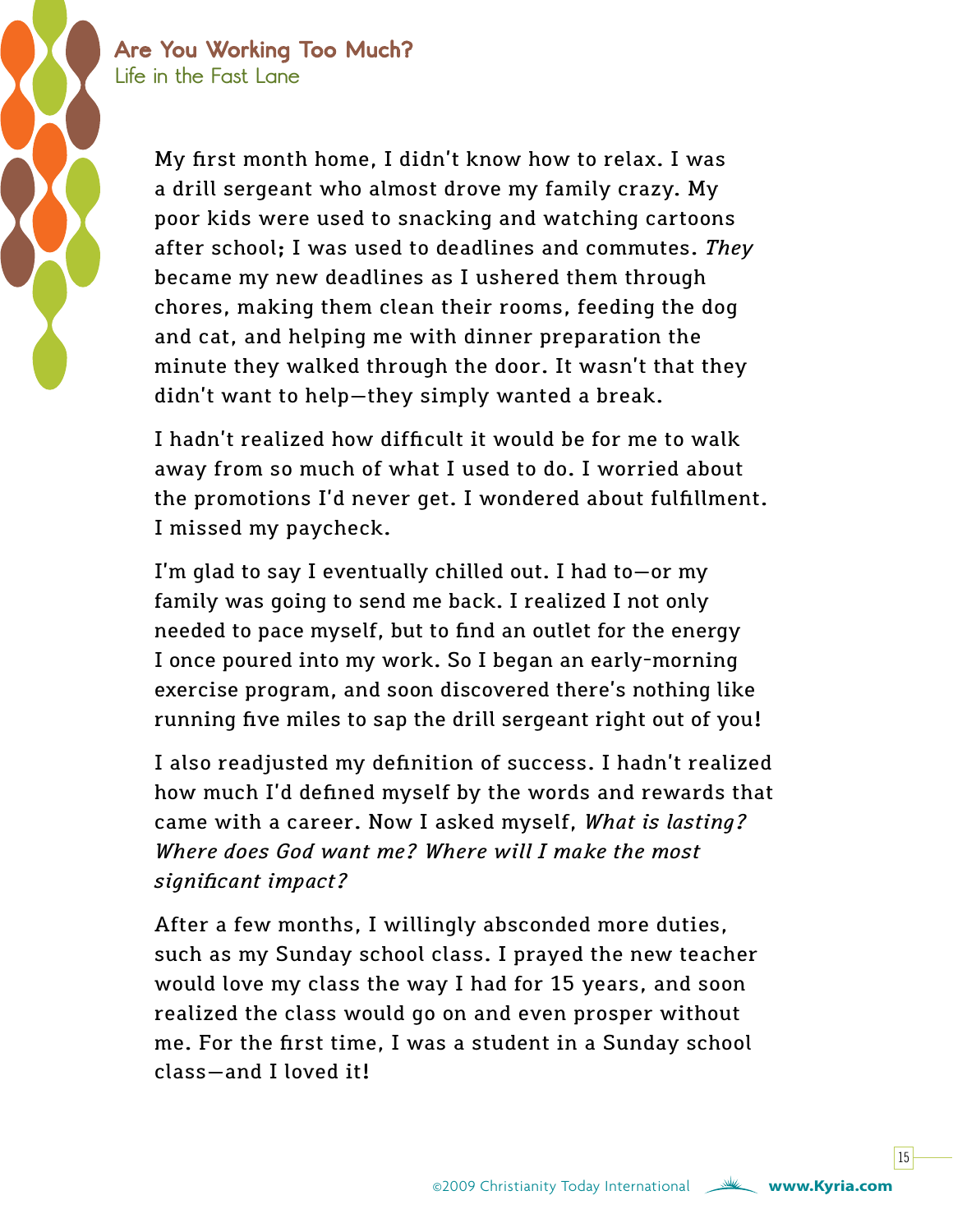> It got easier as I learned to weigh every decision. Because I was home, I received many offers. Did I want to be in the upcoming drama at our church? Did I want to lead a Bible study? What about serving on a local committee for community projects? I prayed over them all, but narrowed my involvements only to those areas with which God impressed me, understanding that family time and time with him were priority. I now was able to pour myself into the teens and college students who crossed my path.

> I also postponed college, letting my shiny new library card become my gateway to education.

> It didn't take long for wonderful things to start happening. I found out I could grow cucumbers. I gave myself permission to nap. And I began to laugh.

One night our family was in the living room, and my son cracked a corny joke. I got so tickled, I laughed till I cried. My children, who thought the joke was so bad it couldn't possibly be funny, laughed as they watched their mom hold her sides and wipe away her tears. They soon began to share funny tidbits and jokes with me regularly, waiting for that joke that would cause me to erupt in laughter. Even at 17 and 18 years old, they still do it today.

When my children were young, we used to take long walks along the creek by our house, or lie on the floor and wrestle and play. Somehow I'd lost much of that intimacy. One day I reached over to stroke my son's head and realized it felt unfamiliar—to both of us. That night, my oldest daughter sat on the couch beside me, complaining that her feet hurt from standing at her job. I took her foot and began to massage it. As I kneaded her foot, she told me about her day, and we laughed about things that had happened to her. Suddenly a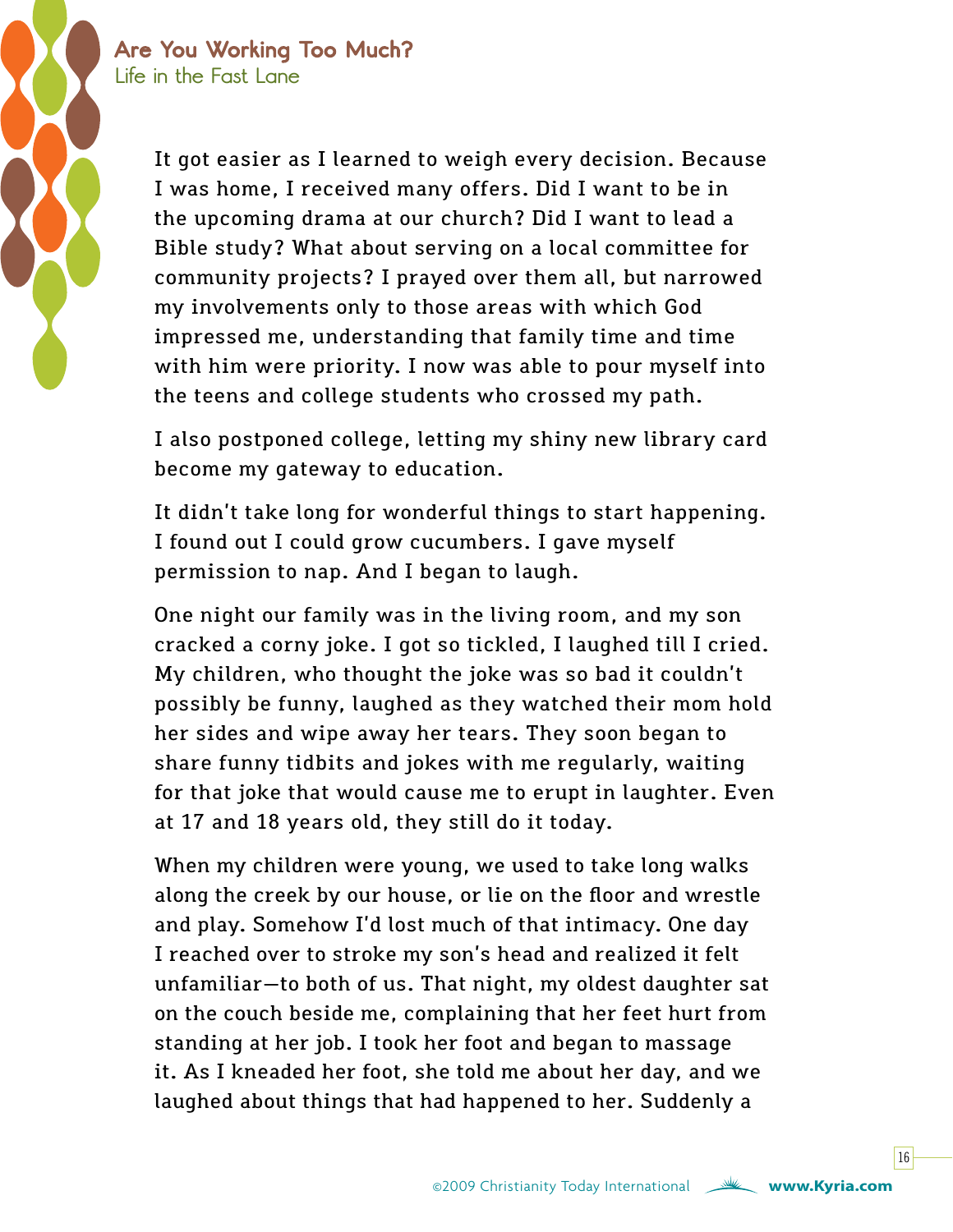

heavy object plopped in my lap. As I looked at the size-10 foot resting there, my son said, "I'm next."

I began to wrap my arms around my husband and keep them there, leaving behind the quick courtesy hugs I once gave at the door. We walked in the evenings together and talked about our children, our hopes and dreams, and the events of our day. The intimacy that only comes with spending time together began to develop.

I'll never forget the day I realized I was *rested.* It was the first morning I woke up without a to-do list going through my mind. My heart was calm, I didn't feel fatigued, and I could enjoy the little things that were only background noise before.

Recently I walked to the mailbox and, on impulse, sat by the pond near our home. That innate tug immediately began as I thought of the dirty dishes sitting in the sink, a pile of bills on the counter, and a manuscript that needed editing.

I consciously ignored it. Soon the birds accepted my presence. One began to sing and another answered. I heard the most intriguing call and strained to see the bird that could produce such a sound. A light breeze swept across my skin, and the sun tingled on my flesh. I closed my eyes and listened to the light rhythm of the water as it lapped against my feet. I breathed a prayer. Some would say I was killing time. I prefer to believe I was *fulfilling* time, experiencing the beauties of God's creation, sensing the peace of solitude, finding a rest that has nothing to do with sleep.

When I was through, I walked back to my responsibilities. They hadn't left—but my 20 minutes of peace gave me the energy to tackle them with a song in my heart.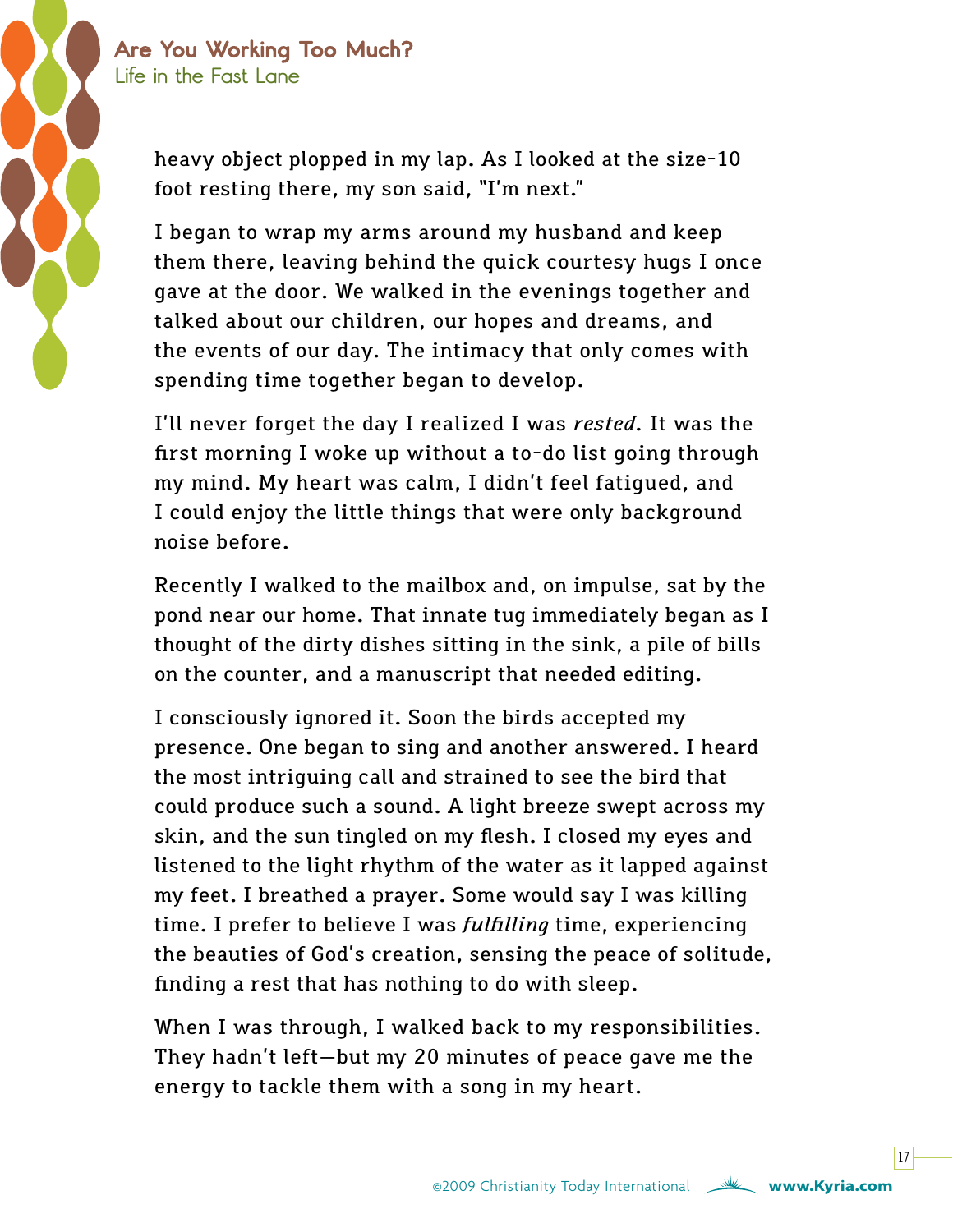> I still fight my tendency to do it all. The temptation doesn't happen as often as it once did, but occasionally I find myself walking back into the busy trap. Recently I was invited to attend a ministry service. I went for an afternoon, and my heart immediately went out to the women involved. I was asked to go again. I instinctively started to say yes when I felt a small check inside me. I had to stop and think of the places God had led me these past few years, allowing me the opportunity to help others through my writing and work with teens. Though this was a good cause, I was already where God wanted me.

> My house still isn't perfect. I still struggle with time issues. I have to manage my writing, cleaning, cooking, speaking, and family, but now I'm juggling only five or six balls instead of 20.

*Simplify. Simplify. Simplify.* If I keep saying it to myself, then one day it just might be second nature. Until then, I'll consciously decide that I'm going to get out of the fast lane and enjoy my life.

#### **Are YOU Too Busy?**

Take this assessment to find out.

- **1.** Do you fold socks (or perform any household task) after midnight?
- **2.** Do you skip meals to fulfill responsibilities?
- **3.** Are you ever late because of overlapping responsibilities?
- **4.** Do you travel over the speed limit even when you're not in a hurry?
- **5.** Do you feel torn between family and responsibilities?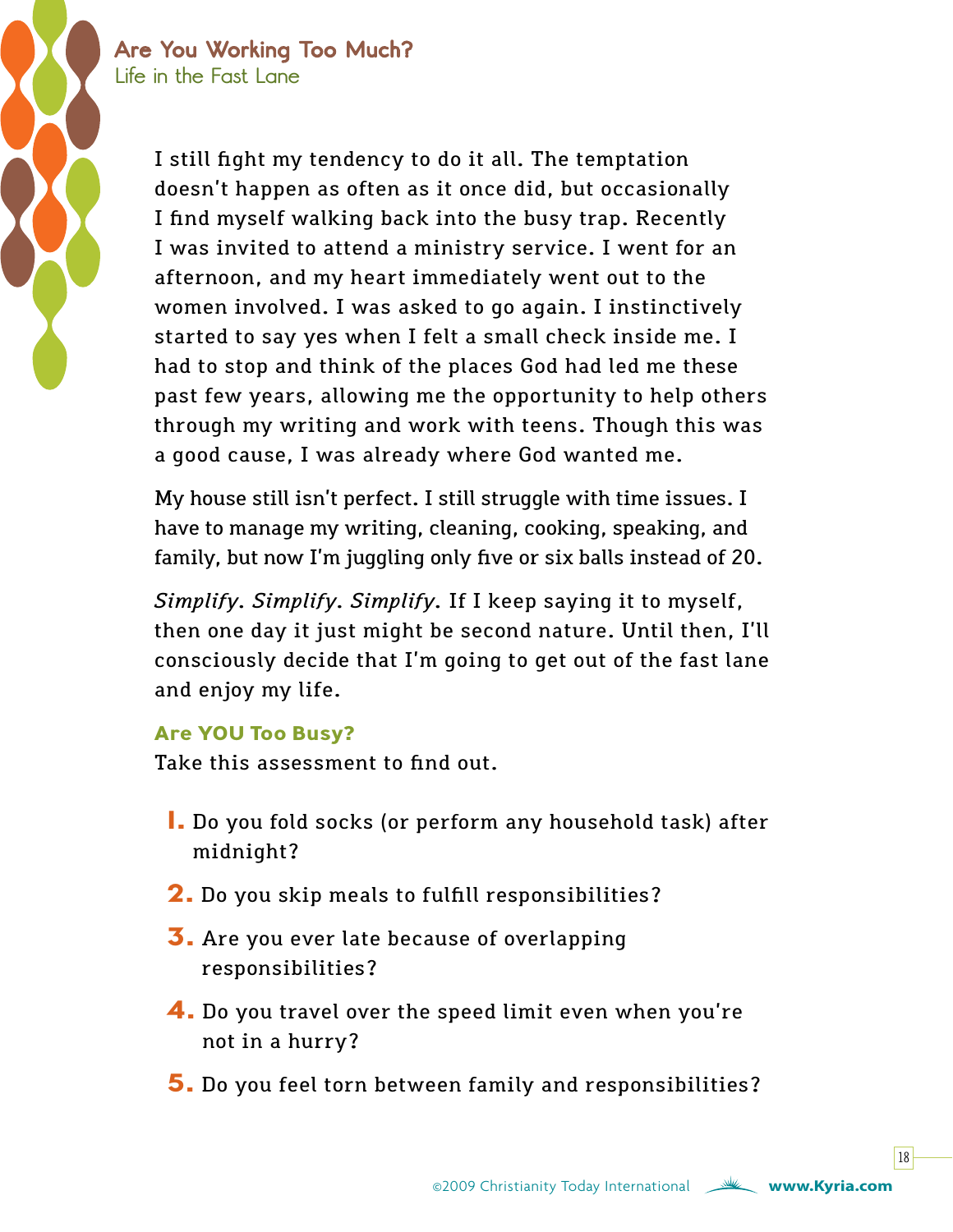

- **6.** Do you fall asleep as soon as you sit down?
- **7.** Do you drink coffee/caffeine to stay awake?
- **8.** Do you get sick easily?
- **9.** Do you fight irritability?
- **10.** Do you have difficulty sleeping?
- **11.** Do you dream or lie awake worrying about work or things you need to do the next day?
- **12.** Do you feel guilty if you do "nothing"?

While all women face busy seasons, it's important to be aware of the physical, spiritual, and emotional burdens that accompany a lifestyle that's stretched too thin. If you answered yes to four or more, you're dealing with symptoms of a stressful lifestyle. If you answered yes to six or more, it's time to evaluate family and spiritual priorities. If you answered yes to eight or more, take back control of your life!

*T. Suzanne Eller is a freelance writer and speaker who lives in Oklahoma.* 

*This article first appeared in the July/August 2000 issue of*  Today's Christian Woman*.*

©2009 Christianity Today International **[www.Kyria.com](www.kyria.com)**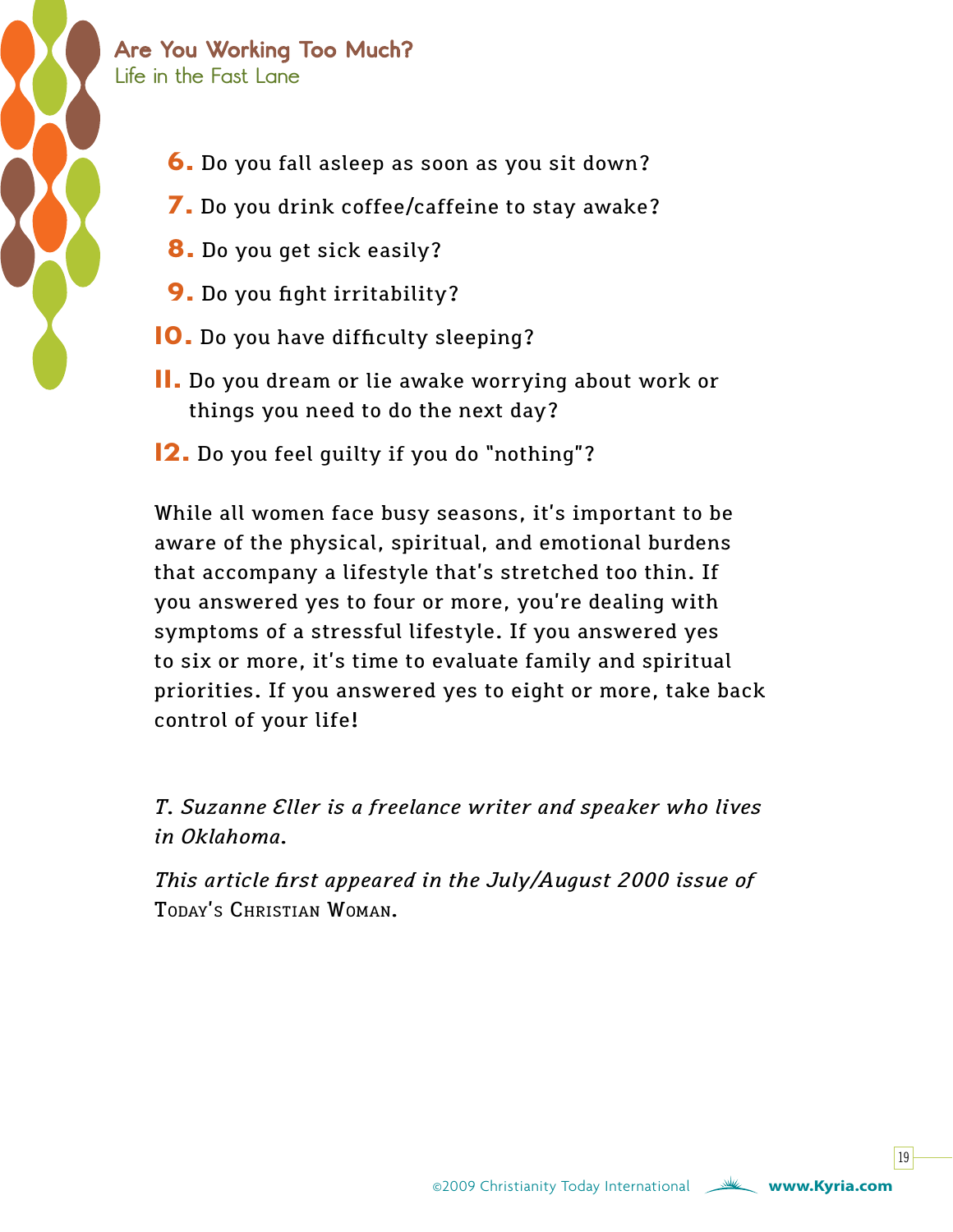

### **Reflect**

£ *How does stress for your work and everyday life affect your health? Is fatigue familiar to you, like it was to the author before she made some changes?*

£ *If you sense the need for change, what things are you prayerfully considering to give up? Is work among them? Why or why not?*

£ *Which of the questions on the "Are YOU Too Busy" assessment can you relate to the most? How can you begin to change those problem areas?*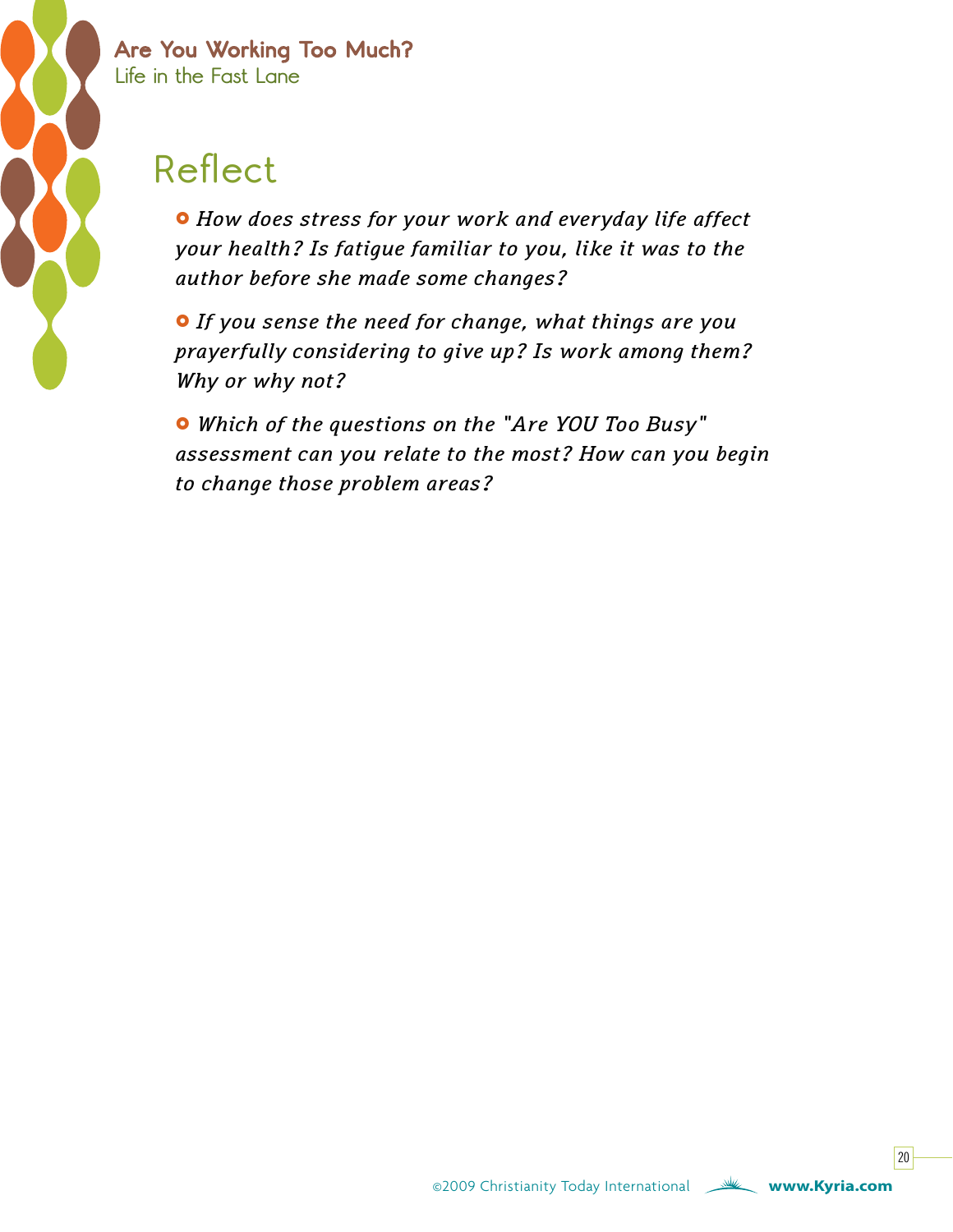# <span id="page-20-0"></span>The Gift of Rest

**How to embrace the blessings of the Sabbath.** By Lynne M. Baab

When I first started observing the Sabbath 25 years ago, it wasn't by choice. My husband and I lived in Tel Aviv, Israel, at the time, and everything in our neighborhood—stores, movie theaters, and restaurants—closed from sunset on Friday to sunset on Saturday. Even the buses stopped running for 24 hours. Since we didn't own a car, this greatly affected our lives.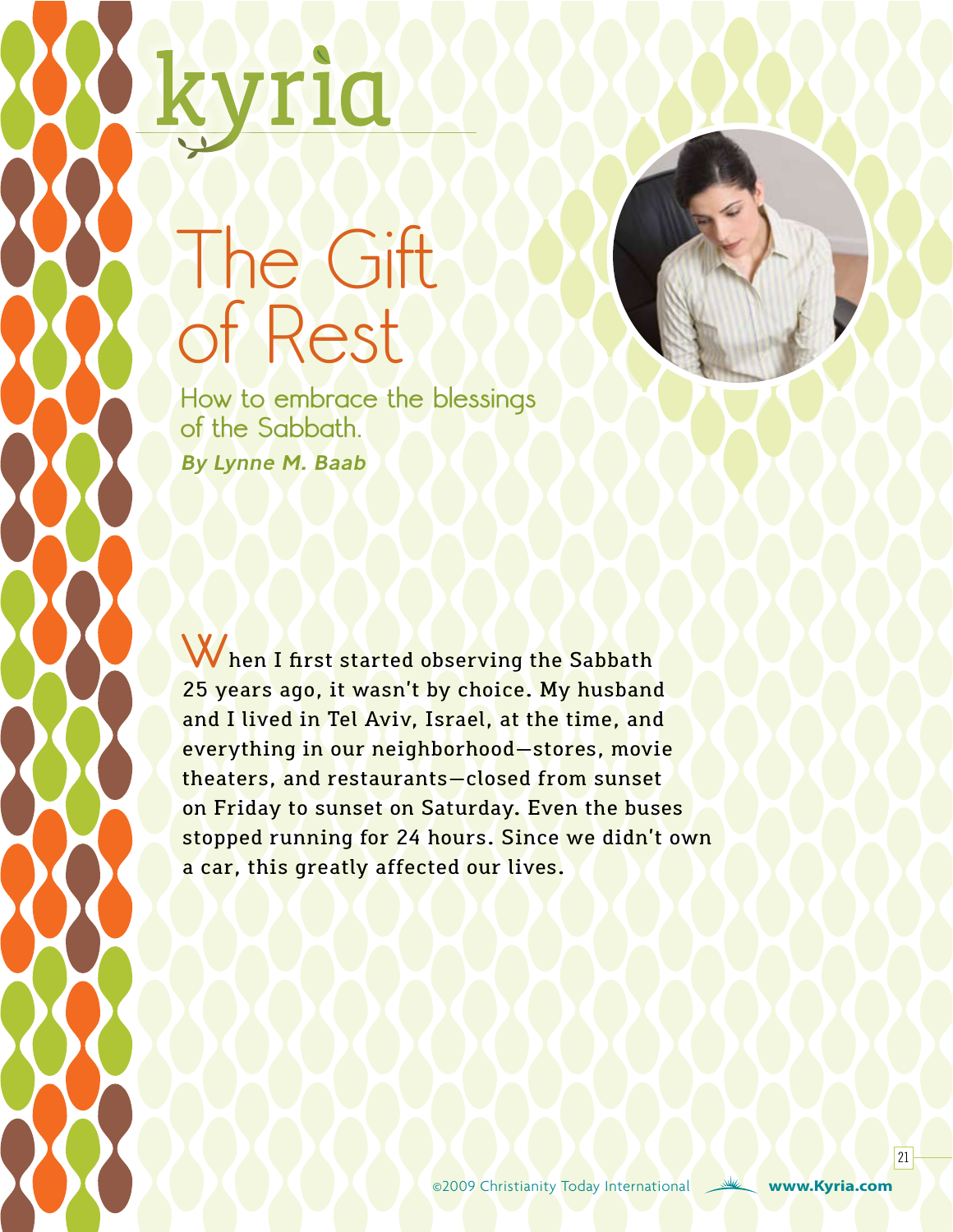> At first we struggled to find activities for Friday evenings and Saturdays. But after a few months, we began to enjoy a day with few entertainment options. We read, we walked, we talked. My husband sometimes went bird watching in the field near our apartment. I wrote long letters. We napped. Sometimes we prayed together leisurely. We simply slowed down. We rested in God's love and experienced his grace.

Our Sabbaths in Israel became God's gift to us individually, and enriched our life as a couple. Through Sabbath-keeping, we experienced the truth that God's love for us isn't based on what we *do.* We yearned to keep growing in our ability to receive that unconditional love once we returned to the U.S.

Back in the States, our family decided to continue observing the Sabbath on Sundays. Our first son had been born in Israel, and our second son was born soon after we returned home. As a young family, we read to our children, took long walks, and went to the zoo and the park after church.

As the years passed and our children grew up, our Sabbaths changed. But two things stayed constant: a slower pace and no work.

#### **Slow Down**

Never did a culture need the Sabbath as ours does today. It pressures us to be productive 24/7. Everything we do has to look good and accomplish something. Nothing encourages us to stop. But the word "Sabbath" literally means stop, pause, cease, desist.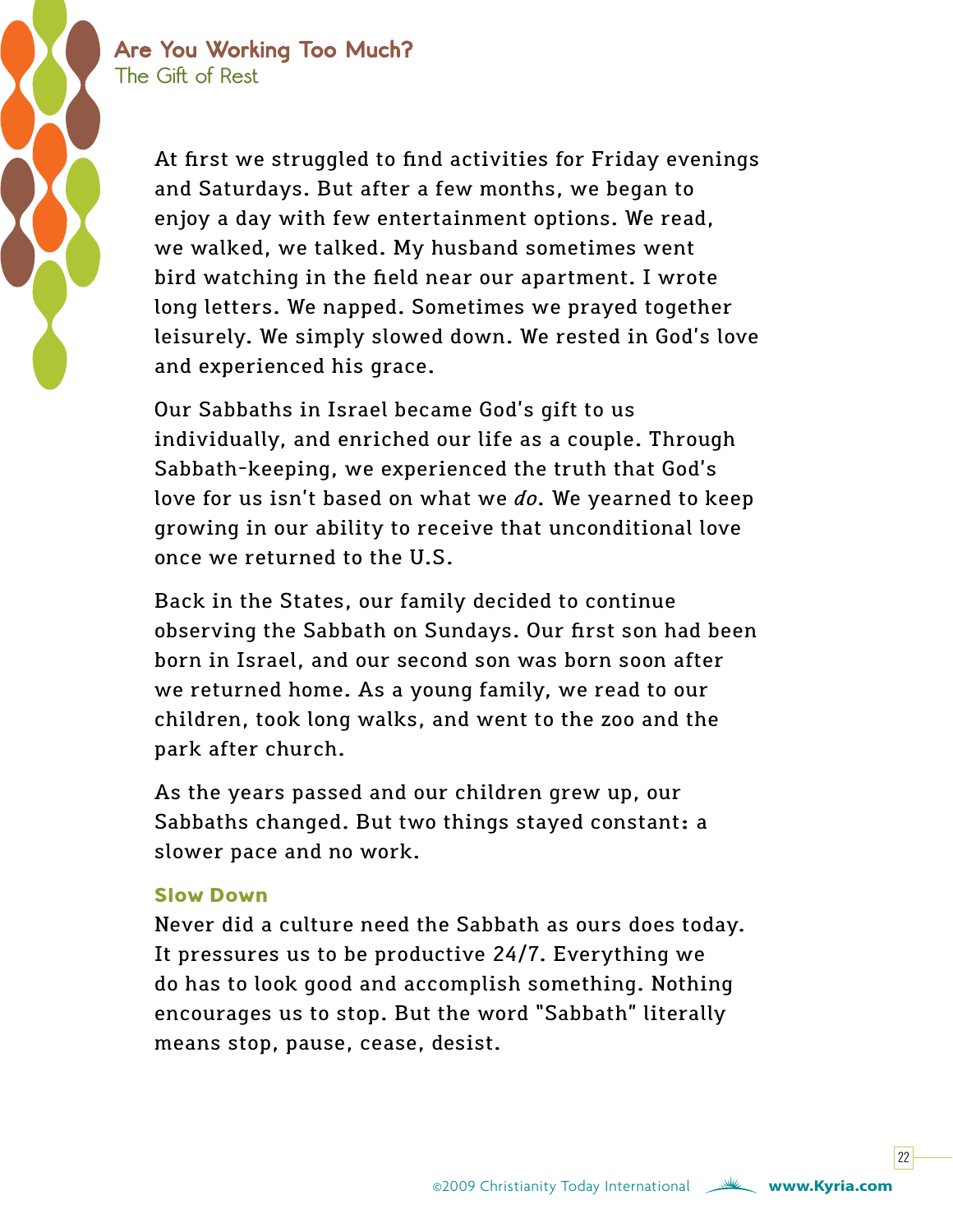

One young woman recently told me, "I'd like our family to observe the Sabbath. I've been reading books about it, talking with my husband and kids, and we're going to start soon."

"Great," I replied. "Tell me about what you plan to do and not do on your Sabbath."

"I love the idea of starting on Saturday at sunset with a festive meal," she explained. "I'd like to have special food, blessings for the children, prayers, and candles, like Jewish people do. Maybe we could sing some songs. Then the next day, after we go to church, I hope we can read some Bible stories and do some crafts to help the kids center the day around God."

"What do you plan to *stop* doing on the Sabbath?" I asked.

She looked at me blankly. Slowing down hadn't figured into her Sabbath observance. She was focused solely on adding new activities.

As women, we can easily bring our culture's values into our attempts to observe a Sabbath. We so easily forget the core meaning of the Sabbath—stopping and resting—that we end up turning our observance of it into one more thing to achieve.

We certainly want to experience God's presence on the Sabbath, but we need to experiment with unforced ways to do it. "Simple" is a great word to describe the ideal activities for the Sabbath. As soon as we're working too hard to achieve anything on the Sabbath, we've violated the central idea of the day.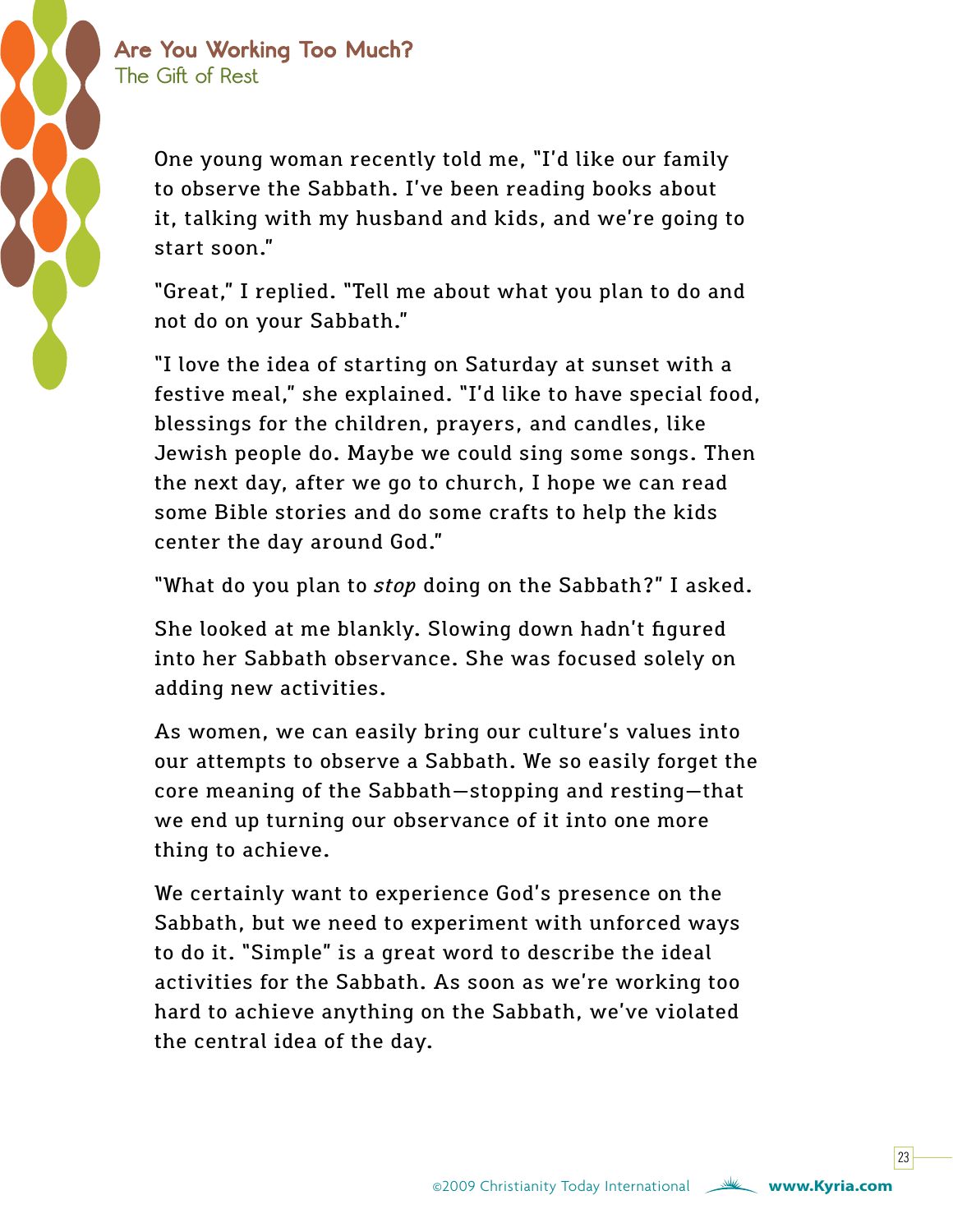One Jewish tradition bans intercessory prayer on the Sabbath because it's viewed as too much work. In that tradition, appropriate Sabbath prayers are prayers of thankfulness. On the Sabbath, I spend time focusing on the beauty of the world God made and the good gifts he's given me in the previous week. I try to rest in thankfulness. While I don't try to be "hyper-spiritual" all day long, I've discovered a little thought discipline goes a long way towards giving me a day that's restful and rejuvenating.

#### **Take the Day Off**

In the Ten Commandments, the Israelites are commanded to keep the Sabbath day holy, or separate, from the other weekdays. The marker of that holiness is the absence of work. But the Old Testament doesn't give many specifics about what constitutes work. One of the few clear commands forbids lighting a fire (Exodus 35:3). This mandate assured that daughters, wives, and female servants wouldn't be expected to cook. All the food had to be cooked before the Sabbath began, and the dishes washed afterwards. The Sabbath granted rest to everyone, even the women who labored the other six days of the week.

In our time, what's the equivalent of "lighting a fire"? What are those actions that send us into work mode?

When we first returned to the U.S. years ago, I was a part-time student and stay-at-home mom. For me, work consisted of studying, housework, and shopping. For my husband, work involved anything from his paid job as well as house repairs and lawn mowing. We simply didn't do any of those tasks on Sundays.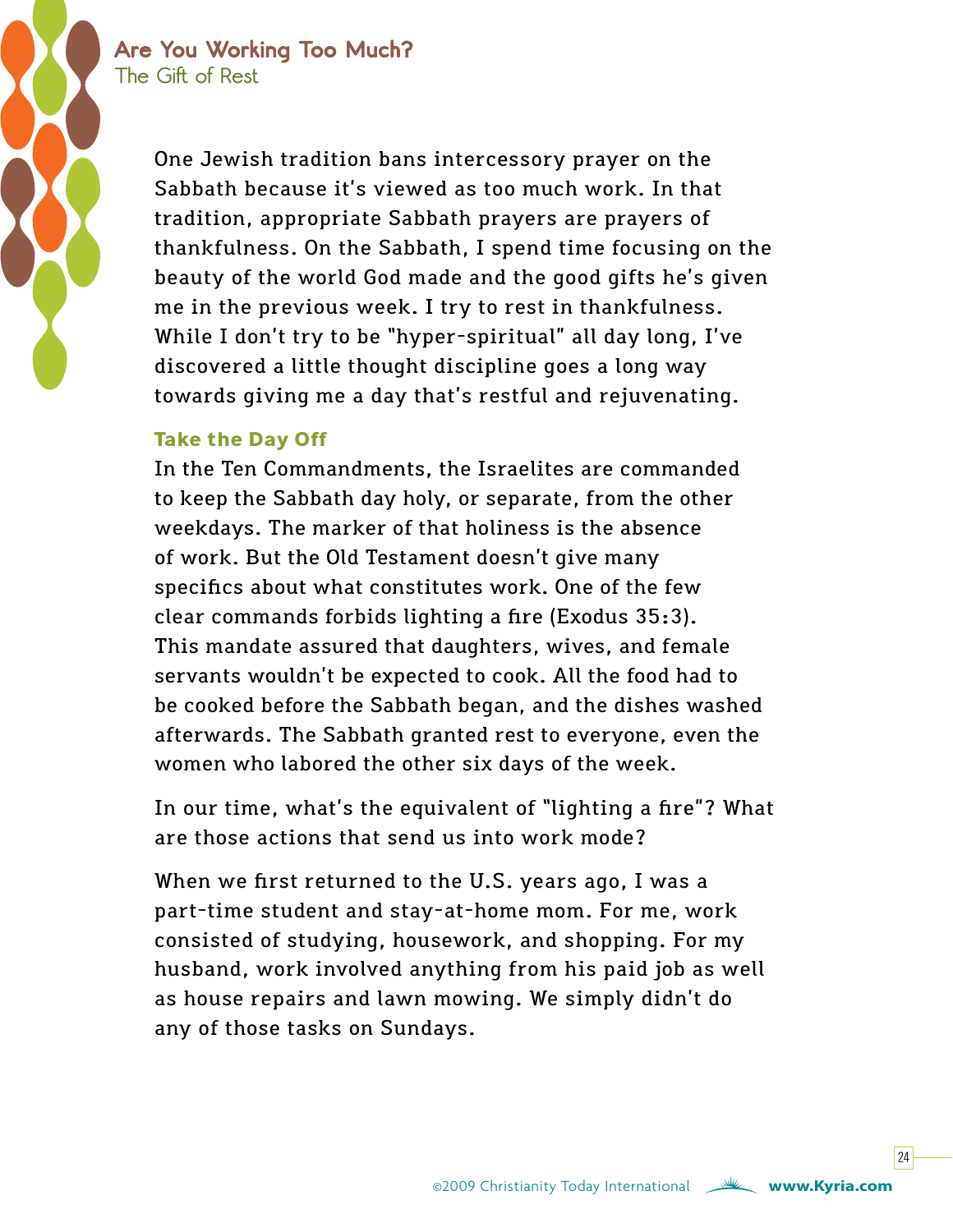

Today, turning on my computer, balancing the checkbook, weeding my garden, and cooking put me into work mode. I know some people find gardening and cooking relaxing; those women have a different list of work activities to avoid on the Sabbath.

One woman who works at a desk job finds her best Sabbath activities involve vigorous exercise outdoors. For many people, being outside on the Sabbath—walking, riding bikes, flying kites, sitting on a park bench—helps them feel closer to God. Sabbath time outside can be a time of reflection and prayer alone, a time of relaxed conversation with a friend, or an exuberant playtime with family members or friends.

Many women also benefit from some silent time on their Sabbath day. One single woman who works in a peopleintensive job spends her Sabbath afternoon entirely alone. Then she often meets up with friends at the end of the day for a special meal.

One mom with young children prepares a "Sabbath box" of special activities for her children. During one hour on Sunday afternoon, her children know they're expected to play alone, enjoying the delights in the Sabbath box while their parents get some silent time.

Some of the "work" from which we need a rest is mental. A woman I know tries to avoid worry on the Sabbath. She considers herself a worrier and feels overwhelmed at the thought of trying not to worry every day. One day a week, however, feels manageable. A day free—or at least mostly free—from worry has been a great gift to her.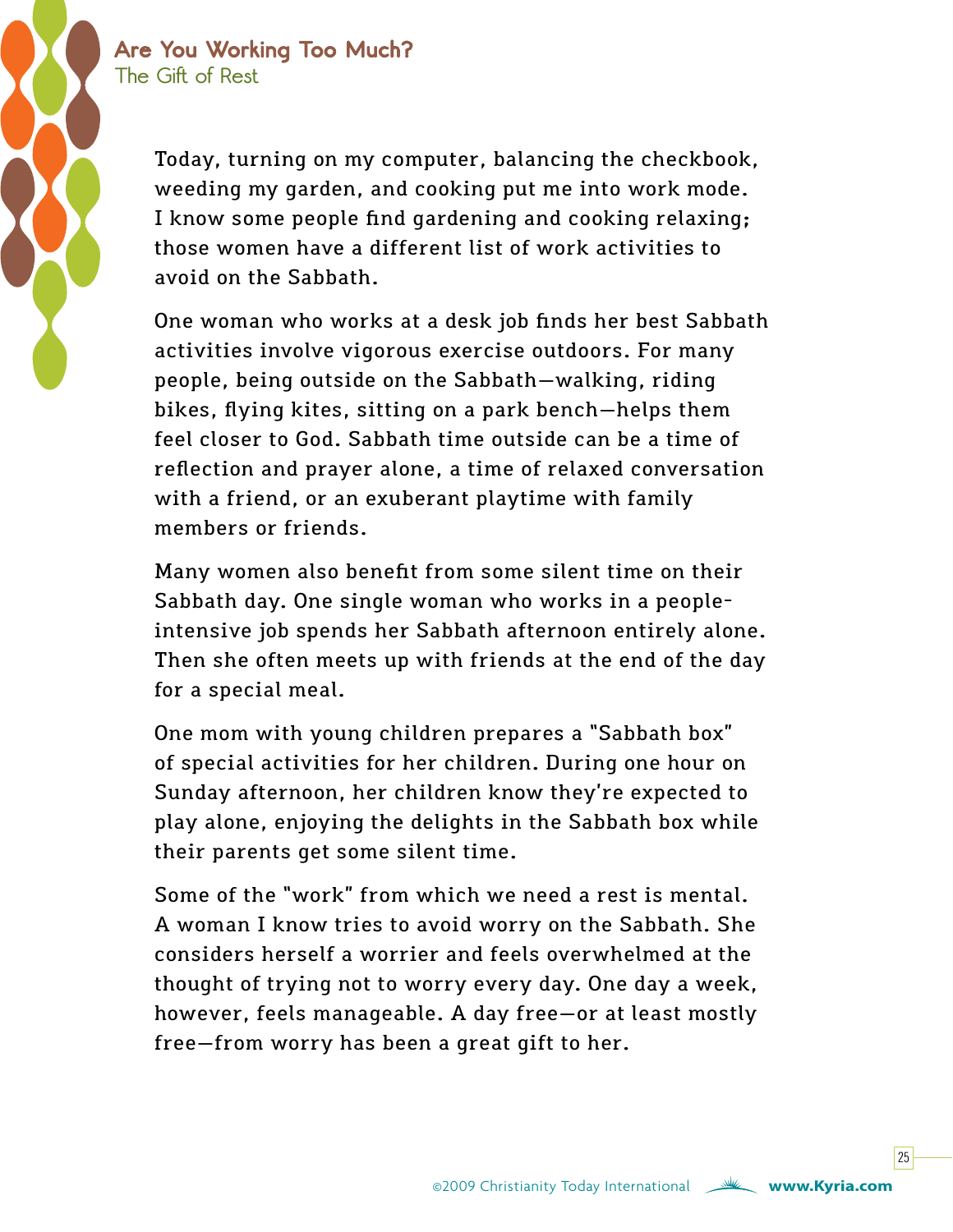

Similarly, as a person who's disliked my body for as long as I can remember, I attempt to keep my Sabbaths free from obsessing about the way I look. On the Sabbath, I don't try on clothes, and I don't read novels with slim, beautiful heroines. When I find myself thinking negative thoughts about myself, I try to set them aside for the day.

My husband and I have received many gifts from our commitment to honor the Sabbath: a day to spend with our children—and each other—without needing to get something done. A day free of multitasking. A day free of striving for perfection and productivity. A day to rest in God's goodness. Over the years, these gifts have continued to bless us and grant us glorious freedom in Christ.

*Lynne M. Baab is an author who lives in Washington. Her most recent book is* Sabbath Keeping: Finding Freedom in the Rhythms of Rest *(InterVarsity).* 

*This article first appeared in the September/October 2005 issue of* Today's Christian Woman*.*

### **Reflect**

£ *In what ways would* you *benefit from observing a Sabbath?* 

£ *What obstacles do you face in taking a Sabbath? How can you overcome these?*

£ *What actions send you into work mode? How can you rest from these?*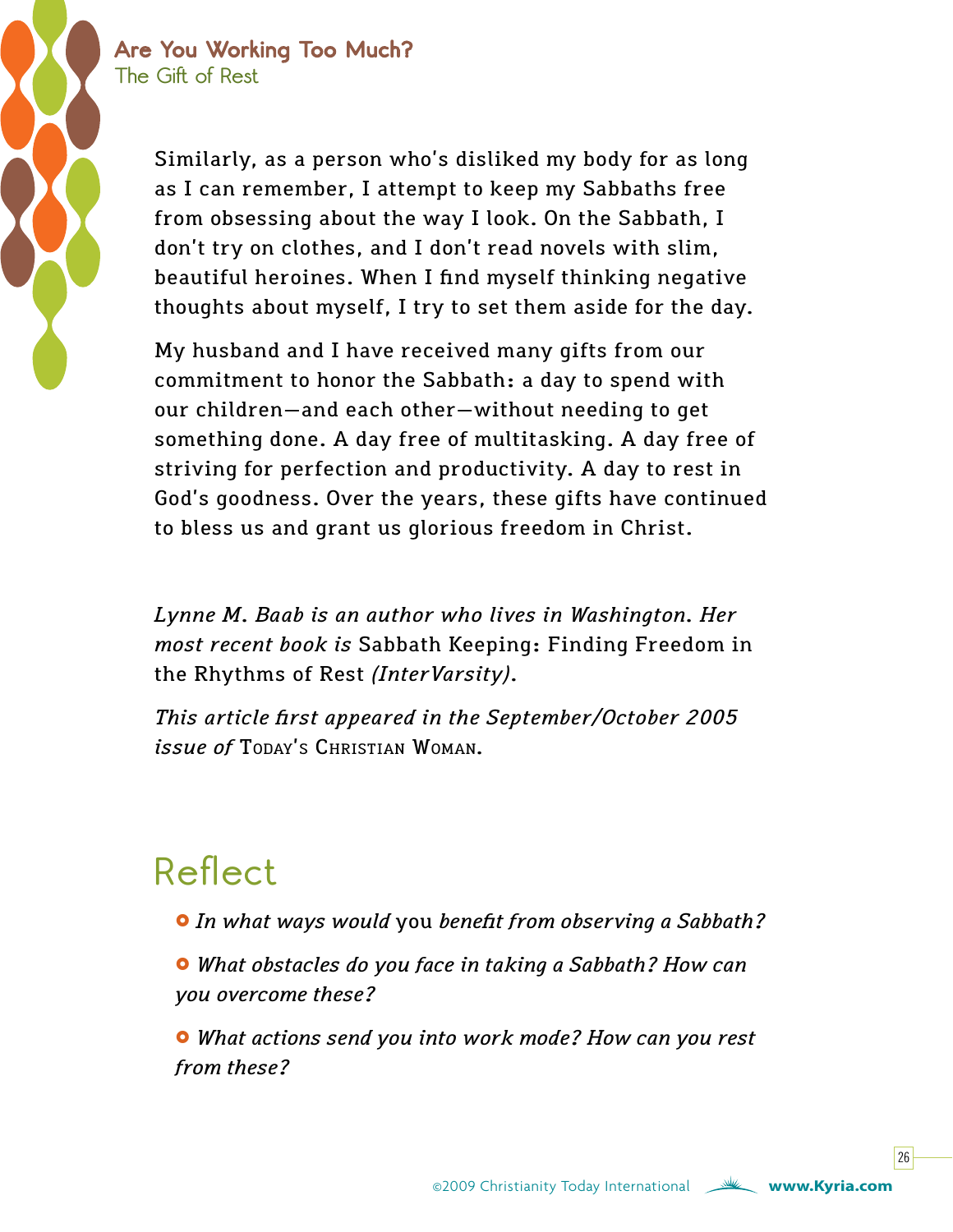## <span id="page-26-0"></span>Too Tired to Pray

**If you're in need of energy, try a deeper conversation with God.** By Ben Patterson

**O**ne of the most remarkable plants in nature is the *Ibervillea sonorae.* It can exist for seemingly indefinite periods without soil or even water. As Annie Dillard tells the story, one was kept in a display case at the New York Botanical Garden for seven years without soil or water. For seven springs, it sent out little anticipatory shoots looking for water. Finding none, it simply dried up again, hoping for better luck next year.

Now that's what I call perseverance: hanging on, keeping on when it's not easy.

©2009 Christianity Today International **[www.Kyria.com](www.kyria.com)**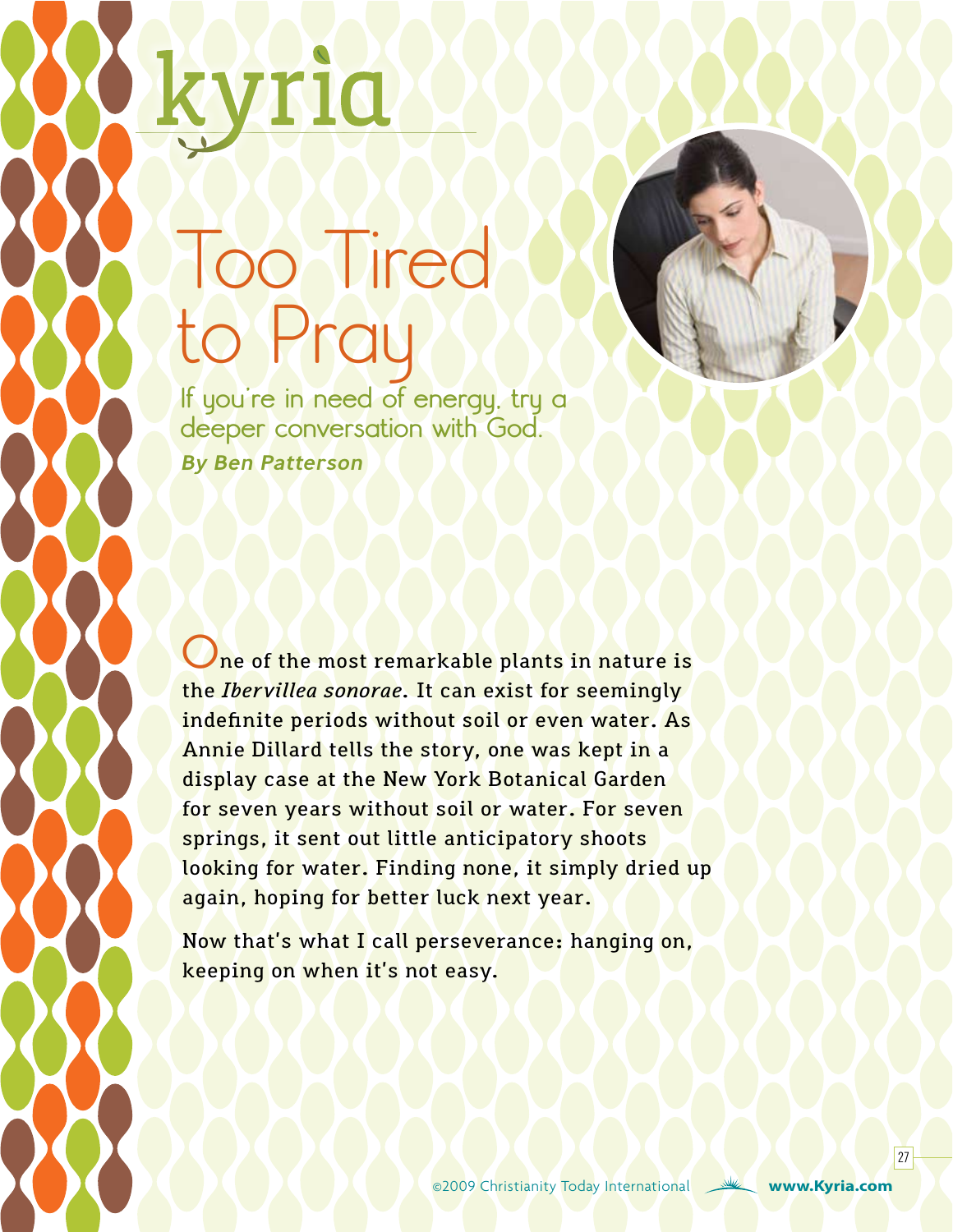

But perseverance has its limits, even for the *Ibervillea sonorae.* In its eighth year of no water, the rather sadistic scientists at the New York Botanical Gardens had a dead plant on their hands.

Most of us know what it's like to find ourselves past our seventh season, bereft of water, thirsty, and waiting for the eighth spring. No more energy and barely enough hope to send out one more pathetic little shoot. And it happens to us more like seven or eight times a year. Would that we could last like that tough little desert plant.

Sometimes it's simple fatigue that finally takes its toll. Too much work, a lingering illness, or poor diet come singly or in combination, and we find ourselves desperately in need of a good night's sleep, a day off, a walk in the park, or an antibiotic. That's all there is to it. Simple fatigue, simple treatment, and we snap back like a rubber band.

#### **Deeper Meaning**

But there may be a deeper meaning to our thirst and fatigue. John Sanford paints a picture of this in his description of an old well that stood outside the front door of a family farmhouse in New Hampshire. The water from the well was remarkably pure and cold. No matter how hot the summer or how severe the drought, the well was always a source of refreshment and joy. The faithful old well was a big part of his memories of summer vacations at the farmhouse.

The years passed, and eventually the farmhouse was modernized. Wiring brought electric lights, and indoor plumbing brought hot and cold running water. The old well was no longer needed, so it was sealed for use in possible future emergencies.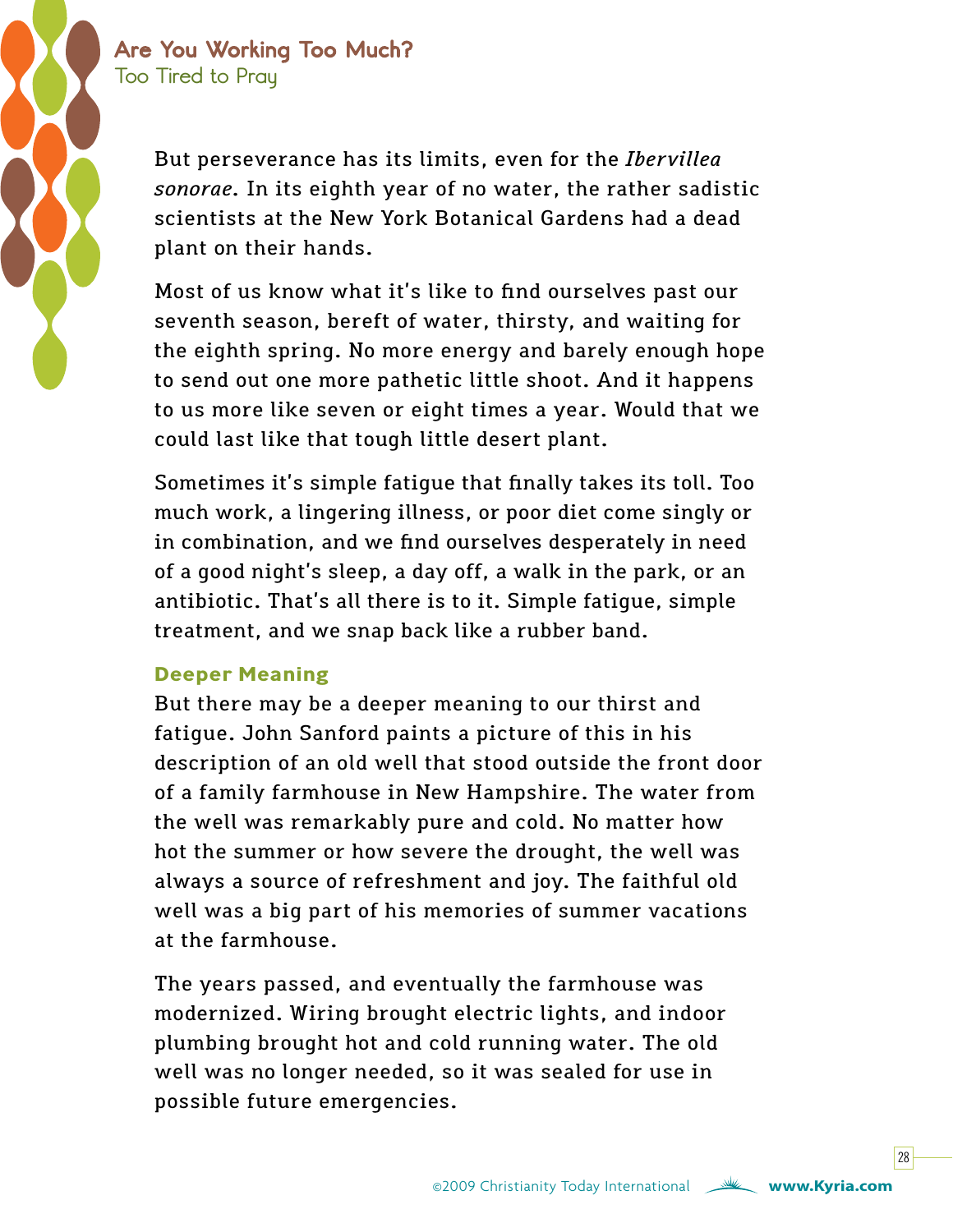

But one day, years later, Sanford had a hankering for the cold, pure water of his youth. So he unsealed the well and lowered a bucket for a nostalgic taste of the delightful refreshment he remembered. He was shocked to discover that the well that once had survived the severest droughts was bone dry! Perplexed, he began to ask questions of the locals who knew about these kinds of things. He learned that wells of that sort were fed by hundreds of tiny underground rivulets which seep a steady flow of water. As long as the water is drawn out of the well, new water will flow in through the rivulets, keeping them open for more to flow. But when the water stops flowing, the rivulets clog with mud and close up. The well dried up not because it was used too much, but because it wasn't used enough!

Sanford observed that our souls are like that well. If we do not draw on the living water that Jesus promised would well up in us like a spring (John 7:38), our hearts close and dry up, and we find ourselves in our "eighth season." The consequence for not drinking deeply of God is to eventually lose the ability to drink at all. Prayerlessness is its own punishment, both its disease and its cause.

#### **Acedia**

So like people dying of thirst in the desert, we stagger exhausted and aimless through our days of work. This weariness comes close to what medieval theologians called the deadly sin of sloth or acedia. Simple fatigue says, "I know I should be doing this, but I just can't seem to generate the energy."

Acedia says, "Why? What difference does it make?"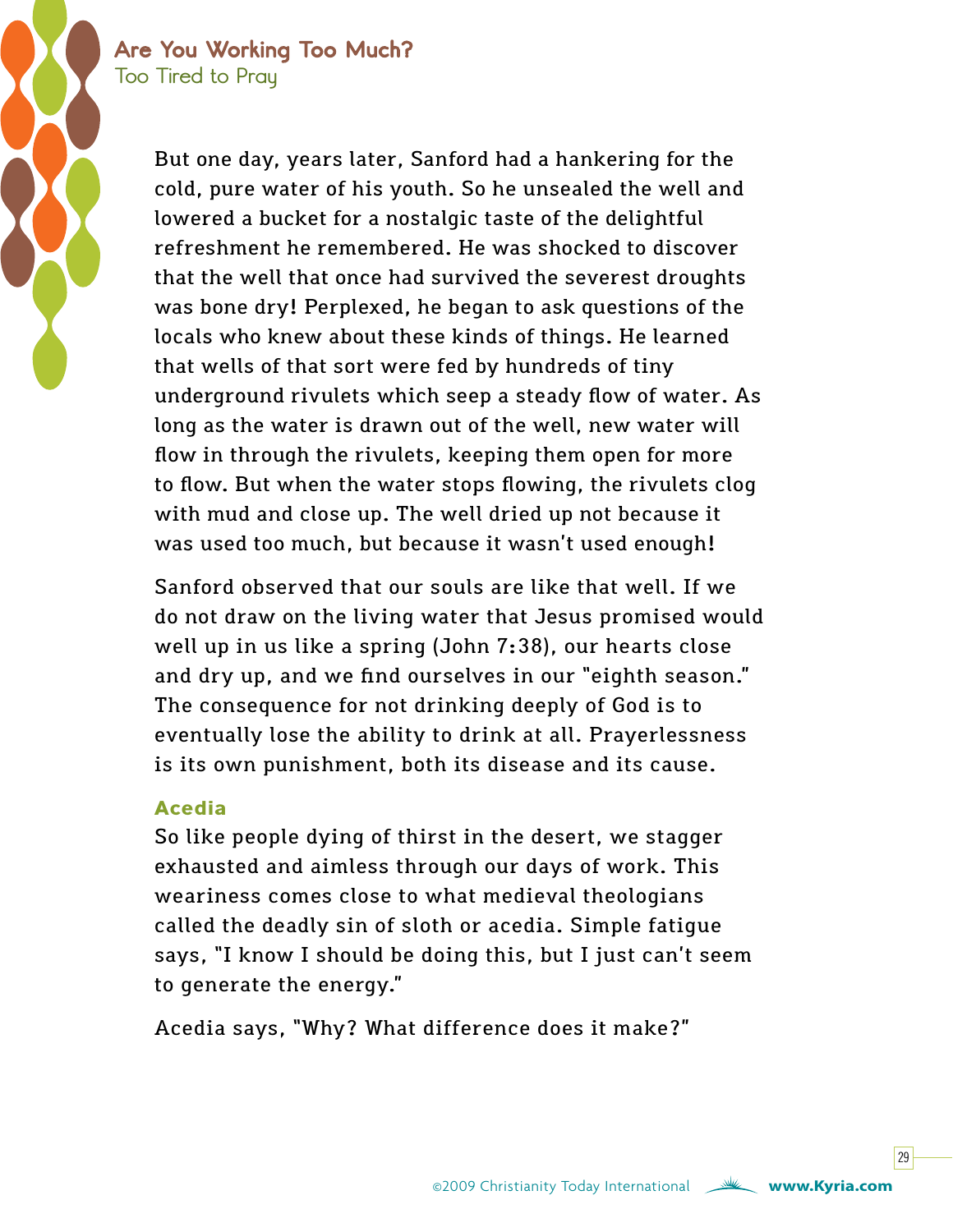

"Acedia is all of Friday consumed in getting out the Sunday bulletin," says Richard John Neuhaus in *Freedom for Ministry.* "Acedia is three hours dawdled away on *Time* magazine, which is then guiltily chalked up to 'study.' Acedia is evenings without number obliterated by television, evenings neither of entertainment nor of education, but of narcotized defense against time and duty. Above all, acedia is apathy, the refusal to engage the pathos of other lives and of God's life with them."

A physician friend gave me an article from the *Journal of Internal Medicine* that dealt with the psychological state conducive to illness called the "giving up, given up complex." It is found in people who lose the reasons for living—who are saying of their existence, "Why? What difference does it make?"

#### **Hyperactivity**

Curiously, spiritual fatigue can produce what appears to be the opposite of sloth or acedia: hyperactivity. But in reality, it is just another dimension of the same thirst and sense of "why" that saps us of our ability to do the "what" of ministry. "Hyperactivity and sloth are twin sins," says Neuhaus, and rightly so. The only real difference is the anxious, frenetic shape hyperactivity takes. Too tired to pray, or too busy to pray: both are flip sides of the same coin. Either we stagger through our days exhausted and aimless like people dying of thirst in the desert; or like children lost in the woods, the more lost we feel, the faster we run.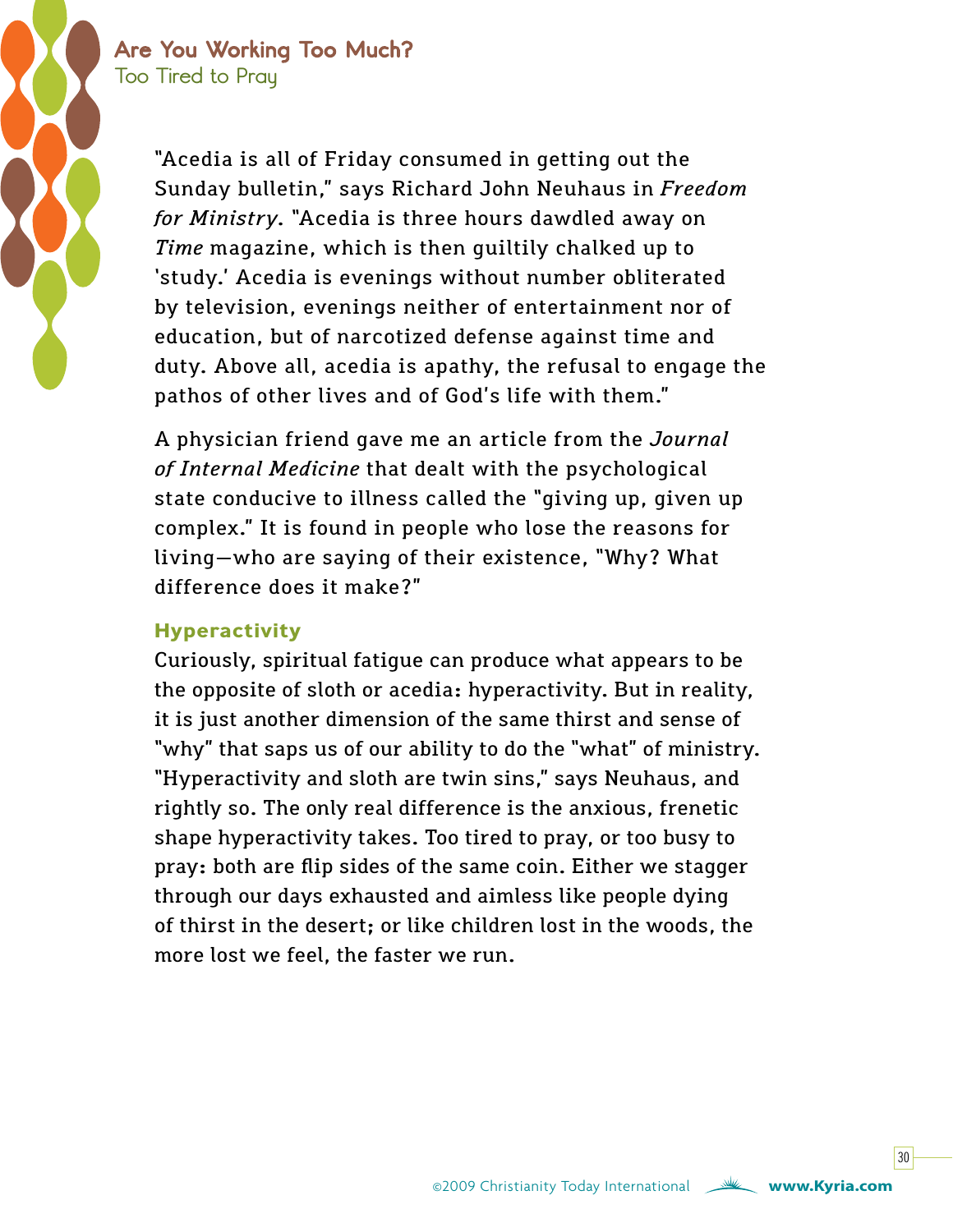

"Driven" is the word that describes the schedules of so many of us who are no longer motivated to do the real work of ministry. Hyperactivity is to authentic motivation as junk food is to a nourishing diet. It gives us the feeling of satisfaction while starving us to death. In the New Testament it is the Ephesian syndrome described in Revelation 2:1-7.

The first love is gone, and now all that is left is the form and the trappings. When we forget "why," we become obsessed with "how." Where once there was creativity and the tenderness born of deep love, there is now only the sex manual.

I crashed emotionally when I was 26 years old. I had dried up inside, and I was lost and running. Let's see if I can remember all I was doing: I was a full-time student, head resident in the men's dorm at a local Christian college—that was full-time, too—and I was working part-time as the area director for Young Life in a nearby city. I was also on retainer as a speaker for a Christian conference center. In addition, my personal life was a contradiction to much of what I was preaching.

I came back to my room at the dorm one evening so tired I went straight to bed at eleven o'clock. That's early for a student living in a resident hall. Immediately, I fell asleep and had a terrible nightmare. In the dream, I was backed into a corner by pale, ghoulish creatures who were plucking and tearing at my flesh, taking large chunks with each lunge. I awoke with a jerk and laid there for a while doing what I always do when I have a nightmare: I tried to talk myself back to reality. But I couldn't, because the dream was reality. I finally had to get up, get dressed, and walk around the dorm for a while just to get over the terror I felt. Only then could I go back to bed and go to sleep.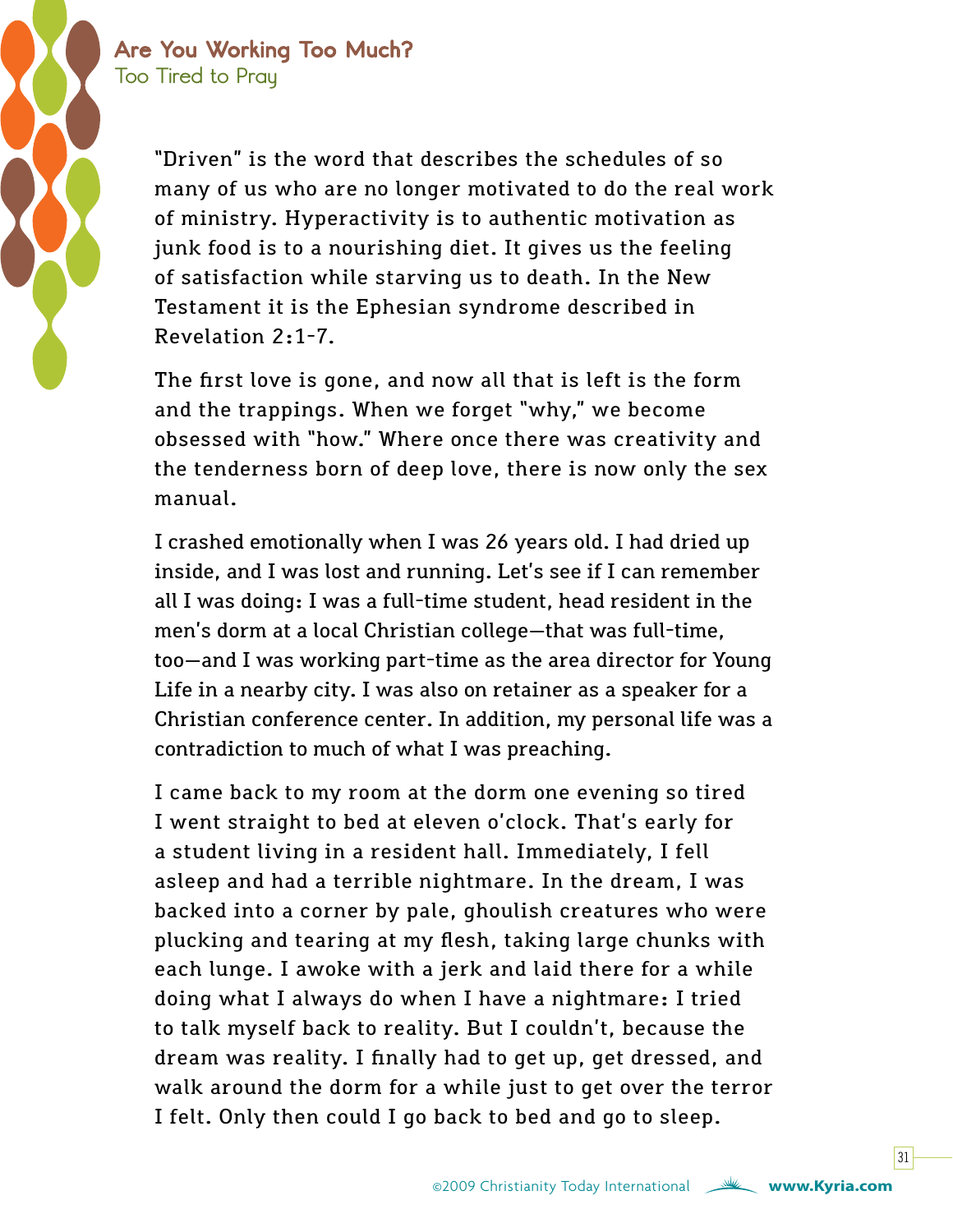

When I awoke the next morning, I felt like I had a hangover. (At that time in my life, I knew what a hangover felt like.) But I hadn't drunk anything the night before. To clear my head, I decided to walk over to the college track and go for a run. But when I got there, the gate was locked. I had climbed over the eight-foot fence many times, but this time it was just too much for me. If you would have seen me there that day, you would have seen a young man bawling like a baby. The thought of one more thing to do was overwhelming.

When I stopped crying, I managed to climb over the fence and run for a while. My head a bit clearer, I admitted to myself that I was in big troubled as I walked back to my room.

The well was dry. I hadn't taken a drink of God in only he knew how long. I quit almost everything I was doing, got some help, made some fundamental changes in my outlook, and got on the road to health. One could say that for the next season of my life, I took a pick and shovel and dug down deep to where the water had once flowed. It took a lot of sweat and work and coming to terms with no small amount of regrets, deep pain, and frustration. That's the way it usually is with repentance. But I thank God that I came to the point sooner rather than later; at 26, instead of 46. The stakes can only get higher as we get older and acquire more responsibilities.

Has the well gotten dry since? Never as bad as then. But it still does sometimes, and the way it usually shows itself is with hyperactivity. I know it's happening again when I go off to a quiet place for a day of prayer—and sleep all day, instead of pray. I'm so tired. It's a sign that it's been too long since I truly drank living water. With prayer, it can be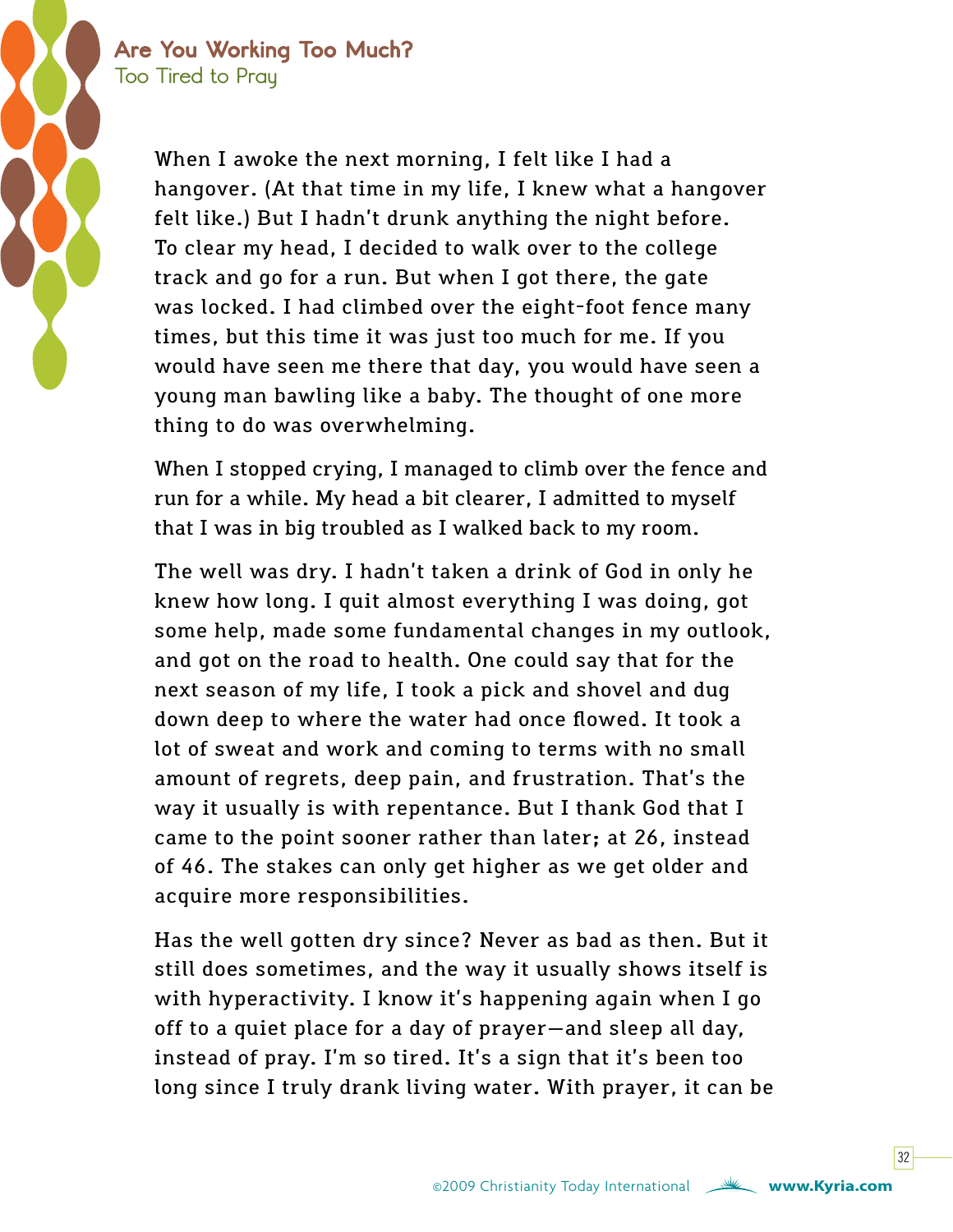

like the so-called quality time I used to promise my spouse or children. It's a way I excuse myself from doing what I most need, but often least want, to do. As with my loved ones, so with prayer: there is no quality without quantity. No day of prayer can atone for weeks without prayer.

#### **Remember Why**

Acedia and hyperactivity are forms of forgetfulness, of losing touch with the "why" and the "who" of our work and calling, of being cut off from the Vine, whose branches we are, and then keeping busy enough or noisy enough or narcotized enough not to have to face up to the fundamental disjointedness of our lives.

There is only one antidote to forgetfulness, and that is remembrance. In Bunyan's *Pilgrim's Progress,* the pilgrims were leaving the Delectable Mountains after the shepherds warned them to beware of traversing the Enchanted Ground. The overwhelming desire there would be to fall asleep, never again to awake. And it was just as the shepherds told them it would be: the drowsiness there became nearly unbearable.

Hopeful pleaded for a nap, just one little rest. But Christian made him talk. He asked him the question, "By what means were you led to go on this pilgrimage?" In other words, he asked, "Why are you on this journey? Why are you doing this?" By telling the story, and thus remembering why he was on the pilgrimage, Hopeful kept talking and kept walking.

It is remembrance that keeps us awake; it is significant that the supreme act of Christian worship, the Lord's Supper, draws us into fellowship with Christ by calling us to remember his mercy and love for us. It is a love feast spread out upon a redeemed and quickened memory. To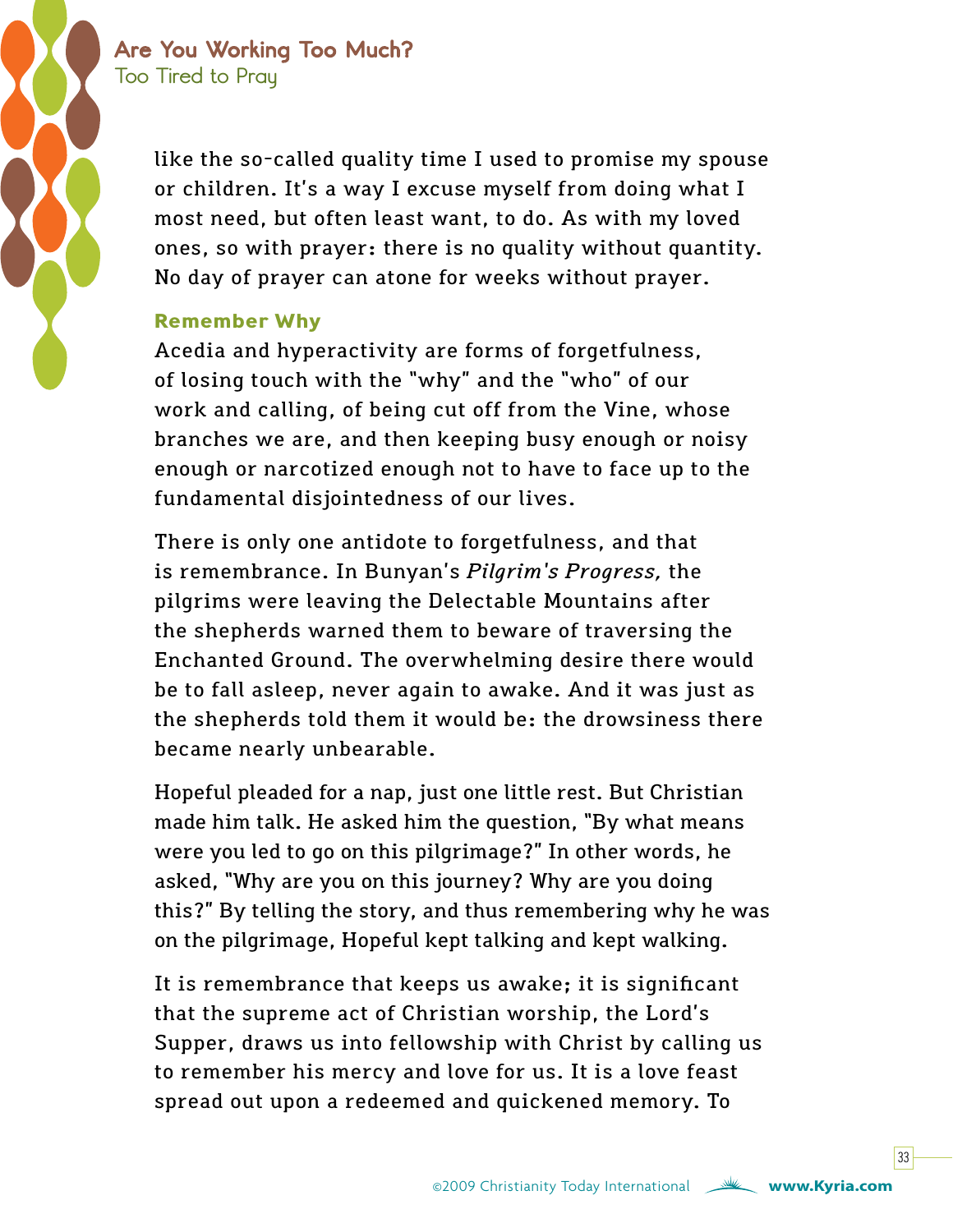> pray is also to remember. It is to look into the face of the One who came to our side and saved us when we were lost and then called us into his service. It is to nourish the tender first love that Christ so passionately wants us to remember (Rev. 2:5). To pray is to connect again with the love that compelled us to declare the Good News to the world. To pray is to remember why we do what we do.

The trouble is, the more we need to remember why, the less we feel like remembering why. The more we need to pray, the less we want to. Not to pray is to lose the desire to pray, for prayerlessness is its own punishment. But pray we must. We cannot sit and wait for the desire to pray to suddenly come upon us like the tongues of fire at Pentecost. *Just do it.* The choices we make when we are not motivated are the most critical of our Christian walk. C. S. Lewis touched on this when he had the devil Screwtape advise his nephew Wormwood that God sometimes overwhelms us with a sense of his presence early in our Christian experience, but that he never allows that to happen for too long. His goal is to get us to stand on our own two legs, "to carry out from the will alone duties which have lost all relish." Screwtape observes that during such "tough periods, much more than during the peak periods," we are growing into the creature God wants us to be.

I cannot stress this too strongly: *Just do it.* You remember by remembering. You learn to pray like you learned to swim—not by talking about it but by getting in the water and splashing around. You relearn prayer the same way. Prayer is a discipline before it is a joy, and remains a discipline even after it becomes a joy. A friend, a champion wrestler, keeps a poster on the wall of his basement where he works out with weights. It shows a man straining to lift a weight, sweat fairly bursting from a grimacing face, veins bulging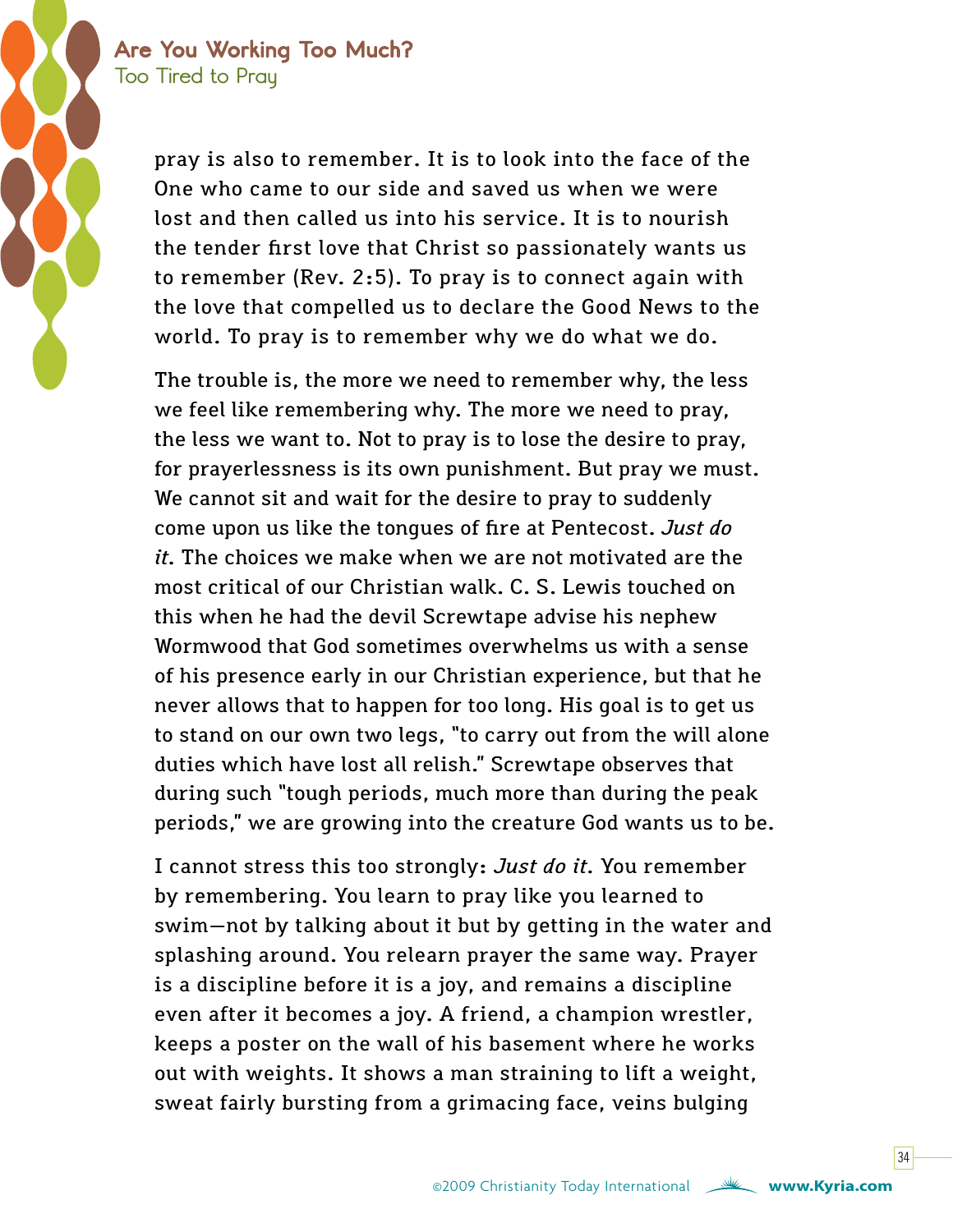

on his neck. The caption reads: "There are two kinds of pain: the pain of discipline, and the pain of regret."

How like life—and the life of prayer. To be alive is to hurt. The choice is not whether to hurt, but how. That you can choose. You can choose the discomfort of the discipline of praying when you don't feel like it, or the desolation and terminal fatigue of life without prayer.

#### **Remember Who**

There's only one thing better than remembering why you're serving Christ; it's remembering who he is. It is he who says to the weary and worn out, to the too-pooped-to-pray, "'Come to me,… and I will give you rest … and you will find rest for your souls'" (Matt. 11:28-29). He knows how hard it is to do the work of the kingdom. He understands our exhaustion. He sympathizes with us even in our prayerlessness. Just to be with him is enough. There is no other one, no other place to go. "Lord, to whom shall we go? You have the words of eternal life" (John 6:68).

Luke has a marvelous line in his account of Peter and John's appearance before the Sanhedrin. He says the rulers, elders, and teachers of the law who sat in that august chamber were astonished at the courage of these unschooled and ordinary men. The greatest thing we have to offer our people is not our education. It is not our good ideas. It isn't even our gifts and abilities. It is the fruit of the time we have spent with the Savior, the utterly unique and unparalleled thing that happens to us when we are simply in his presence.

The word *career* gives itself away. It comes from the Old French *carrière,* meaning a road or a highway. The picture is of a course on which one sets out, roadmap in hand, goal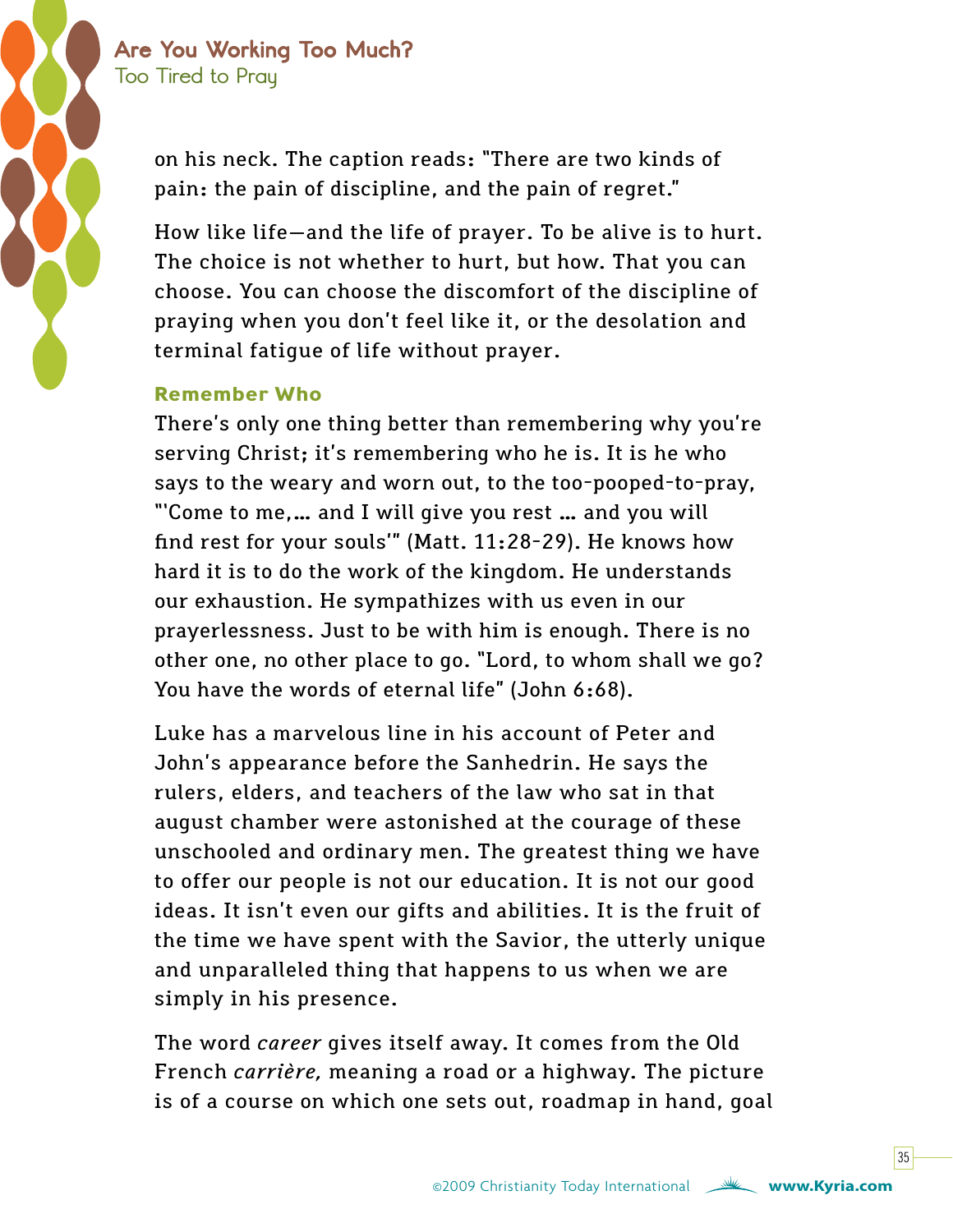

in sight, stops marked along the way for food, lodging, and fuel. Looking back, we can speak of one's career as the road one took in life. But more often we speak of it looking forward, as the path one chooses and plans to travel professionally, an itinerary charted and scheduled. The destination is primary. The roads are well marked. The rest is up to the traveler.

#### **Organ of Faith**

A call, on the other hand, has no maps, no itinerary to follow, because a call depends on hearing a Voice. The organ of faith is the ear, not the eye; we walk by faith, not by sight. First and last, a call is something one listens for. Everything depends on the relationship of the listener to the One who calls.

It's like the tale of a father and a son on a journey to a distant city. There were no maps. The trip would be long and hard, fraught with danger. Only the wisdom and experience of the father would get them safely to their destination. Along the way, the boy grew curious about his surroundings. What was on the other side of the forest? What would he see if he stood on that distant ridge? Could he run over there and look? His father said yes.

But the boy was a little nervous. "What if I wander too far from you, Father? What if I get lost?"

The father said, "Every few minutes I will call your name and wait for your answer. Listen for my voice, my son. When you can no longer hear me, you will know you've gone too far."

Everything depends on the relationship of the listener to the One who calls. God called Abraham to go to a land that "I will show you" (Gen. 12:1). Why didn't God just tell Abraham where he wanted him to go, give him what he needed to get there, and be done with it, then and there? Why this "I will

 $36<sup>1</sup>$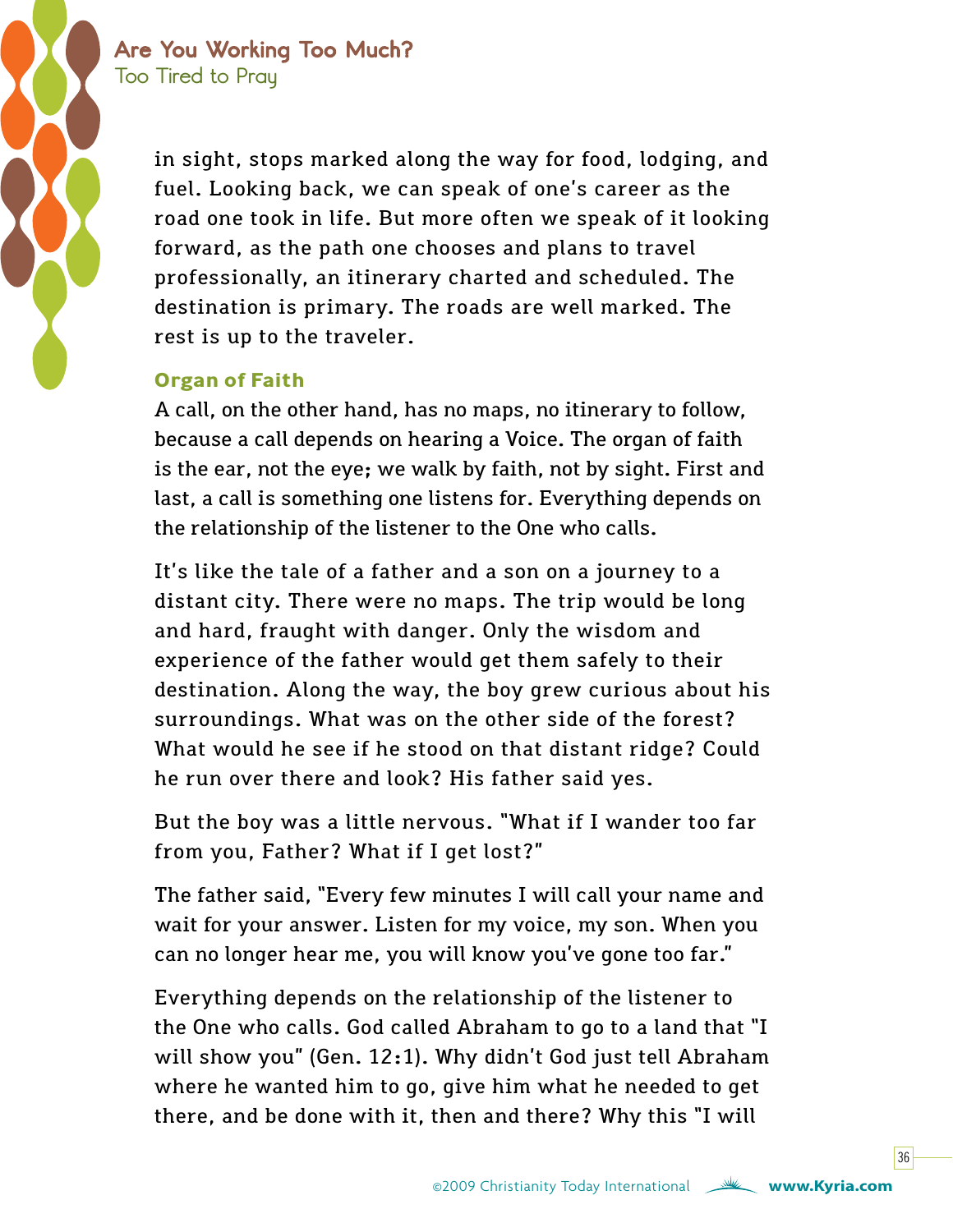

show you" business? It's so frustrating! But God knows us too well. He knows that if we had the plan and the place, we'd try to get there without him. And we need God far more than we need the plan and the place. Though severe, it's a mercy when he lets us grow weary and dry up inside. For then we come back to him. Just ask Abraham.

*Adapted from* **[The Pastor's Soul Volume 7: Deepening Your](http://www.ctlibrary.com/7567)  [Conversation With God,](http://www.ctlibrary.com/7567)** *a* Leadership *Book, 1998.* 

### **Reflect**

£ *Which do you struggle with more: acedia or hyperactivity? In what ways is this reflected in how you handle work? According to the author, how can you deal with these struggles?*

£ *The author writes, "Acedia and hyperactivity are forms of forgetfulness, of losing touch with the 'why' and the 'who' of our work and calling, of being cut off from the Vine, whose branches we are, and then keeping busy enough or noisy enough or narcotized enough not to have to face up to the fundamental disjointedness of our lives." How have you seen this to be true in your life? Be specific.*

£ *How does your work reflect your* call? *When was the last time you heard God's voice, reinforcing the direction you are going in? How can you begin listening for his voice?*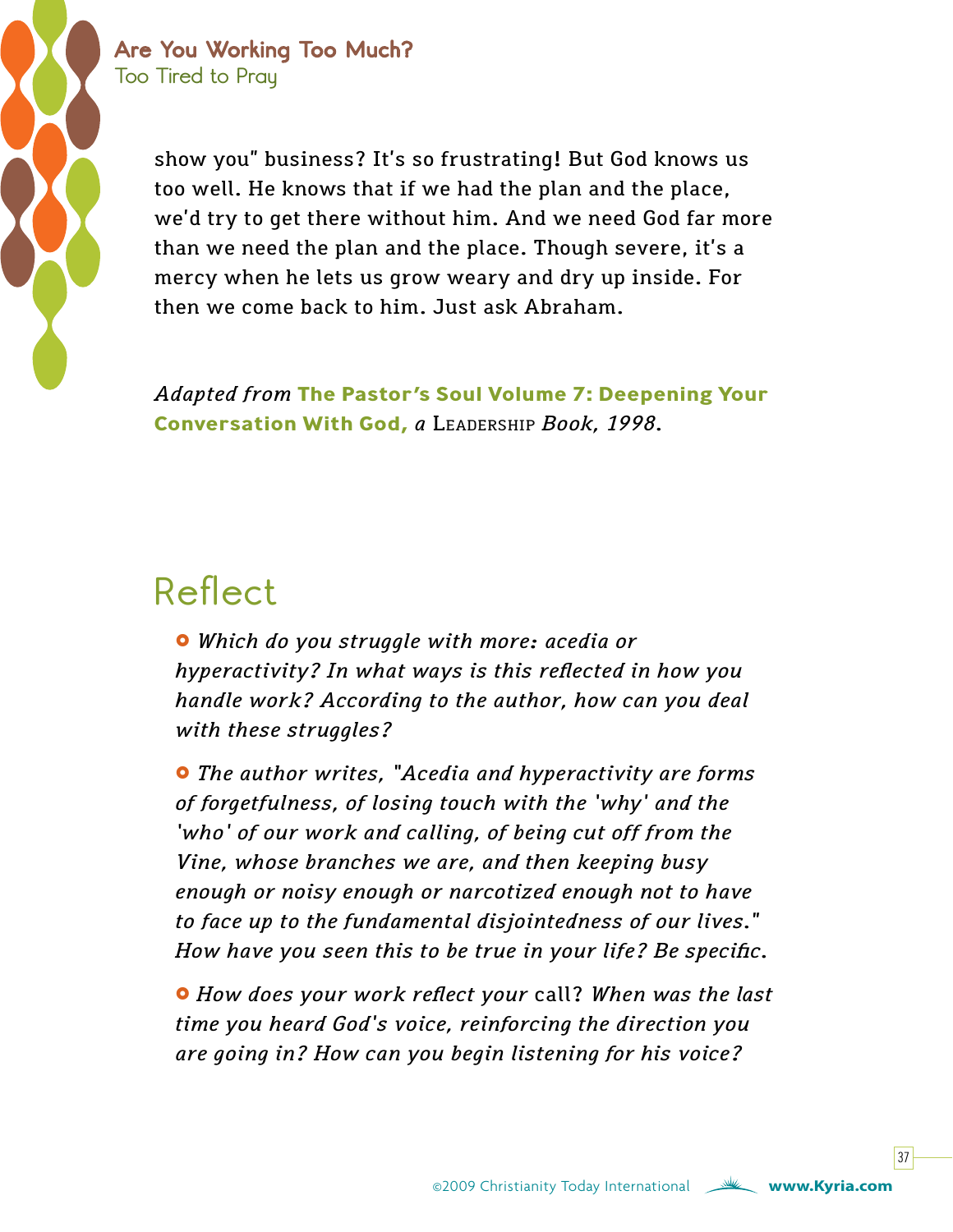# <span id="page-37-0"></span>No Place Like Home

**Why a powerful Washington, D.C., woman gave up the limelight and moved home to Texas.** By Corrie Cutrer

**A**s George W. Bush's communications director during his tenure as the governor of Texas and then as counselor to the President when he went to Washington, Karen Hughes became an expert at tackling complicated issues.

But on a recent Sunday morning at her church in Austin, Texas, Karen—who some newspapers described as "the most powerful woman ever to serve in the White House"—found herself stumped. And the question came from a two-year-old.

"Where is Jesus?" the little girl asked Karen, who now teaches Sunday school to toddlers as part of the new life she's shaped for herself since leaving her high-profile job in Washington, D.C., two years ago.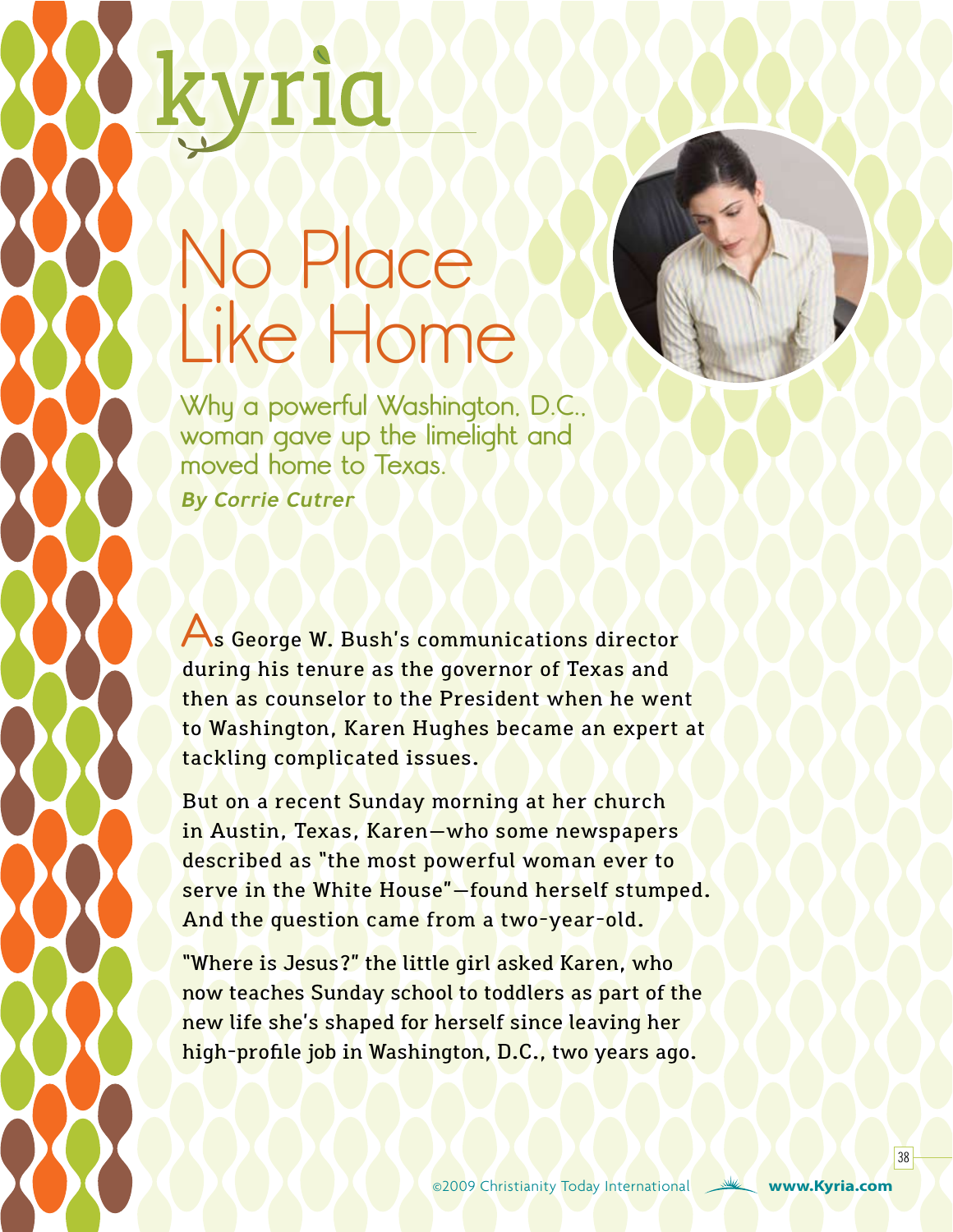

"She wanted to see him," Karen says with a laugh, "because she'd heard he was at church."

Despite her focused, "always on message" persona, Karen says she loves working with children. Yet for the first 18 months of President Bush's administration, she barely had time to attend church, much less teach a Sunday school class. Karen, 47, helped the President write major speeches, shaped and communicated his policy initiatives, co-authored his autobiography, and traveled with him to meet with international leaders.

But even though working in Washington, D.C., was the dream of a lifetime, Karen soon found herself torn between her job's never-ending demands and her desire to live a balanced life. She wanted to teach Sunday school, join a women's Bible study, and most importantly, spend time with her family—husband, Jerry; grown stepdaughter, Leigh; granddaughter, Lauren; and her now 17-year-old son, Robert. It was Robert's misery as a teenager in D.C. that led Karen to step away from her prestigious position and move her family back to Texas.

TCW spoke with Karen about her experiences at the White House, her decision to leave Washington, D.C., and the role her faith has played in her positions as political advisor and mother.

#### *Did your faith play a role in your decision to leave Washington?*

It was hard for me to discern whether it was right for me to leave because I'd prayed about the decision to go to Washington in the first place and felt I did the right thing. But my professional life in Washington didn't leave time for much else. So I asked myself, *Where is my utmost responsibility?* Around that time, my pastor in Washington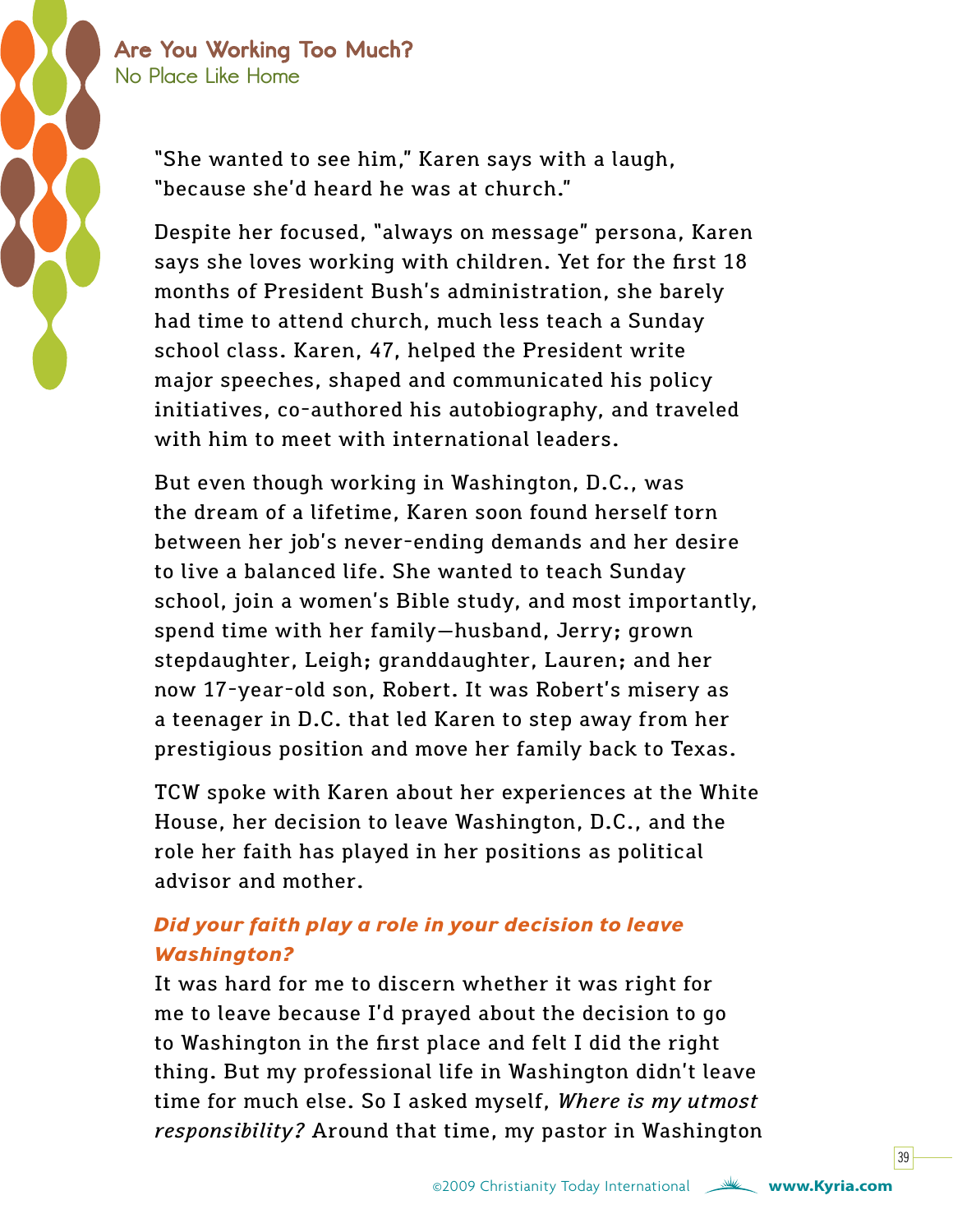

was speaking about finding freedom from the traps of worry, including worry about your job. His messages helped me decide that a life in which I don't have time to fulfill my responsibilities as a mom or grow as a Christian isn't a life God intends for me.

#### *How have things been with your son, Robert, since you moved home?*

He immediately blended back into high school life here. He's done very well in school. He's playing baseball. He's got a great group of friends. Also, I've had a lot more time to spend with him. I was able to teach him how to drive. In Washington, I felt I was losing my connection with him. And it's so important for parents to maintain that connection, particularly as our children become teenagers.

#### *Any advice for other working moms wanting to strike a healthy balance between home and job?*

Flexibility is key. In Washington, I had a job that demanded my presence from early in the morning to late at night. In previous jobs, even though I worked long hours, I had more flexibility. For example, I'd write a speech after Robert had gone to bed. But the Washington job didn't allow for that kind of flexibility.

I learned that sometimes there are jobs you just can't do during a specific season in life. For me, working at the White House at that point in my son's life was something I couldn't do. I don't think that means you have to choose either family or a career. You just have to be willing to examine the big picture at different points in your career.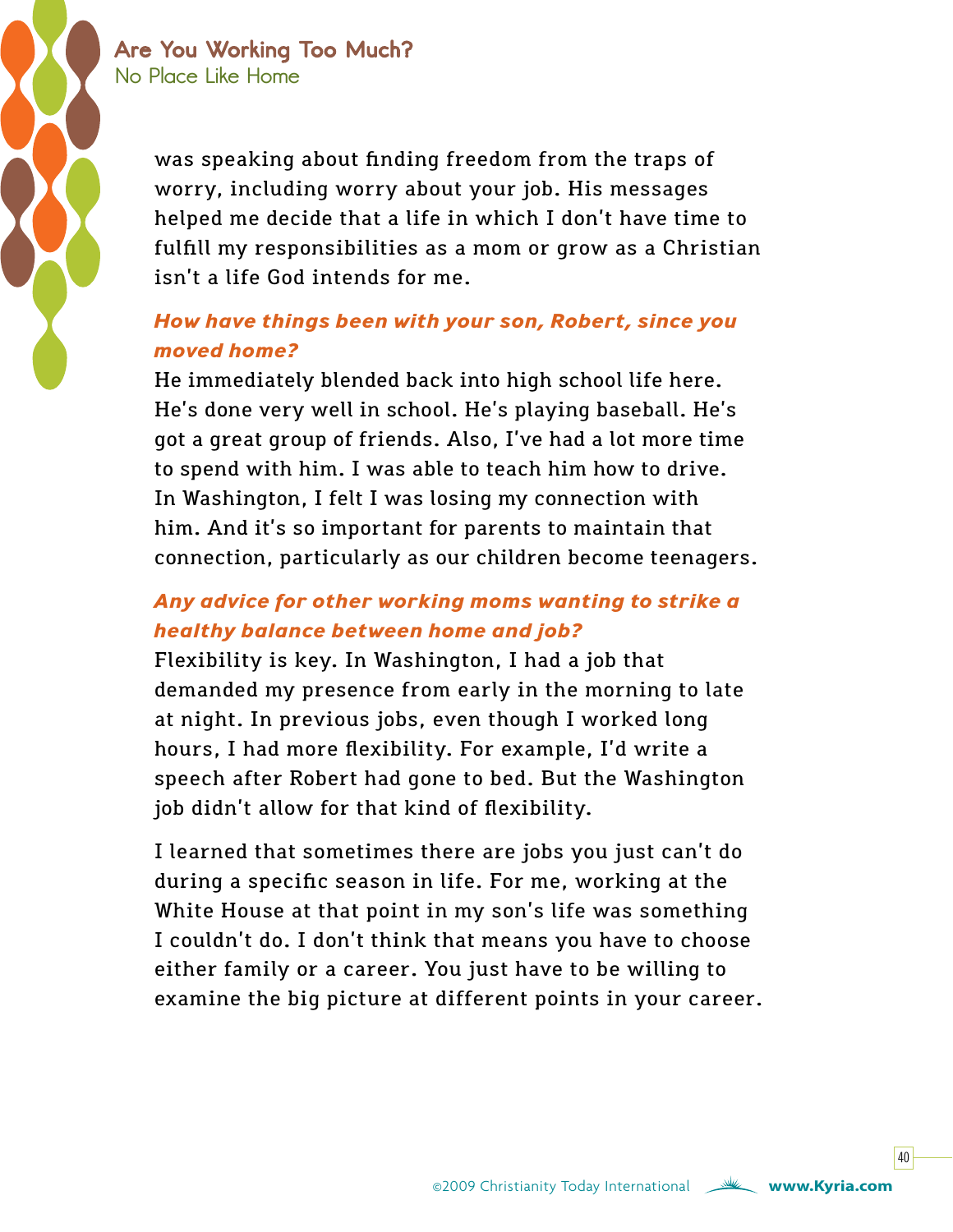

#### *What's life been like for you since you left the White House?*

I still talk to my former colleagues and the President. I've traveled to Washington once or twice each month, and I look over major speeches and periodically participate in different things. I also do speaking engagements, which is now how I earn my living. But when I travel, my rule is to have the minimum time away from home as possible.

I've also visited Afghanistan twice. As I worked on the President's speeches and on our communications strategy in the aftermath of September 11th, I realized Afghanistan had seen the worst of what the terror network intends: the kind of control, tyranny, and intimidation these radical fundamentalists believe in. I've developed a passion for the women and girls of that country, and have been involved with my church and community in Austin to raise funds for a school we're building in the northern part of Afghanistan, where people from several tribes want to educate their children but have no facility.

#### *Did you ever feel as though your faith and your job were at odds?*

Frequently. At the White House, you feel like you have to work all the time. So every time you do something else whether it's going to church or deciding it's important to spend an evening with your family—you're always making a choice that takes away from your work.

But I think my faith in Christ gave me the strength and peace I needed to step away from my job. If my life had been about gaining power or position, I wouldn't have been able to leave it once I achieved it. But my worth isn't based on a title or a career; we're all equal in God's eyes, and we're uniquely created and loved by him.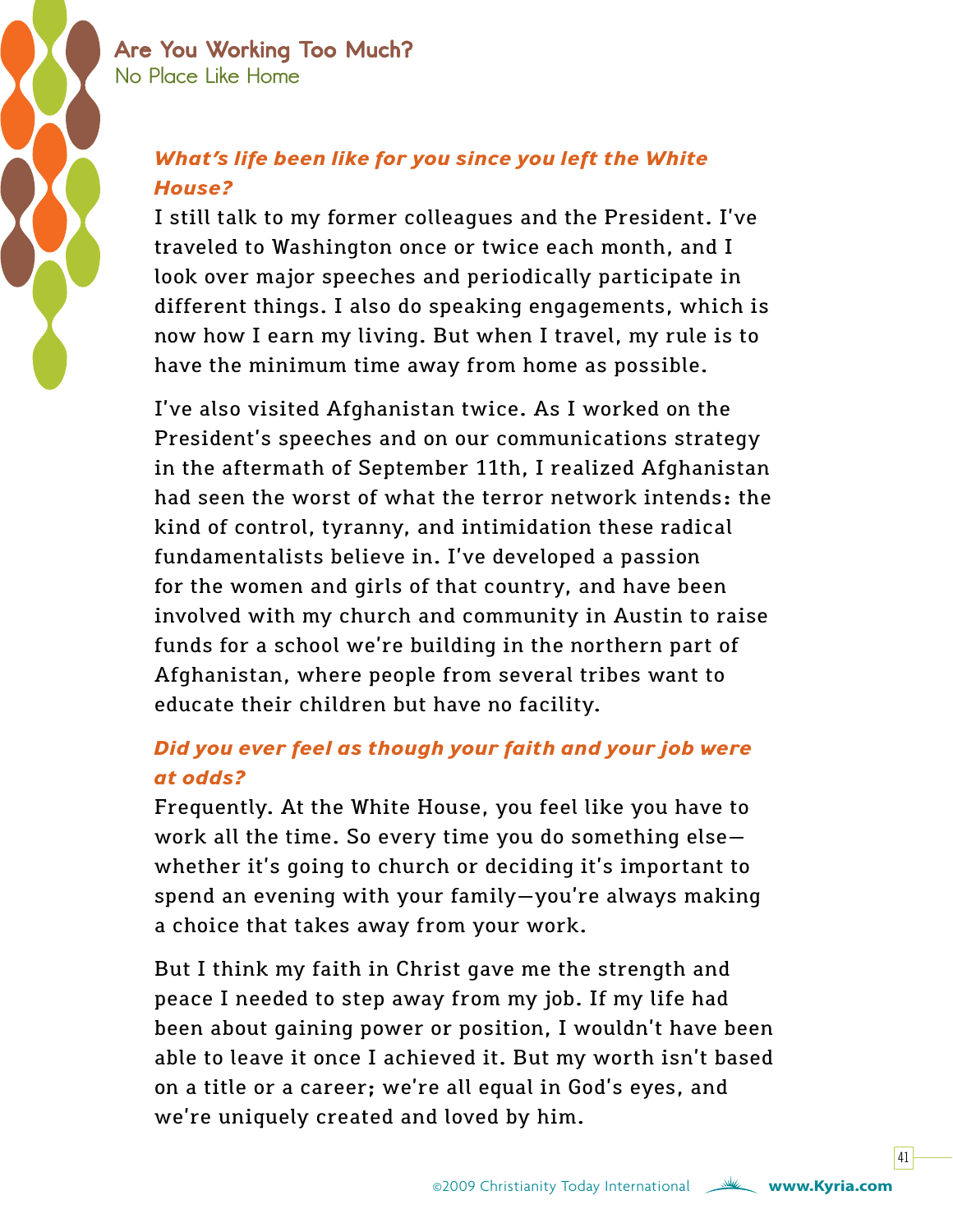

#### *While in D.C., did you face a challenging situation in which you had to rely heavily on your faith?*

It was very hard to go to the White House on September 11, 2001. I was at home in D.C. that morning, and I knew I had to get to work. But from all the reports I saw on television, Washington was under siege. It was one of those moments when I had to trust God would be with me. That didn't mean God was necessarily going to protect me from terrorists or from death, but it meant relying on his promise that he wouldn't put anything before me I couldn't handle with his help.

I think faith was also a great comfort and strength to the nation during that time. I helped organize the prayer service at the National Cathedral in the days following September 11th, and I think it helped calm, inspire, and remind our country that there is a God—and we can rely on him in times of fear and turmoil.

*Karen Hughes is author of* Ten Minutes from Normal *(Viking), an autobiography about her journey to the White House and her decision to move home. Corrie Cutrer, a TCW regular contributor, lives with her family in Illinois.* 

*This article first appeared in the November/December 2004 of* Today's Christian Woman*.*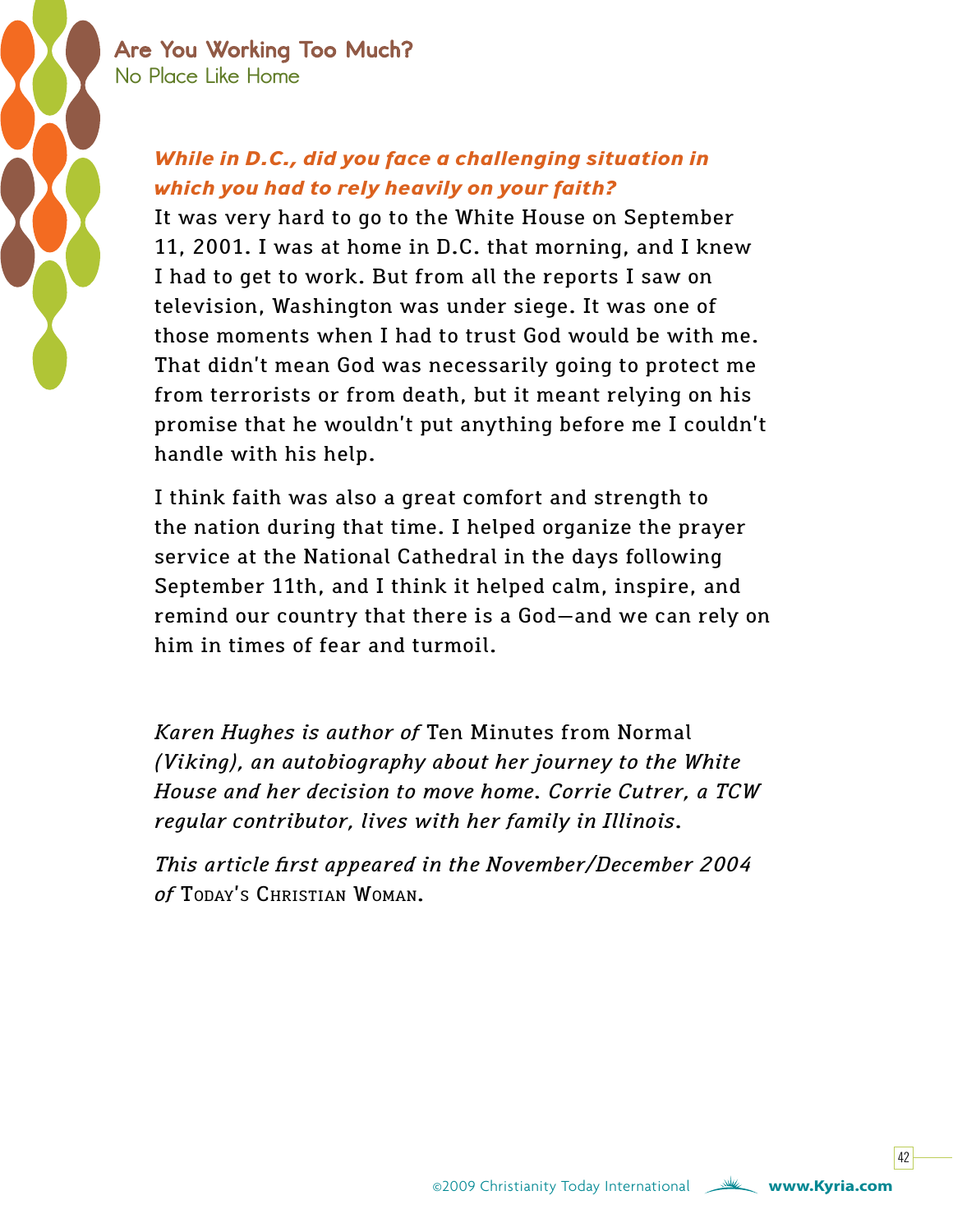

### **Reflect**

£ *Karen commented that "a life in which I don't have time to fulfill my responsibilities as a mom or grow as a Christian isn't a life God intends for me." Explain why you would agree or disagree. Do you fulfill your responsibilities in the roles God has placed you, and are you able to grow as a Christian? Why or why not?*

£ *How can you have both family and career? How can you be intentional about examining your life at different seasons to be sure you are not compromising things that you value for a job?*

£ *What would it take for you to have strength and peace to step away from a job?*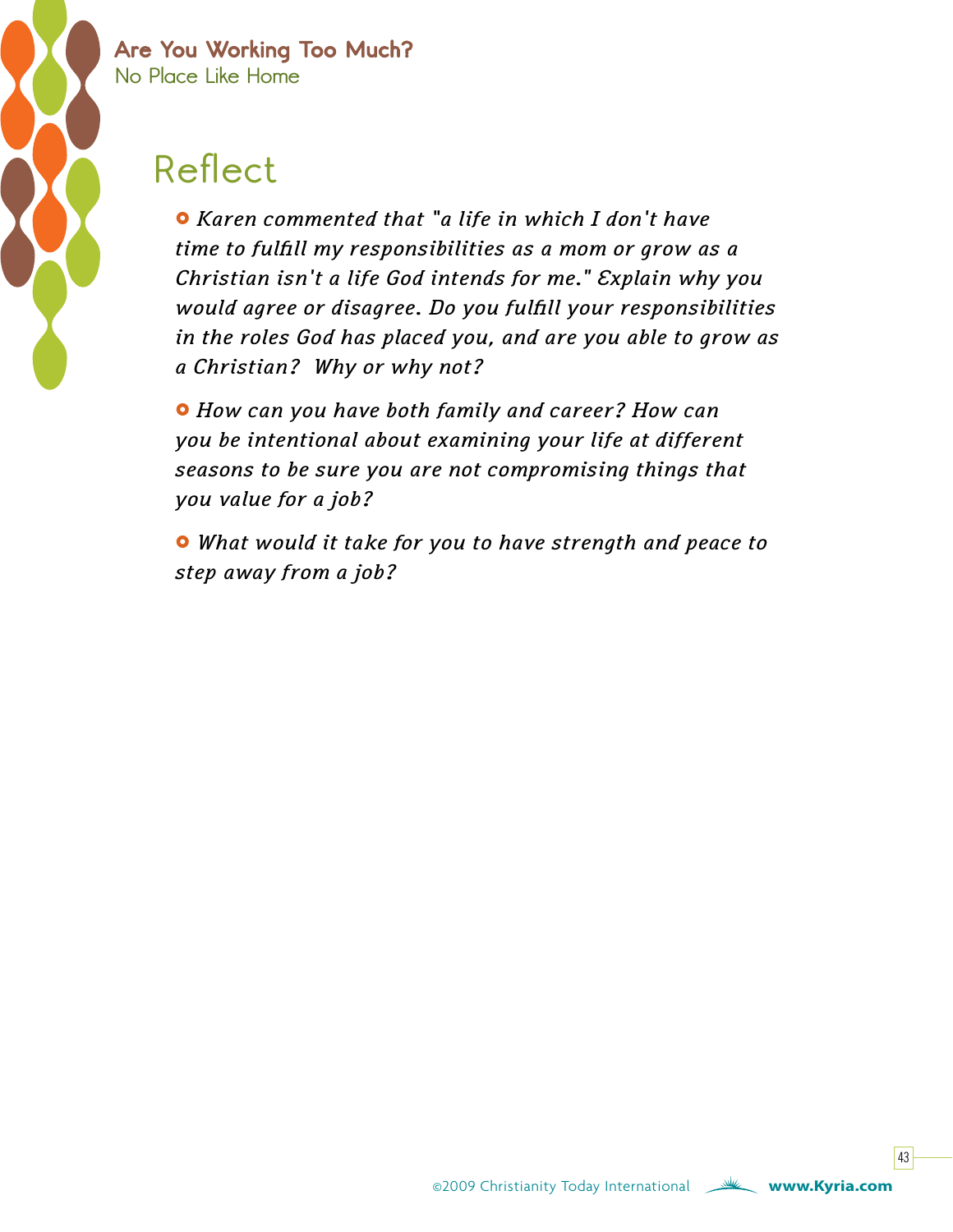## <span id="page-43-0"></span>Running Yourself Ragged?

**Here are five good reasons to get your schedule under control.** 

By Jeanne Zornes

**I**t was "errands morning," and for several hours, I raced through the tasks listed in my organizer. Finding myself near the fast-food district, I decided to splurge on a drive-through lunch. After all, I had a coupon.

Sneaking through the back of several adjacent parking lots, I pulled up to an order monitor and said coolly, "One regular roast beef on a 99-cent coupon, please."

As I dug in my organizer for that elusive coupon, I heard the monitor reply, "Ma'am, do you know where you are?"

©2009 Christianity Today International **[www.Kyria.com](www.kyria.com)**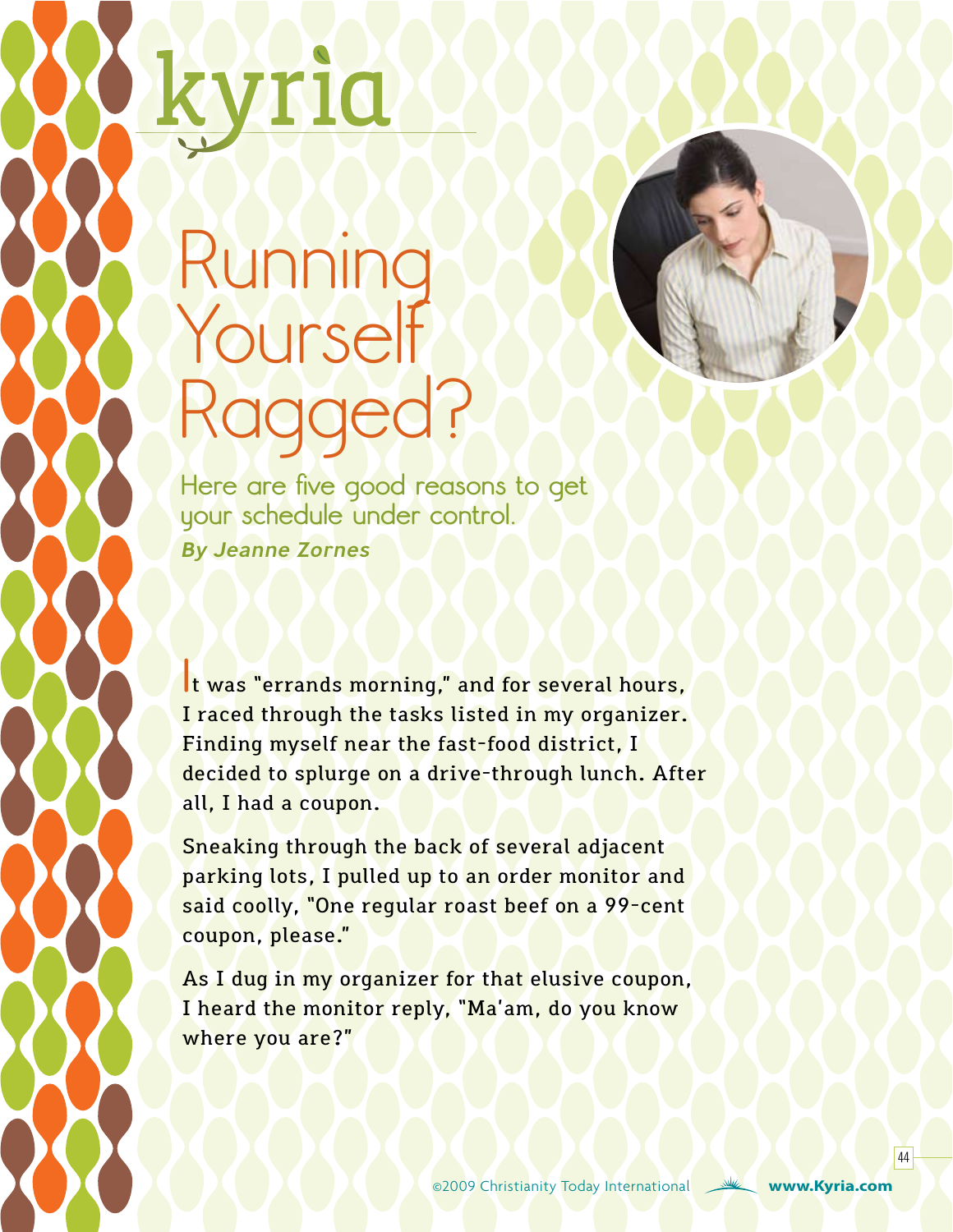

"Right in my car," I said, "ordering a roast beef."

"Ma'am," the voice continued, "we don't do roast beef. This is Kentucky Fried Chicken."

As I looked around, I realized I'd overshot Arby's by two businesses. I meekly waved good-bye to the chicken people as I slinked past the pickup window.

Sometimes God sends a reminder that I'm trying to go too far, too fast. My good intentions end up bungled, and I fulfill the old saying, "The hurrier I go, the behinder I get."

It took a few crimson-faced incidents such as the roast beef blunder to teach me what God really meant by Proverbs 19:2: "It is not good to have zeal without knowledge, nor to be hasty and miss the way."

"There are days, of course, when rushing around is simply unavoidable," writes time management expert Sybil Stanton, author of *The 25-Hour Woman.* "But that," cautions Stanton, "should be the exception, not a way of life."

Try planning each day with attainable goals to cut down on senseless running. If you typically find yourself on a schedule that "keeps going and going" like a battery bunny, consider these reasons for applying some brakes to your runaway lifestyle.

#### **For Renewal**

When a friend moved his elderly mother out of her home, he offered to sell it to my husband and me. But the house came with 20 years of accumulation and neglect. After several months of cleanup, yard work, and painting, we were exhausted. Just after Christmas, a nagging pain in my back started shooting down my leg so intensely that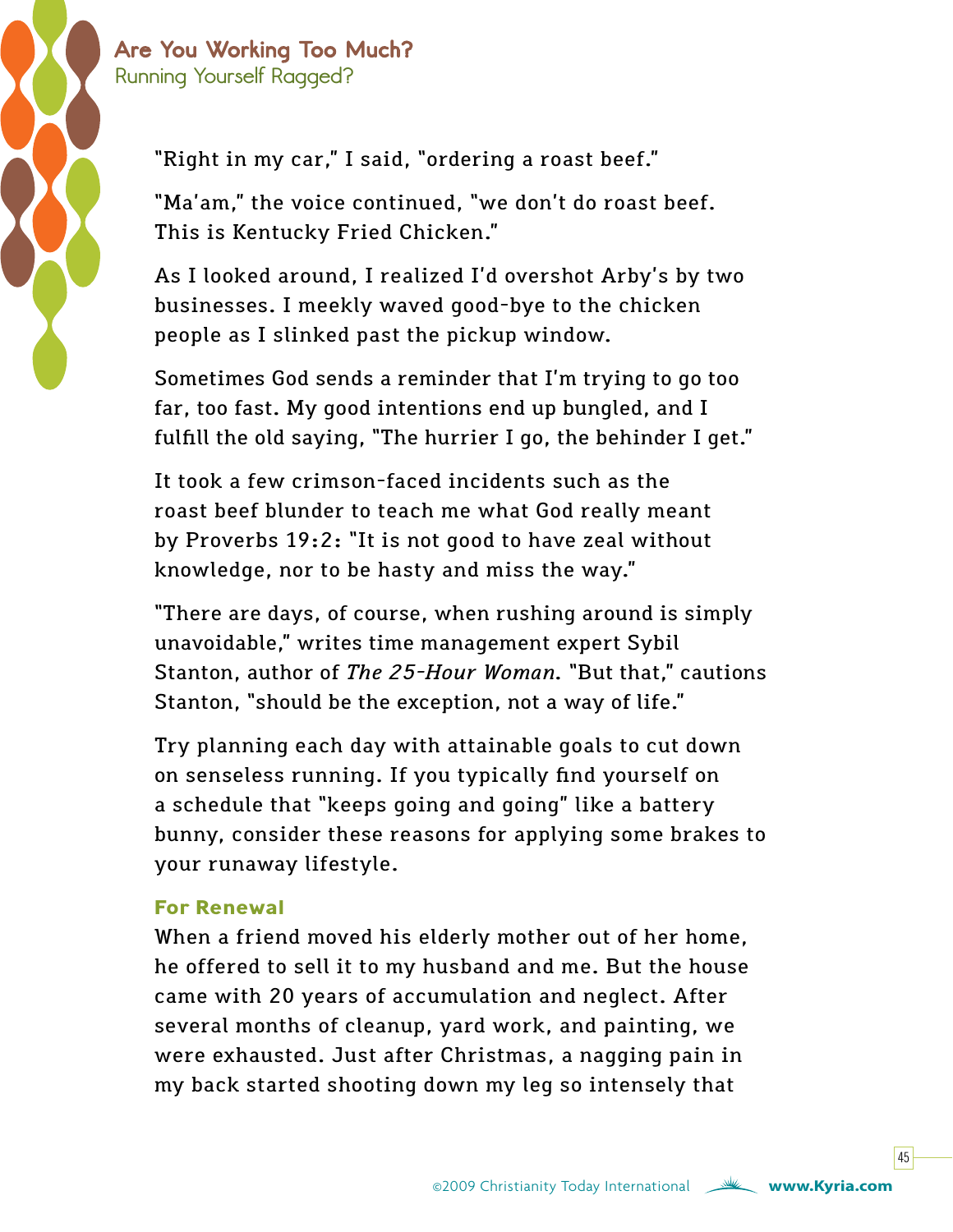

even getting out of a car became unbearable. When the doctor diagnosed "sciatica" and advised bed rest, I balked. I had too much to do!

For several weeks, I limped through each morning's getthe-family-ready rush, then retreated to the couch with my heating pad. I stacked a TV tray with paperwork, but soon my arms ached from trying to write or study while lying down. Eventually I dozed off. At first I resented having to make time in my schedule to "recover," but as the pain subsided, I realized God knew how much I needed time off.

#### **For Relationships**

At night, my "motor" tends to run out of fuel. By the time I've washed the dinner dishes, I feel like the dishrag I drape over the faucet. But it's also when my family most needs my time and attention. When my son is frustrated to tears over seventh-grade pre-algebra, or my daughter worries about labeling and coloring a map of South America, or my husband can't find a slip of paper with an important phone number—guess who rallies?

Many times I'm tempted to tell my children (as my dad told me), "Get your nightie on, and don't forget your prayers." But in our house, bedtime is a "sacred" process that includes Mom reading to the kids. The habit I started with toddlers and picture books continues with twelveand fourteen-year-olds and the classics or missionary biographies. Work has to wait as I sit in the hall between their rooms, reading as they tidy up and put on pajamas. Afterward, I kneel by each child's bed for small talk and prayers.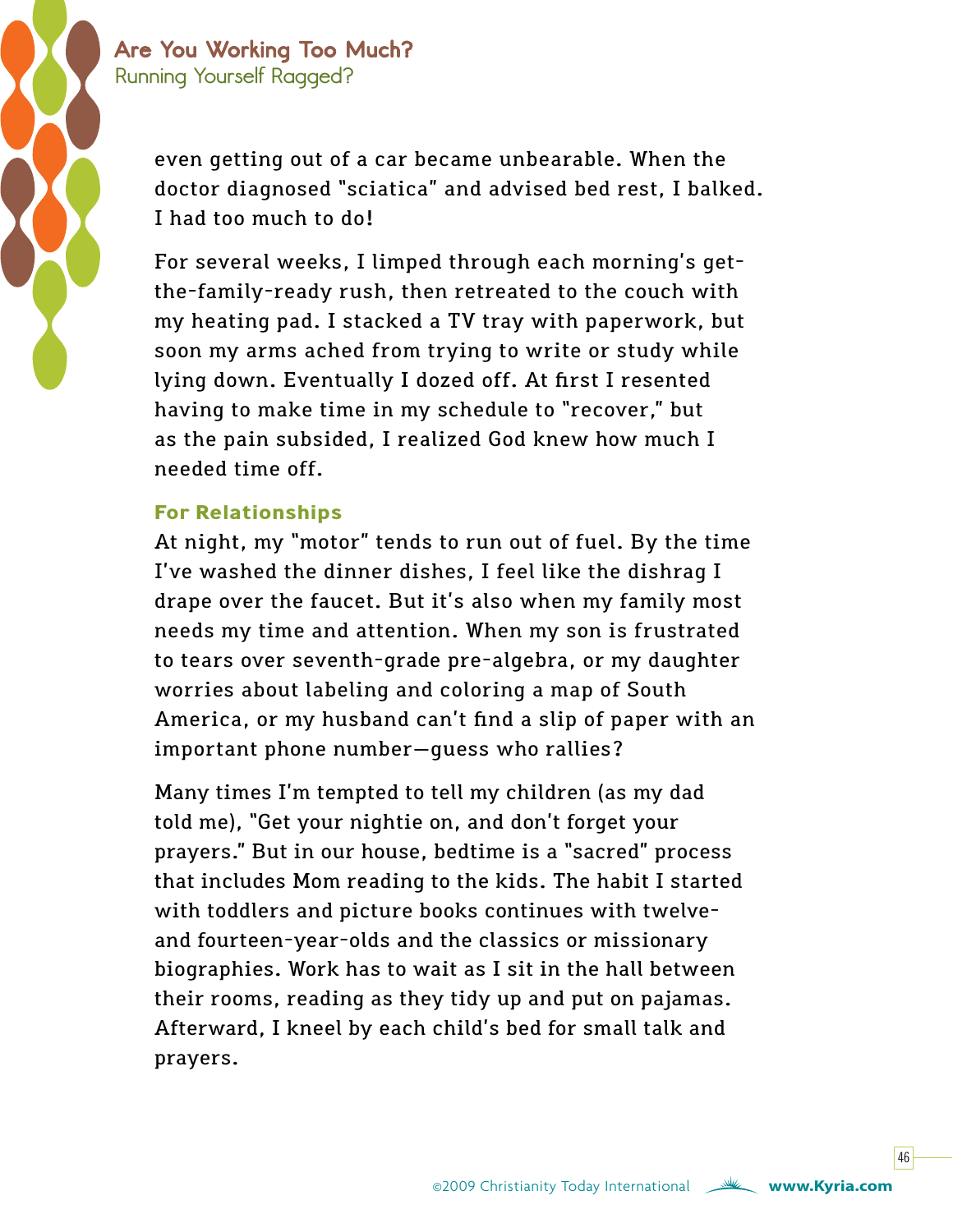

The bedtime routine takes nearly an hour—an hour I could spend warming up a recliner or hitting another project—but it's the golden time of the day to build those relationships that will last a lifetime.

#### **For Responsiveness**

I have no dramatic stories of missing a flight on an airplane that later crashed. But sometimes I've come across an accident that happened minutes before—often the same amount of time as an unexpected delay in my schedule. As I pass the wreckage and pray for the victims and emergency professionals, I also thank God for sparing me from being part of the scene. The delay reminds me of Jeremiah 29:11: "'For I know the plans I have for you,' declares the Lord, 'plans to prosper you and not to harm you, plans to give you hope and a future.'"

But I've also learned that God sometimes interrupts my hurrying so I can be part of his plans for other people. One morning the telephone rang repeatedly before I embarked on several hours of errands. When I finally made it to the bank, my first stop, I picked the drive-up line that moved the slowest. Then all the way downtown, I hit one red light after another.

"Why me?" I whined as the traffic slowed for an accident. Threading my way around the scene, I realized I knew the elderly lady just crawling out of her damaged vehicle. It was the 84-year-old widow to whom we'd become a second family. When I pulled over and ran to hug her, I noticed how much she was trembling. I helped her respond to police, then took her home in her still drivable car. When she seemed calm enough, I called a friend to take me back to my own car.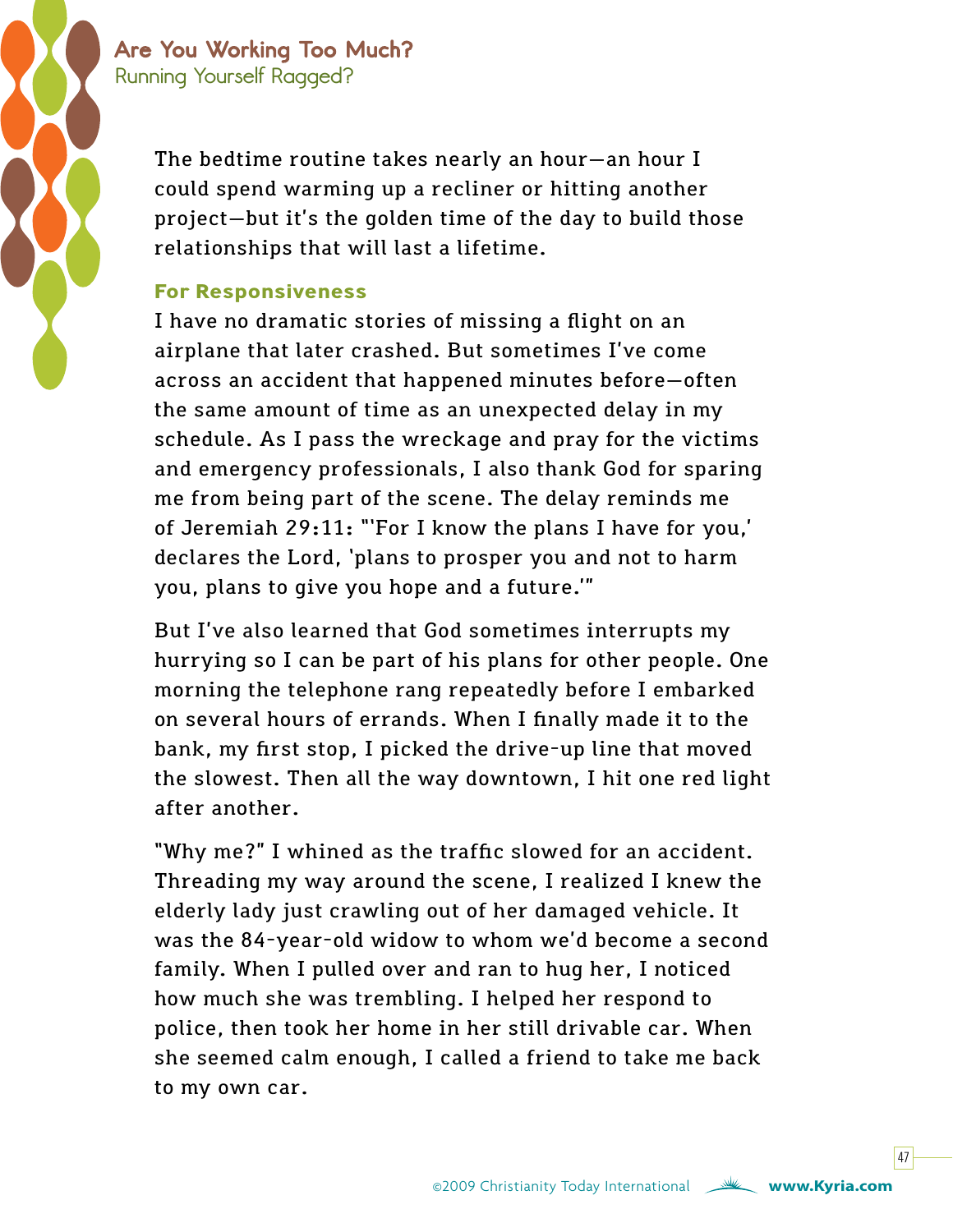

My to-do list was still on the passenger seat, and the morning was gone with only one item checked off. But the most important though unexpected task got done.

#### **For Reflection**

"Be still, and know that I am God," says Psalm 46:10. The problem with people who always hurry is that they think "being still" is a waste of time. Yet I've found that sometimes doing absolutely nothing is a better way to exalt God than grinding out some job or ministry.

One hot, muggy Sunday afternoon, I suggested to my kids that we drive into the nearby foothills for a hike around a small lake. When my son asked his best friend, Kyle, to come along, Kyle's mother, Nicki, also joined us.

As we panted our way through switchbacks and rock slides and crawled over fallen trees, we moms occasionally sent the kids ahead to let our 40-plus bodies recover. I savored "being still" and watching large-leaf plants quiver in the feeble wind while treetops hissed overhead. Nicki paused at a flower-speckled meadow and mused, "How can anybody deny the Creator God when they see this?"

When we got home, the Sunday paper was still strewn around the living room. Dirty dishes cluttered the sink. The kids had added challenging stains to their jeans. My to-do list for the next day was filling up. But for once, I'd swapped my hurry-up habit with a peaceful afternoon—and come away physically and spiritually refreshed.

#### **For Repentance**

Sometimes God allows me to experience the consequences of my hurry-up personality to recognize my need for grace. We have baseboard electric heaters that leave a gray haze on the walls above them. One morning, eager to paint the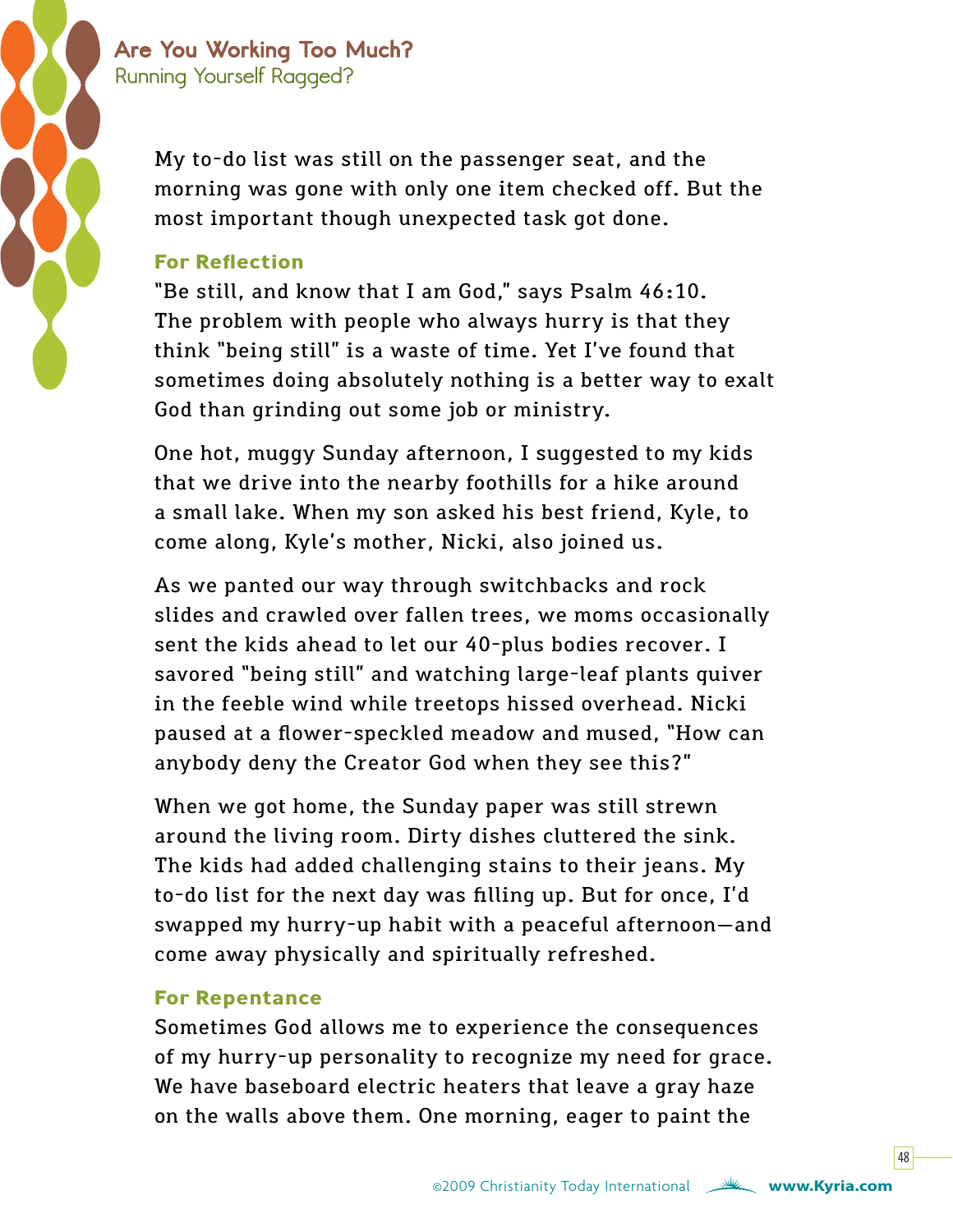

offending wall in our bedroom, I decided to shake the can rather than pry it open and stir it. However, the last person to use the paint hadn't hammered the lid on tightly enough. "Ivory Linen" spewed all over the dark brown rug by my side of the bed. Despite frantic scrubbing, I lived with the reminders of my haste for several years until we could afford new carpet.

Another time, a neighbor wanted to borrow our lawn mower. No problem—but it needed gas, and my husband had several unmarked cans in his shed. One, I knew, contained an oil-and-gas mixture for his snow blower, but he wasn't around to tell me which. Determined not to wait, I made a quick guess and poured. The mower wouldn't start—and never would—on kerosene.

The humiliation of having to confess my misdeeds to my husband was bad enough. But I know these incidents are simply reflections of a hurry-up personality that chafes at delay and won't trust God to do all things in his good time.

I'm all for personal efficiency. My organizer helps keep me on task to do what's needed. But I'm learning I can't jot my to-do lists on lines that are too narrow. I need to allow breathing room so that my schedule's not mine, but God's. That way, when he catches me in the midst of life's busyness and asks, "Do you know where you are?" I'll have some valid answers.

Now, if I can just find that coupon for a chicken bucket …

*Jeanne Zornes is a widely published writer and speaker from Washington. Her latest book is* When I Prayed for Patience… God Let Me Have It! *(Shaw).*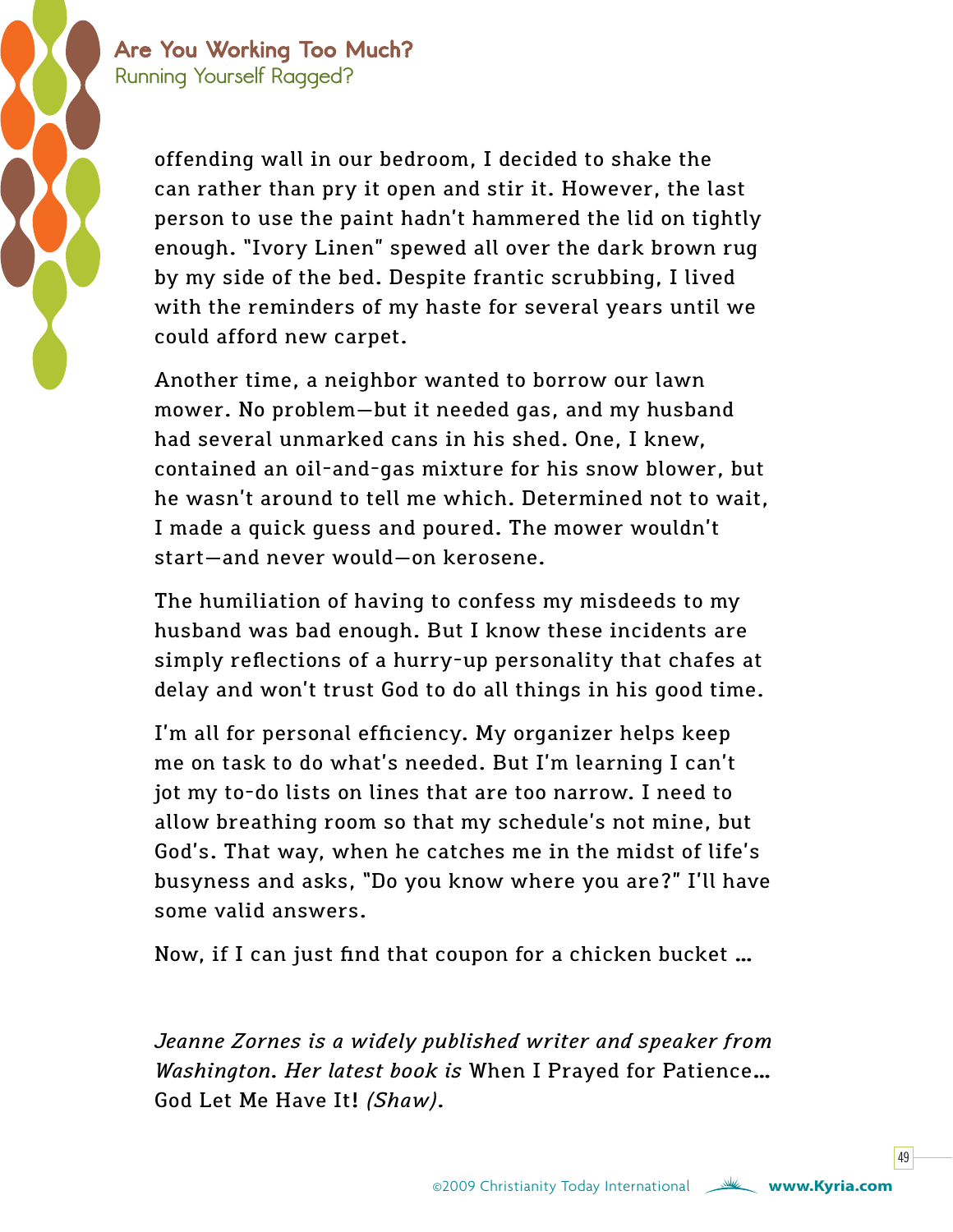

> *This article first appeared in the March/April 1997* TODAY's Christian Woman*.*

### **Reflect**

£ *Do you typically find yourself on a schedule that "keeps going and going"? How could you plan each day with attainable goals to cut down on senseless running?* 

£ *Which of the author's reasons for getting a grip on your schedule appeals to you the most and why? Which do you need the most: renewal, relationships, responsiveness, repentance, or reflection?* 

£ *How has a "hurry-up personality that chafes at delay and won't trust God to do all things in his good time" hurt you or others? How can you start to change that mentality?*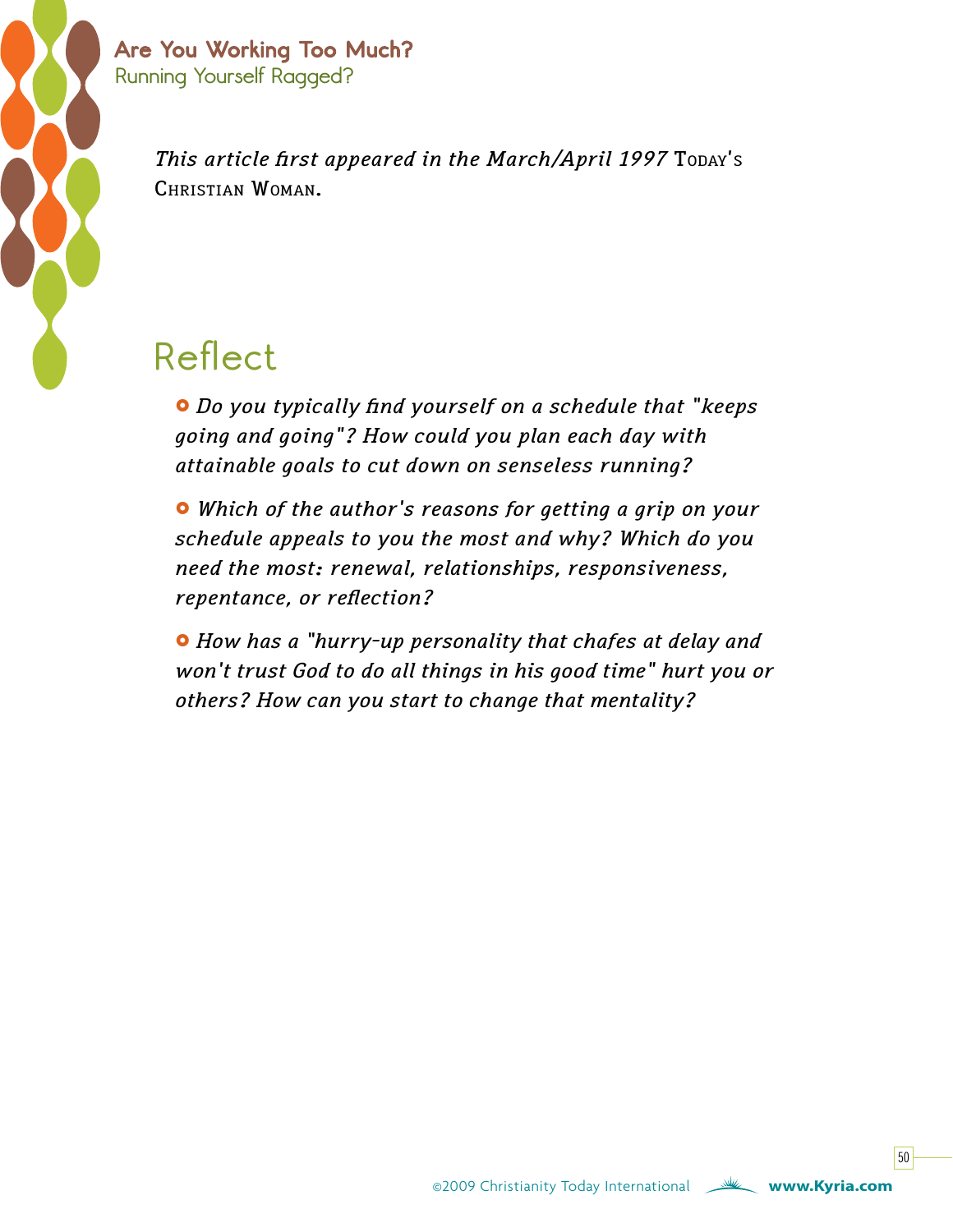## <span id="page-50-0"></span>**Additional** Resources

**[When There's Not Enough of Me to Go Around](http://www.christianbook.com/Christian/Books/product?item_no=823484&p=1026979)** by Ellen Banks Elwell and Joan Bartel Stough (InterVarsity Press, 2002; \$9.99). Here are life lessons from two women who have lived through career change, parenting crises, illness, spiritual drought, and over-commitment. Their candid insights will help you balance your whole life. Going far beyond time management techniques, this book shows you how to discover God's purpose for you and equips you to spend your time and energy on the things that really matter.

**[The Christ-Centered Woman: Finding Balance in a](http://www.christianbook.com/Christian/Books/product?item_no=9137X&p=1026979)  [World of Extremes](http://www.christianbook.com/Christian/Books/product?item_no=9137X&p=1026979)** by Kimberly Dunnam Reisman (Upper Room, 2000; \$9.55). In this insightful guide, Kimberly Dunnam Reisman confronts the daily chaos of competing demands from a new perspective. *The Christ-Centered Woman* identifies barriers to balanced living and reveals how being centered in the Savior can help us contemplate, sort, and prioritize our callings.

©2009 Christianity Today International **[www.Kyria.com](www.kyria.com)**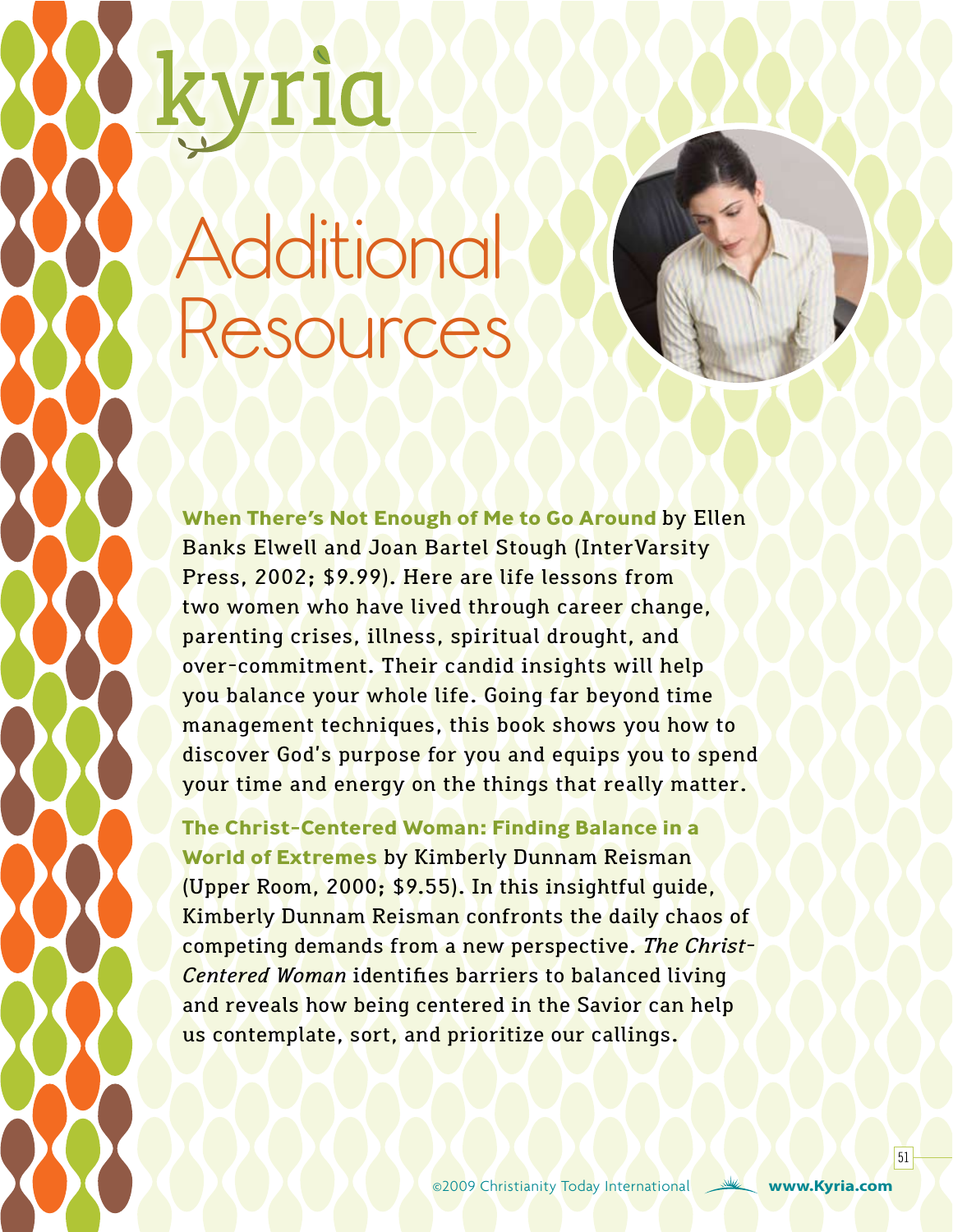

**Are You Working Too Much? Additional Resources**

> **[We're Running Late: Teachable Moments for Working](http://www.christianbook.com/Christian/Books/product?item_no=2439246&p=1026979)  [Mothers](http://www.christianbook.com/Christian/Books/product?item_no=2439246&p=1026979)** by Kass P. Dotterweich (Liguori Books, 1996; \$7.99). Kass Dotterweich identifies the hectic moments so familiar to working mothers and then suggests ways to teach or reinforce values for your children. It will strengthen your relationships with your children, along with providing inspiration and encouragement for yourself.

**[Balance at the Speed of Life, Bible Study Workbook](http://www.christianbook.com/Christian/Books/product?item_no=3220881&p=1026979)**

by Barb Folkerts (Hensley Publishing, 2004; \$12.99). Does your life seem like a three-ring circus? Are you juggling so many responsibilities that you feel like an elephant precariously balanced on a beach ball? For many Christian women today, managing the demands of marriage, family, career, and church responsibilities can be overwhelming. It is easy to get so caught up in a hectic schedule and a daily routine that you forget what is truly important—your relationship with God and with the people he has placed in your life.

**[Prayer: Too Busy Not to Pray, 10th Anniversary Edition](http://www.christianbook.com/Christian/Books/product?item_no=81971&p=1026979)** by Bill Hybels (InterVarsity Press, 1998; \$11.99). Most of us have trouble finding time to pray. Time for prayer seems an impossible luxury. As a pastor, Bill Hybels knows hundreds of people with schedules like this. Yet in his own life, he has made the hard discovery that prayer doesn't happen on the run. Hybels' accessible introduction to prayer has already helped many Christians develop a rich and regular prayer life in the midst of life's busyness. Now, in this revised and expanded 10th anniversary edition, he includes new insights from his years of ministry and his own spiritual journey.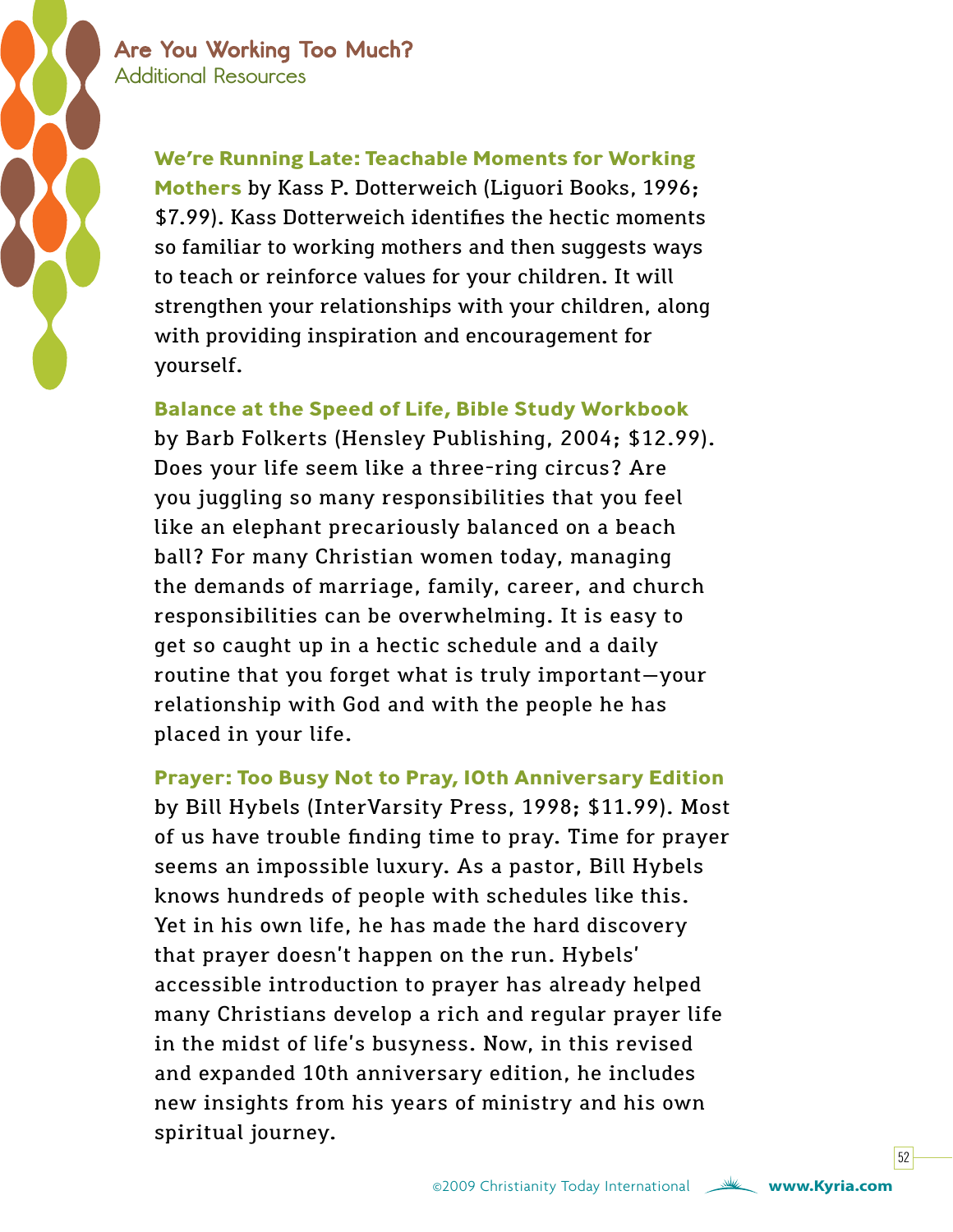

**Are You Working Too Much? Additional Resources**

> **[Notes to a Working Woman](http://www.christianbook.com/Christian/Books/product?item_no=45394&p=1026979)** by Luci Swindoll (Thomas Nelson, 2004; \$9.99). An accomplished businesswoman for over 30 years, Luci Swindoll offers practical approaches to help working women learn how to be the best at what they do while finding fulfillment in their occupations. In addition, Swindoll gives in-depth insight through conversations on work and life with extraordinary women such as Anne Lamott and CeCe Winans.

**[Living Above Worry and Stress: Women of Faith Bible](http://www.christianbook.com/Christian/Books/product?item_no=49869&p=1026979)** 

**[Studies](http://www.christianbook.com/Christian/Books/product?item_no=49869&p=1026979)** (Thomas Nelson, 2003; \$5.99). Take a little time to explore your Bible, and find some practical guidelines for laying aside fears, worries, and even stress. You really can discover a place for peace. Twelve weeks of Bible study search the Scripture for God's answers. Down-toearth illustrations give you chances to relate and laugh. A trinket will remind you of each week's message, and there are dozens of thoughtful insights from Marilyn Meberg, Luci Swindoll, Barbara Johnson, Shelia Walsh, Thelma Wells, Patsy Clairmont, and Nicole Johnson. A leader's guide is included.

**[Working Families: Navigating the Demands and Delights](http://www.christianbook.com/Christian/Books/product?item_no=881995&p=1026979)  [of Marriage, Parenting, and Career](http://www.christianbook.com/Christian/Books/product?item_no=881995&p=1026979)** by Joy Jordan-Lake (Random House, 2007; \$11.99). Who hasn't heard a lot about juggling, balancing, and surviving? Drawing upon her background as a college professor, writer, mom, and wife, Jordan-Lake helps couples and families navigate life together for joy and purpose. She believes you can sail through the oceans of demands with confidence because you can change the world—not in spite of your children, but because of them.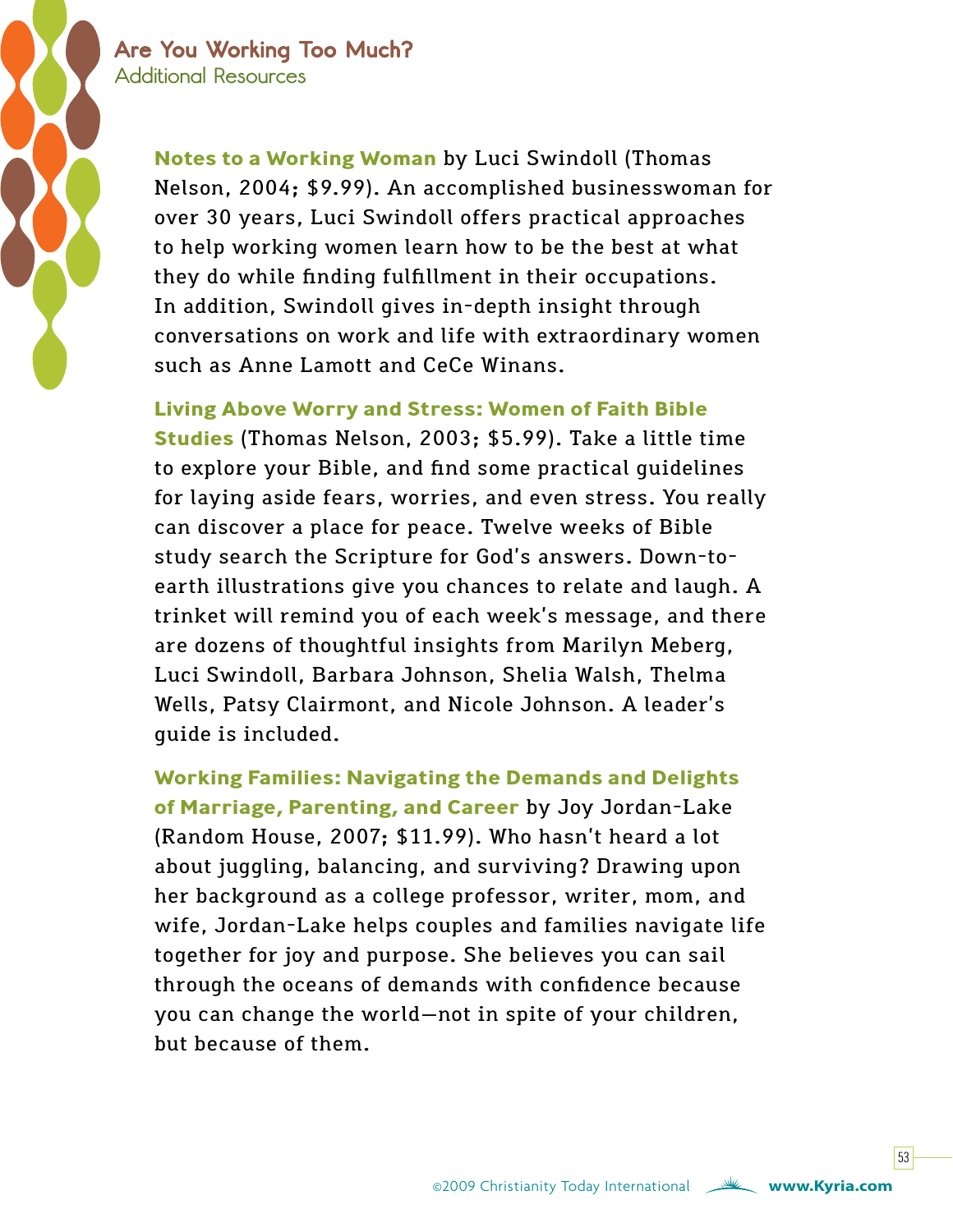

**Are You Working Too Much? Additional Resources**

> **[Wanting All the Right Things: Finding a Spiritual, Balanced,](http://www.christianbook.com/Christian/Books/product?item_no=616797&p=1026979)  [and Fulfilled Life](http://www.christianbook.com/Christian/Books/product?item_no=616797&p=1026979)** by Shirin Taber (Relevant Books, 2006; \$10.99). Today's female professionals, wives, and mothers often find themselves influenced by conflicting, powerful ideals about who a woman is and who she should be. In *Wanting All the Right Things,* Shirin Taber weaves together biblical principles, personal experiences, and revealing research to provide solutions to the complex issues women face today.